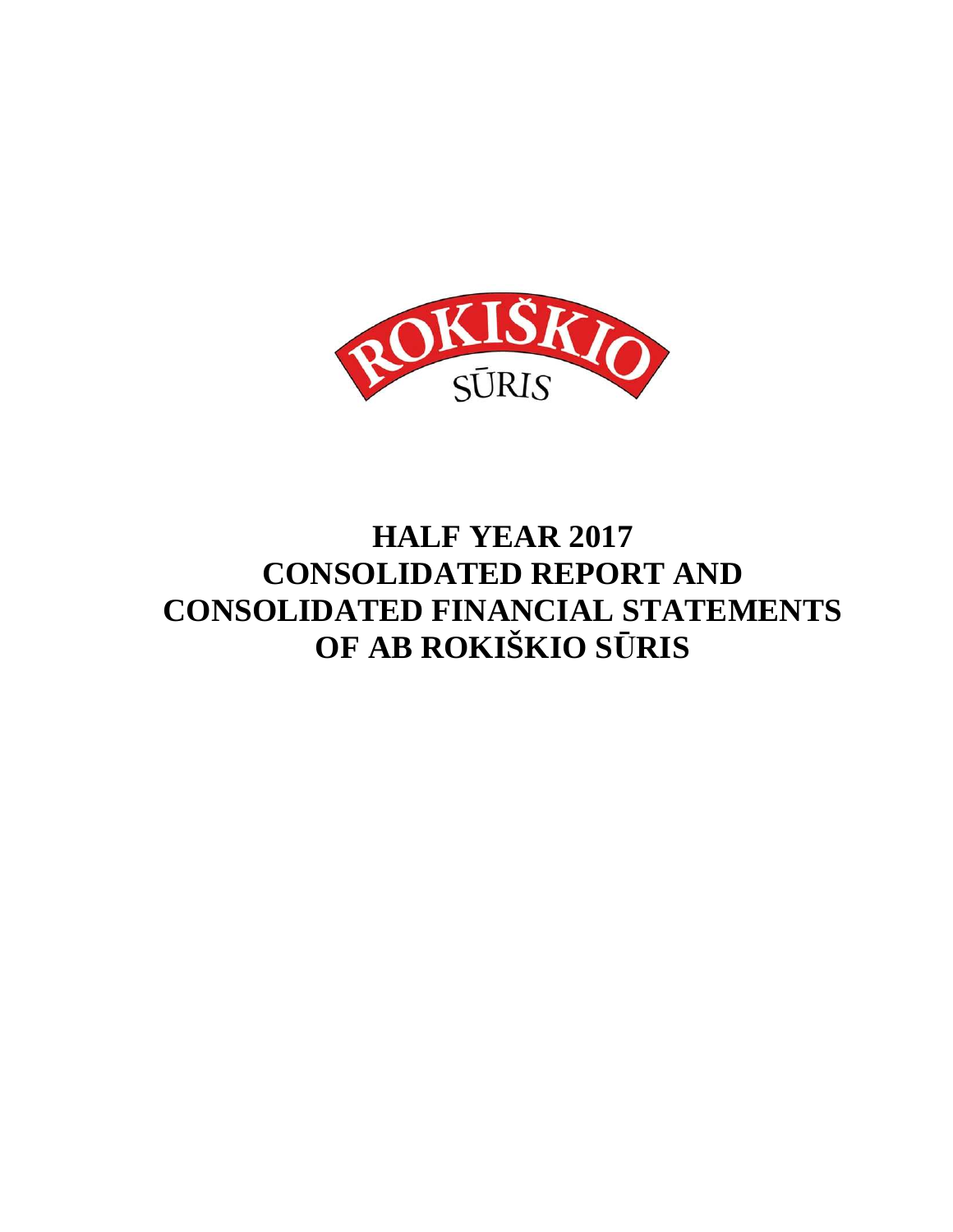

### **TABLE OF CONTENTS**

| INFORMATION ON THE COMPANY'S AUTHORISED CAPITAL AND TRADE IN THE COMPANY'S SECURITIES 17 |  |
|------------------------------------------------------------------------------------------|--|
|                                                                                          |  |
|                                                                                          |  |
|                                                                                          |  |
|                                                                                          |  |
|                                                                                          |  |
|                                                                                          |  |
|                                                                                          |  |
|                                                                                          |  |
|                                                                                          |  |
|                                                                                          |  |
|                                                                                          |  |
|                                                                                          |  |
|                                                                                          |  |
|                                                                                          |  |
|                                                                                          |  |
|                                                                                          |  |
|                                                                                          |  |
|                                                                                          |  |
|                                                                                          |  |
|                                                                                          |  |
|                                                                                          |  |
|                                                                                          |  |
|                                                                                          |  |
|                                                                                          |  |
|                                                                                          |  |
|                                                                                          |  |
|                                                                                          |  |
|                                                                                          |  |
|                                                                                          |  |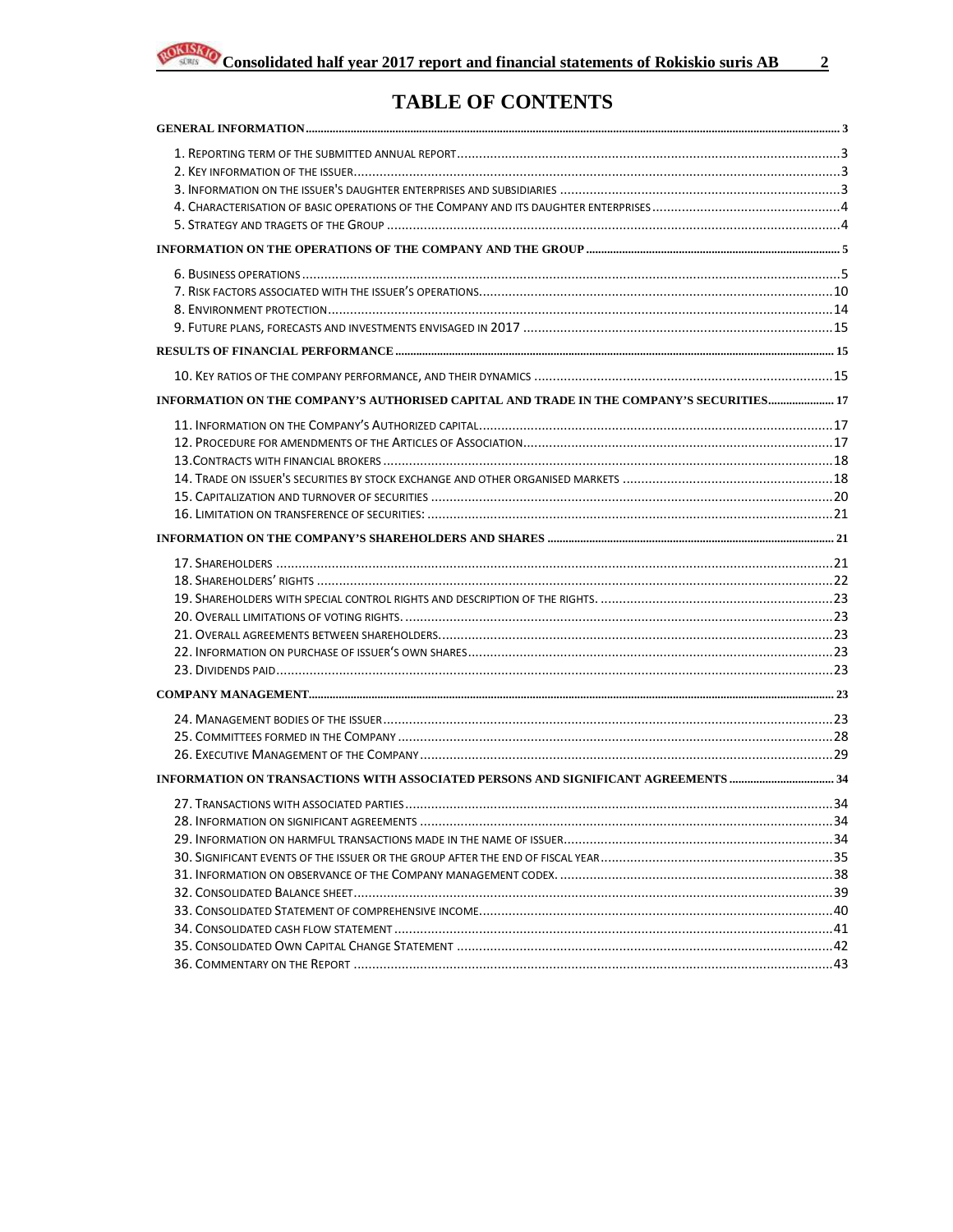### **GENERAL INFORMATION**

### **1. Reporting term of the submitted annual report**

The consolidated half year report and consolidated financial statements are prepared for six month period of the year 2017.

### **2. Key information of the issuer**

| Name of the issuer:                            | Rokiskio suris AB (hereinafter "The Company")             |
|------------------------------------------------|-----------------------------------------------------------|
| Legal base:                                    | <b>Public Limited Liability Company</b>                   |
| Date and place of registration:                | February 28, 1992, State Company Registry Center          |
| Company code:                                  | 173057512                                                 |
| Address                                        | Pramones str. 3, LT 42150 Rokiskis, Republic of Lithuania |
| Administration of<br>registry of Legal Bodies: | <b>State Company Registry Center</b>                      |
| Telephone:                                     | $+37045855200$                                            |
| Fax:                                           | $+37045855300$                                            |
| E-mail address:                                | rokiskio.suris@rokiskio.com                               |
| Website:                                       | www.rokiskio.com                                          |
| ISIN code:                                     | LT0000100372                                              |
| LEI code:                                      | 48510000PW42N5W74S87                                      |
| Share trading code:<br>AB Nasdaq Vilnius       | RSU1L                                                     |

### **3. Information on the issuer's daughter enterprises and subsidiaries**

As at June 30, 2017, the consolidated group (hereinafter the "Group") consists of the Parent Company Rokiskio suris AB, its two subsidiaries, and four daughter enterprises (in 2016: two subsidiaries, five daughter enterprises).

**Rokiskio suris AB** (company code 173057512, Pramonės street 3, Rokiskis LT-42150).

#### **Subsidiaries of Rokiskio suris AB:**

*Rokiskio suris AB subsidiary Utenos pienas* (company code: 110856741, Pramones str. 8, LT-28216 Utena);

*Rokiskio suris AB subsidiary Ukmerges pienine* (company code: 182848454, Kauno str. 51, LT-20119, Ukmergė).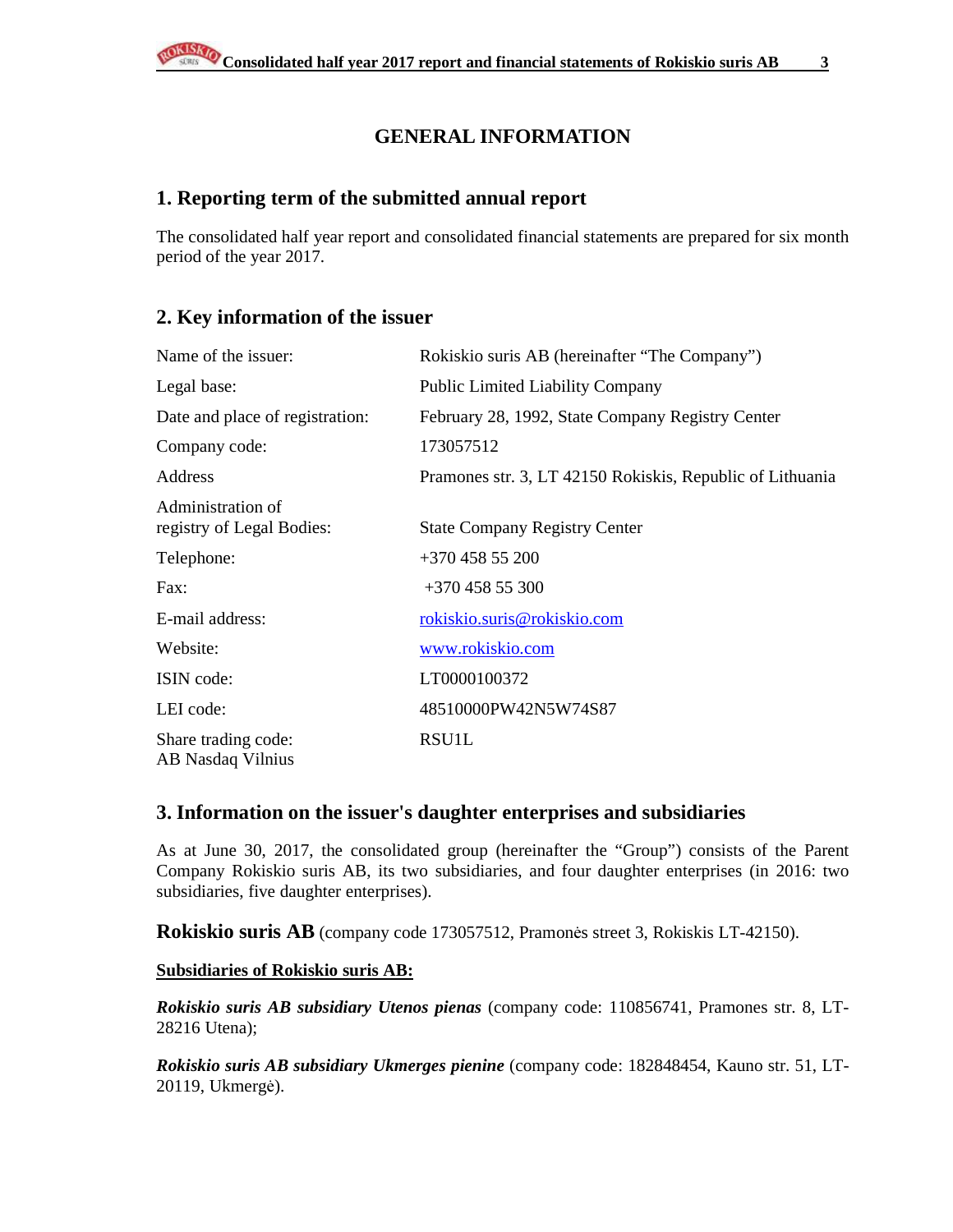#### **Daughter enterprises of Rokiskio suris AB:**

*Rokiskio pienas UAB* at legal address of Pramones str. 8, LT-28216 Utena. Company code: 300561844. Rokiskio suris AB is its founder and the only shareholder of Rokiskio pienas UAB holding 100 per cent of shares and votes.

*Rokiskio pieno gamyba UAB* at legal address of Pramonės str. 8, LT-28216 Utena. Company code: 303055649. Rokiskio suris AB is its founder and the only shareholder of Rokiskio pieo gamyba UAB holding 100 per cent of shares and votes.

*Latvian company SIA Jekabpils piena kombinats* (company code 45402008851, legal address: Akmenu iela 1, Jekabpils, Latvija LV-5201). Rokiskio suris AB holds 100 per cent of shares and votes.

*Latvian company SIA Kaunata* (company code 240300369, legal address Rogs street, Kaunata pag., Rezeknes nov., Latvia). Rokiskio suris AB holds 40 per cent of the company's shares and Rokiskio pienas UAB holds 20 per cent of the company's shares.

### **4. Characterisation of basic operations of the Company and its daughter enterprises**

Basic business of the group of Rokiskio suris AB:

#### • *Dairying and cheese production (EVRK 10.51);*

#### *Rokiskio suris AB:*

Basic business of Rokiskio suris AB is production and sales of fermented cheese, whey products, and skim milk powder.

#### *Branches of Rokiskio suris AB:*

Basic business of Rokiskio suris AB subsidiary Utenos pienas and Rokiskio suris AB subsidiary Ukmerges pienine is purchase of raw milk.

#### *Daughter enterprises:*

Basic business of Rokiskio pienas UAB is sales of short shelf life dairy products and fermented cheese.

Basic business of Rokiskio pieno gamyba UAB is production of short shelf life dairy products (fluid milk, kefir, sour milk, butter, curds, fresh cheese, sour cream, chocolate coated curd desserts, desserts).

Basic business of SIA Jekabpils piena kombinats – purchase of raw milk. Basic business of SIA Kaunata – purchase of raw milk.

### **5. Strategy and tragets of the Group**

The performance of AB Rokiškio sūris is guided by a three year strategic plan whose main provisions are set forth as follows: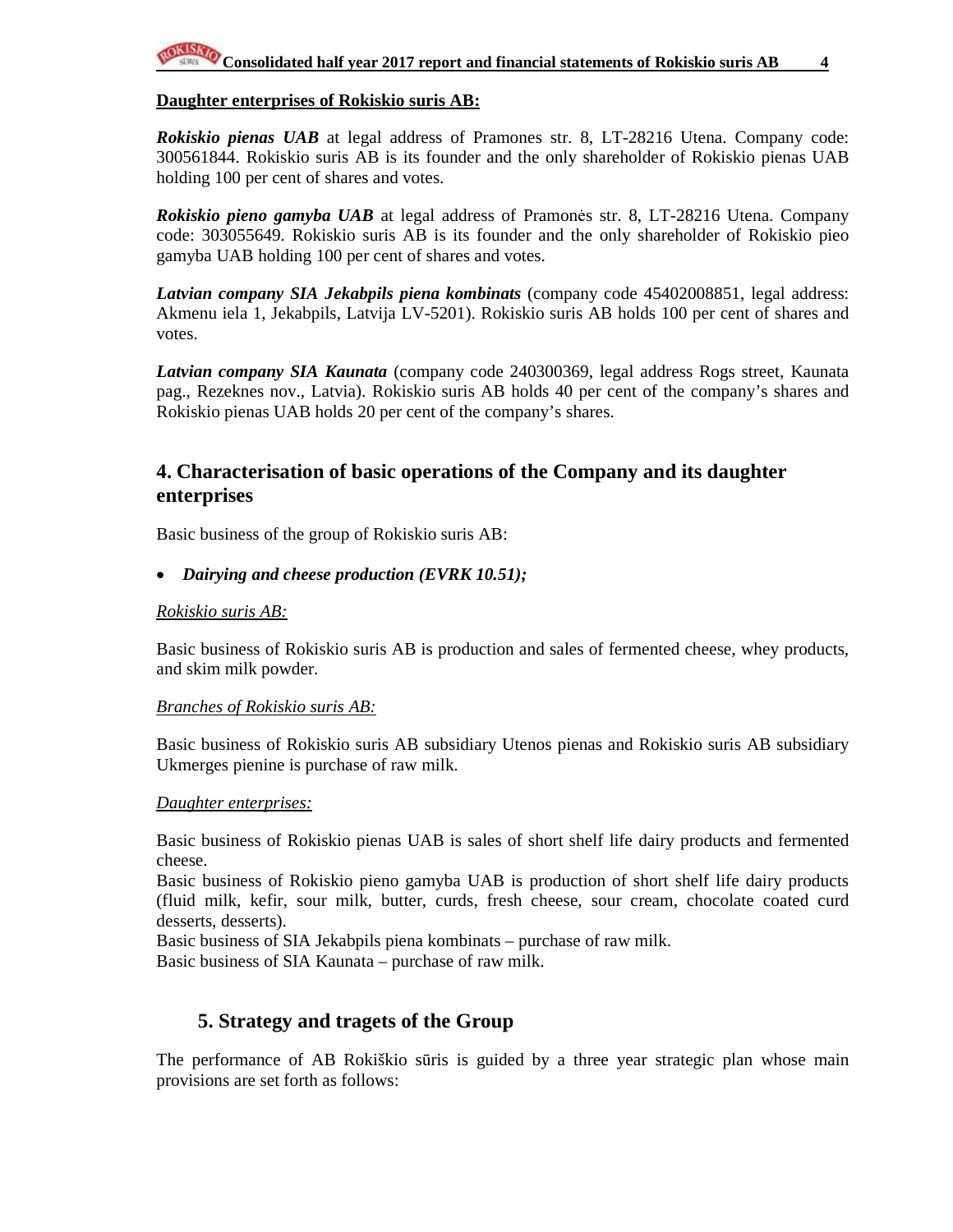#### *MISSION:*

#### *Rokiskio suris AB* **= Reliable Professionals in the Dairy Industry.**

#### *STRENGTHS***:**

- Financial stability
- Attractive employer
- Sustainable management team
- Well known and esteemed brand

#### *LONG-TERM OBJECTIVES:*

- To be a leading company of the sector in the Baltic countries
- To maintain the name of attractive employer further emphasizing the following
	- o Corporate image/recognition;
	- o Social guarantees for employees;
	- o Decent partnership with raw materials' suppliers.

To reach the above targets it is essential to:

- develop cooperation with strong international partners;
- make more effective production procedures in order to reach highest quality at minimal cost:
- ensure steady supply of raw milk by improving cooperation with raw milk suppliers and aiming to have higher trust in the company.

### **INFORMATION ON THE OPERATIONS OF THE COMPANY AND THE GROUP**

#### **6. Business operations**

The Public Limited Liability Company Rokiskio suris is a good example of a successful business proving that cohesion, assiduous aspiration towards a common goal, and a professional approach enable the company to survive critical situations. Moreover, the company, having learned from its mistakes each time, can present new challenges to its competitors. Rokiškio sūris can undoubtedly boast the richest history amongst all of Lithuania's dairies. Over the years the company has established its name as a strong and reliable partner not chasing the short-term advantage, but instead creating strong long-term relationships with business participants, consumers, clients and employees. Herein traditions merge with the most modern production technology in order to supply markets with high quality, valuable and healthy products.

The company's operations cover purchase of raw milk, production of various dairy products and their sales to the local and export markets.

#### **Purchase of raw milk**

Based on preliminary data of the Ministry of Agriculture (ŽŪMPRIS), during half year 2017 in Lithuania it was bought 651.9 thousand tons of raw milk of natural fat content, i.e. less by 2.1 per cent compared to the same period of 2016 when it was bought 666.01 thousand tons. Some dairy farms decreased their herds in line with the EU plan for dairy herd reduction announced in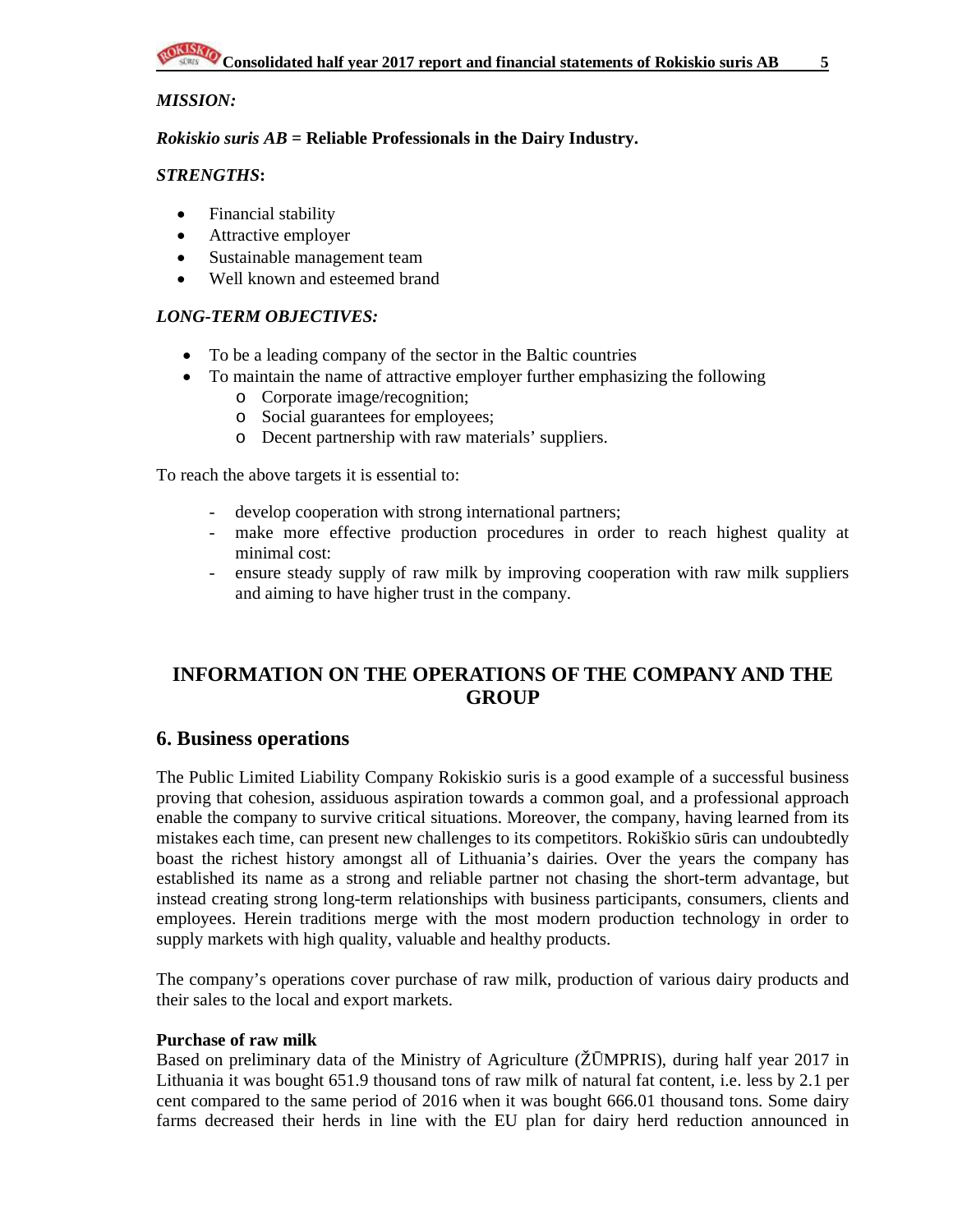summer 2016. This scheme involved 48 thousand EU farms of which 2 thousand farms are Lithuanian.

According to the data of Agricultural Information and Rural Business Centre at the Ministry of Agriculture, as at 01/07/2017 there were 284.7 thousand cows in Lithuania which is less by 5.2 per cent compared to 01/07/2016 (300.5 thousand cows). Lack in Lithuanian raw milk impacts raw milk prices. The average raw milk (of natural fat content) price paid to farmers supplying over 40 tons per month reached 324.4 eur/t which is more by 55.2 per cent compared to the same period of 2016 (in June 2016 – 209 eur/t).

The chart below shows prices of raw milk paid by the Group to large farmers with the farms of European size delivering over 40 tons raw milk per month during 2015-2016-2017.



The average prices of natural raw milk in January-June 2017 were considerably higher compared to the same period of 2016, and they increased from 32.3 per cent to 50.5 per cent. The highest increase of raw milk purchase prices (around 50.5 per cent) happened in June compared to June 2016.

#### **Dairy produce**

The Group's production is developed in the towns of Rokiškis (Rokiskio suris AB), Utena (Rokiskio pienas UAB) and Ukmerge (Rokiskio pienas UAB subsidiary Ukmergės pieninė).

Specialization of Rokiskis production plant – production and sales of fermented cheese and whey products.

Specialization of Utena production plant – fresh dairy products for the local market, whey protein concentrate, milk powder and butter production.

Specialization of Ukmerge production plant – curd and curd cheese production.

Specialization of Rokiskio pienas UAB - sales of the Group's products in Lithuania,

Latvia and Estonia. The company also sells dairy products produced in other foreign companies.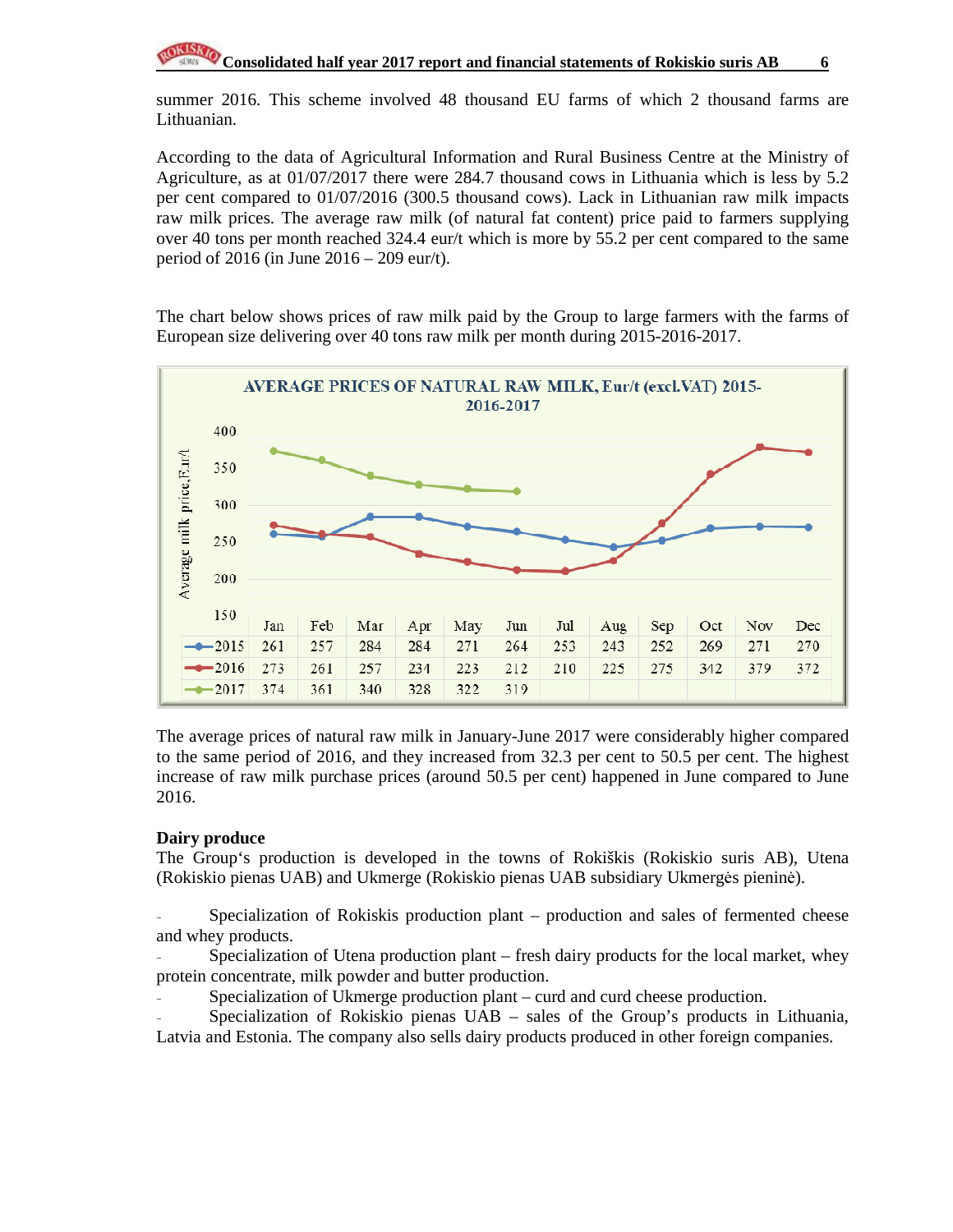

The cheese produced by Rokiskio suris AB comprises of fresh, semi-hard and hard cheese.

The group of fresh cheese includes Cagliata (various fat content and weight), and Mozzarella.

The group of semi-hard cheese includes the following products: Rokiškio sūris (various fat content and weight), Saulės sūris, Lietuviškas, Gouda, Sūris Visiems, Naminis, Žaloji karvutė, Tikras etc.

Hard cheese group is made of Kietasis suris (various fat, moisture content and weight), Montecampo and Gojus. The production of long term maturing hard cheese ROKISKIO GRAND was implemented by

technology experts of Rokiskio suris AB in assistance with an Italian cheese expert Angelo Frosio. Hard cheese of GRANA type including Rokiskio GRAND is distinguished for its matured, intense, and piquant taste. The production procedure is time consuming and it requires knowledge and investment. Such cheese may be made only by high technological profile company with a team of skilled experts.

The production of long term maturing hard cheese ROKISKIO GRAND is further developed, it is packed in various weight packaging. In the production of fermented cheese it is used double bactofuge.

Besides the main production of fermented cheese, Rokiskio suris AB produces liquid whey protein concentrate (WPC-34 and WPC-45) which is followed by the production of WPC powder, and also milk sugar (lactose), processed cheese, and smoked cheese.

In the first half year 2017, Rokiskio suris AB produced more fermented cheese by 17.8 per cent compared to the same period of 2016, and the production of cream increased by 3.5 per cent. The main reason why quantities of cheese increased was ceased production of skim milk powder. In terms of production of individual groups of cheese, it is noted that production of hard cheese decreased by 13.0 per cent, production of semi-hard cheese decreased by 6.1 per cent, and production of fresh cheese increased by 26.3 per cent.

In regards with the production of whey products in the first half year 2016 and 2017, the production of lactose and whey protein concentrate increased, relatively more by 7.1 per cent and 23.1 per cent. It was caused by higher quantities of fermented cheese.

| <b>Production / Year</b>       | Half year 2017 | Half year 2016 | Change, % |
|--------------------------------|----------------|----------------|-----------|
| <b>Fermented cheese, t</b>     | 17 5 7 5       | 14 9 23        | 17.8      |
| Cream 35% fat, t               | 7 1 5 1        | 6914           | 3.4       |
| <b>WPC</b> powders, t          | 1 3 7 0        | 1 1 1 3        | 23.1      |
| Lactose, t                     | 6426           |                | 7.1       |
| Processed and smoked cheese, t | 522            | 447            | 16.8      |

**The following table and chart represent changes in the production of Rokiskio suris AB**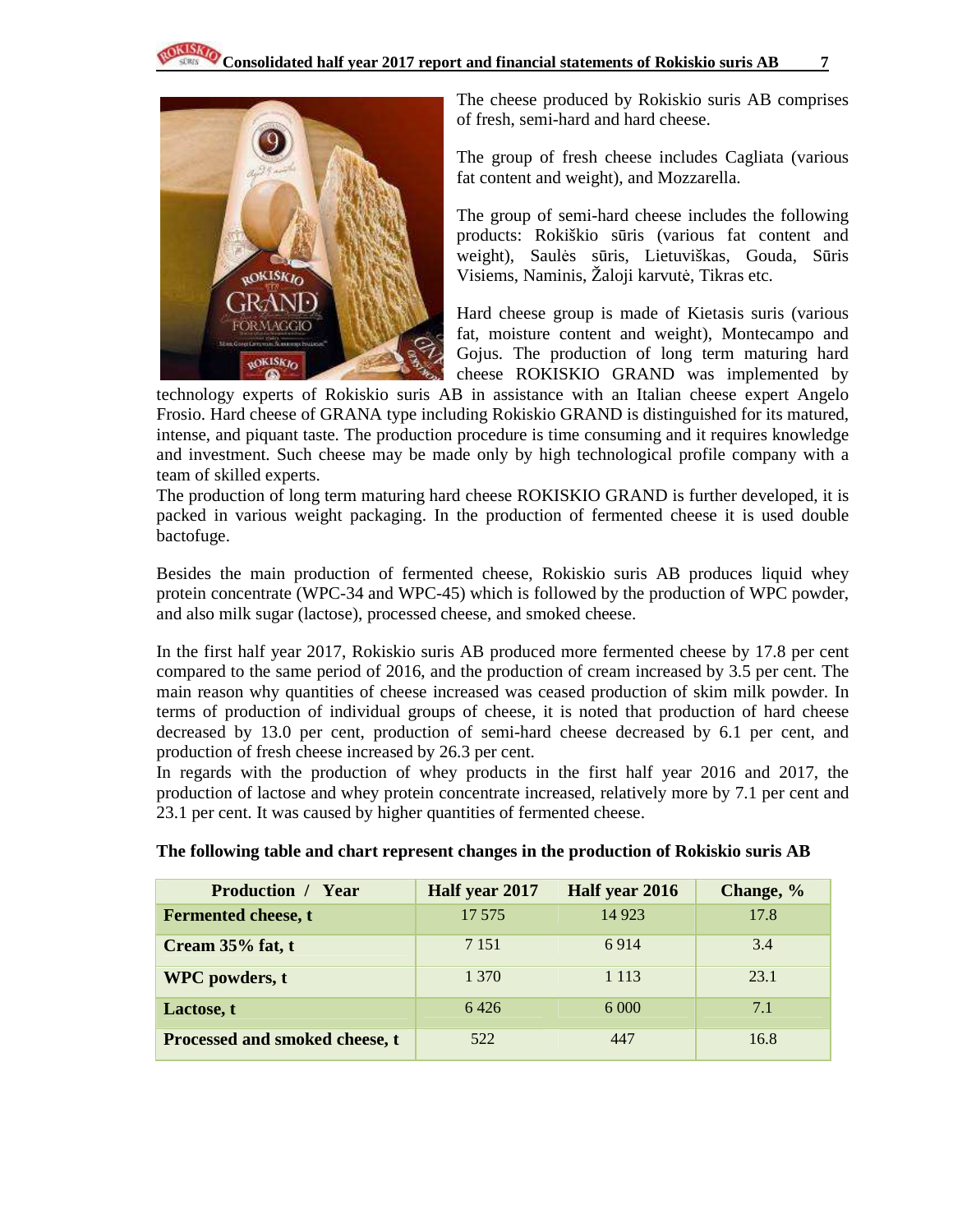

### **Rokiskio pieno gamyba UAB**

Rokiškio pieno gamyba UAB specializes in the production short shelf life dairy products, i.e. fluid milk, sour milk, kefir, cream, curds and fresh cheese, chocolate coated cheese bars, yogurts, butter for the local market, also the company provide service to Rokiskio suris AB producing the products for export such as butter, cream, WPC (whey protein concentrate) 34 and 80, and skim milk powder. In the plant there is a newly mounted line for the production of WPC 80. The production of this product is implemented in cooperation with the New Zealand dairy cooperative Fonterra.

In 2016, the plant started production of new yogurts enriched with oats. In the first half year 2017, the reconstruction of fresh dairy product plant was completed. New packaging equipment Elopak was bought which allows aseptic packaging of dairy products and prolonged shelf life of the products. Within six months 2017, the production of fresh dairy products remained on the same level as in the same period last year.

In terms of the group, raw material was firstly directed to the production of fermented cheese. In addition, purchase of raw milk decreased by 4.7 per cent.

| <b>Production</b> / Year       | Half year 2017<br>Half year 2016 |         | Change, % |
|--------------------------------|----------------------------------|---------|-----------|
| <b>Fresh dairy products, t</b> | 23 7 34                          | 23 9 35 | $-0.8$    |
| Dry milk products, t           | 1464                             | 6 0 5 2 | $-75.8$   |

#### **Production in tons**

### **Rokiskio pieno gamyba UAB Subsidiary Ukmerg**ė**s pienin**ė

Specialization of Ukmerge production plant –production of curds, flavoured fresh cheeses, curd cheese, chocolate coated cheese bars, processed cheese, fermented cheese, soft non-matured cheese and blue cheese.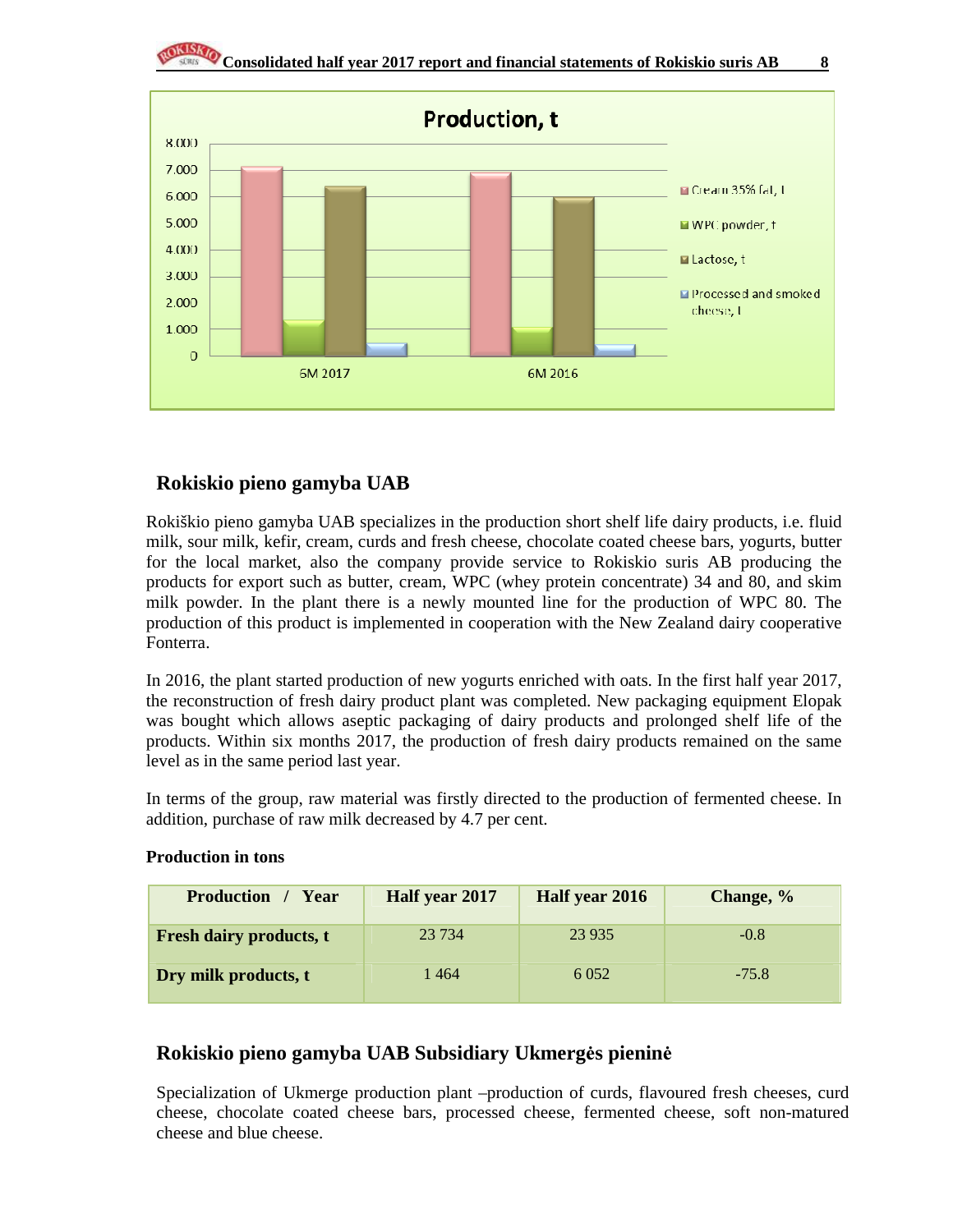In order to implement the targets set for 2017, it will be installed a new milk separator and raw milk purification system.

New premises are equipped in order to separate the production of blue cheese.

| <b>Group of products</b>       | Half year 2017 | Half year 2016 | Change, % |
|--------------------------------|----------------|----------------|-----------|
| <b>Curds and curd products</b> | 2513           | 2246           | 11.9      |
| <b>Fermented cheese</b>        | 38             | 49             | $-22.4$   |

### **The following table represents changes in the production:**

#### **Sales and marketing**

As is the case each year, the largest share of the company's produce is exported. Production of Rokiskio suris is exported to 37 countries. The main and major buyer of the production is Italy. Also, big part of production goes to S. Korea, New Zealand, the Netherlands. In the first half year 2017, the group's export made 66 per cent of total sales.

As in the previous years, the largest sales of the group on the export market are in regular products – butter, cream, milk powder and complementary products obtained in the manufacturing process of cheese – WPC and lactose. In the first half year 2017, the group started sales of lactose to China, and it is planned to sell frozen Mozzarella in the second half year. Fresh cheese (Cagliata and Mozzarella) continues to be exported, mainly to Italy, Netherlands, Spain, and S.Korea.

In the beginning of 2017, dairy prices continued to raise, especially butter. In terms of fats, in the first half year 2017 the company mainly produced butter, and the sales of cream were very low. It happened because of rapid jump of butter price compared to cream, i. e. it was more profitable for the company to produce and sell butter rather than cream. In addition, Europe lacked the product and it increased demand and price of butter. Therefore, the increased sales in Europe in the first half year were because of the higher butter sales to these countries.

Meanwhile, butter demand in the Middle East dropped because of significant decrease of buying power, and the local processing companies were forced to replace butter by vegetable oils.

Total export sales to the US were decreasing. In the beginning of 2017 as compared to the first half year 2016, the export to the USA decreased by 50 per cent due to low prices for cheese and high cheese stocks in the US market as well as low currency exchange ratio.

In January-June 2017, the Group's consolidated non-audited sales made kEUR 122,699, i.e. increased by 26.36 per cent compared to the same period 2016. In Jan-Jun 2016, the consolidated sales made kEUR 97,106.

The Group remains the second largest local market player with 24% of market share. In all main product categories the Group is the first or the second on the market, yet the picture of desserts is slightly different, and the Group has weaker positions in this product category. Rokiskio Group is strongest in the category of sour products (kefir, whey butter), cheese, processed cheese, sour cream, and butter.

In the first half year 2017, the Group's sales in Lithuania made EUR 42 million, i.e. increased by 6.6 per cent compared to the same period 2016. Average dairy prices increased by 9.3 per cent compared to the first half year 2016. Such increase was caused by higher prices of raw milk.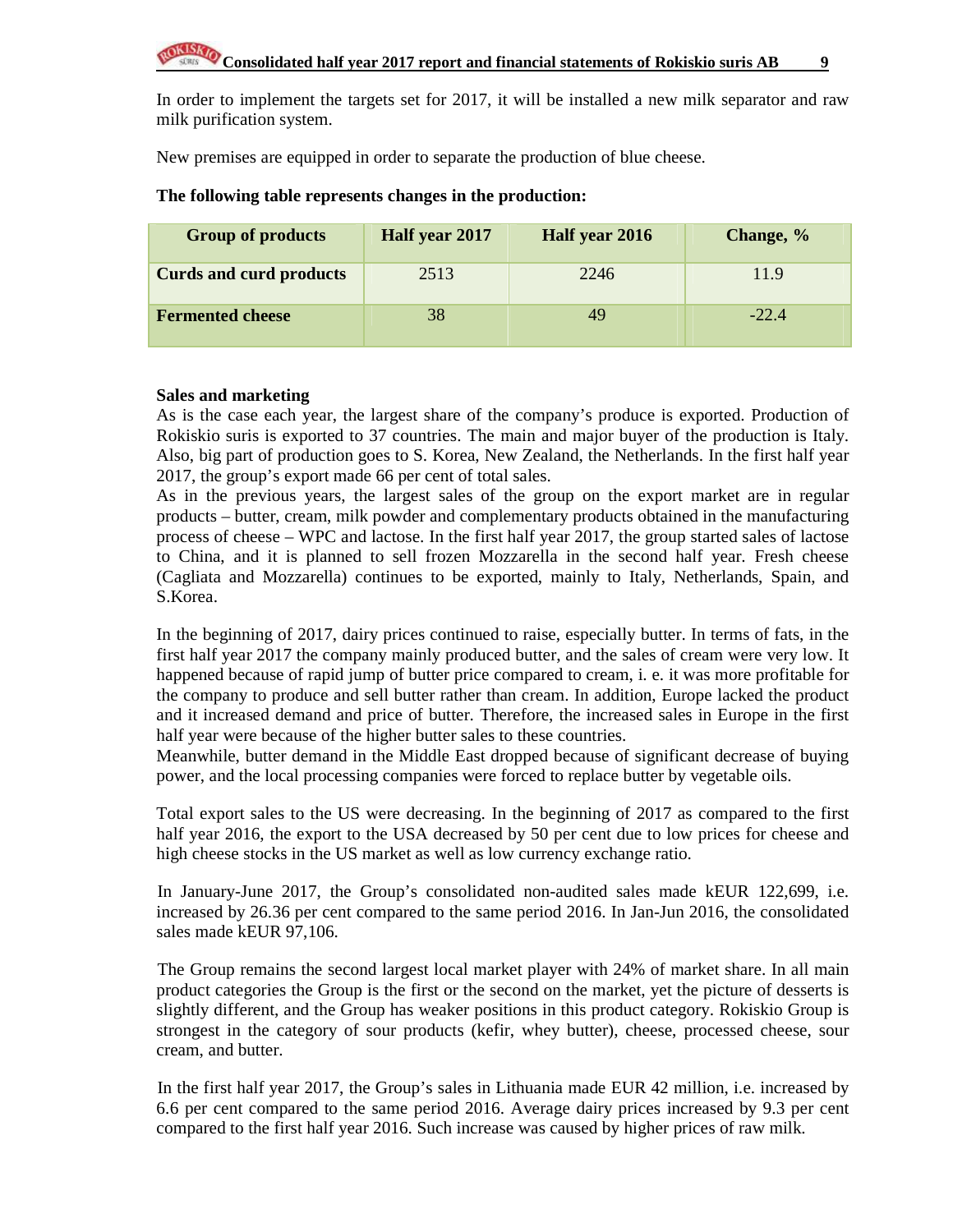The increase of sales in general was caused by recovered dairy prices in world markets. Butter and fresh fermented cheese prices increased significantly in export markets in the first half year 2017 compared to 2016 (up to 49 and 44 per cent respectively). Also, prices for lactose and whey protein concentrate increased by 51 per cent.

As the sales grew, stocks decreased significantly in warehouse (up to 50 per cent).

In the first half year 2017, the Group's consolidated non-audited net profit made kEUR 844. Meanwhile, in the first half year 2016, the group had a loss of kEUR 1,902.

The main reason which caused better results of the Group in the first half year 2017, compared to the same period 2016, was recovery of world dairy market in the second half year 2016 after two year dairy industry crisis. Consequently, the production sales and prices increased.

|                        | <b>Sold</b> |                     |                     |                          |               |  |
|------------------------|-------------|---------------------|---------------------|--------------------------|---------------|--|
| <b>Countries</b>       |             | <b>Jan-Jun 2017</b> | <b>Jan-Jun 2016</b> | <b>Change</b>            |               |  |
|                        | <b>kEUR</b> | $\frac{6}{9}$       | <b>kEUR</b>         | $\frac{6}{6}$            | $\frac{0}{0}$ |  |
| Lithuania              | 41 582      | 33.89               | 39 015              | 40.18                    | 6.60          |  |
| <b>Europe</b>          | 65 075      | 53.03               | 40 809              | 42.02                    | 59.46         |  |
| <b>Middle East</b>     | 270         | 0.22                | 7552                | 7.78                     | $-96.42$      |  |
| <b>Far East</b>        | 9778        | 7.97                | 2 7 3 5             | 2.82                     | 257.51        |  |
| <b>North America</b>   | 3 4 8 1     | 2.84                | 6996                | 7.20                     | $-50.24$      |  |
| <b>Other countries</b> | 2 5 1 3     | 2.05                | -                   | $\overline{\phantom{a}}$ |               |  |
| Total:                 | 122 699     | 100                 | 97 107              | <b>100</b>               |               |  |

### **Group's sales according to markets**



### **7. Risk factors associated with the issuer's operations**

The risk shall be understood as a hindrance to achieve the set targets due to potential evens or their possible impact on business. The Company's objectives also include long-term strategic goals and specific actions related to the operations. The Company's Management is responsible for managing the Company's risks and assessment of negative impact on the set targets and outcomes. The identification of specific risk and management thereof is attributed to the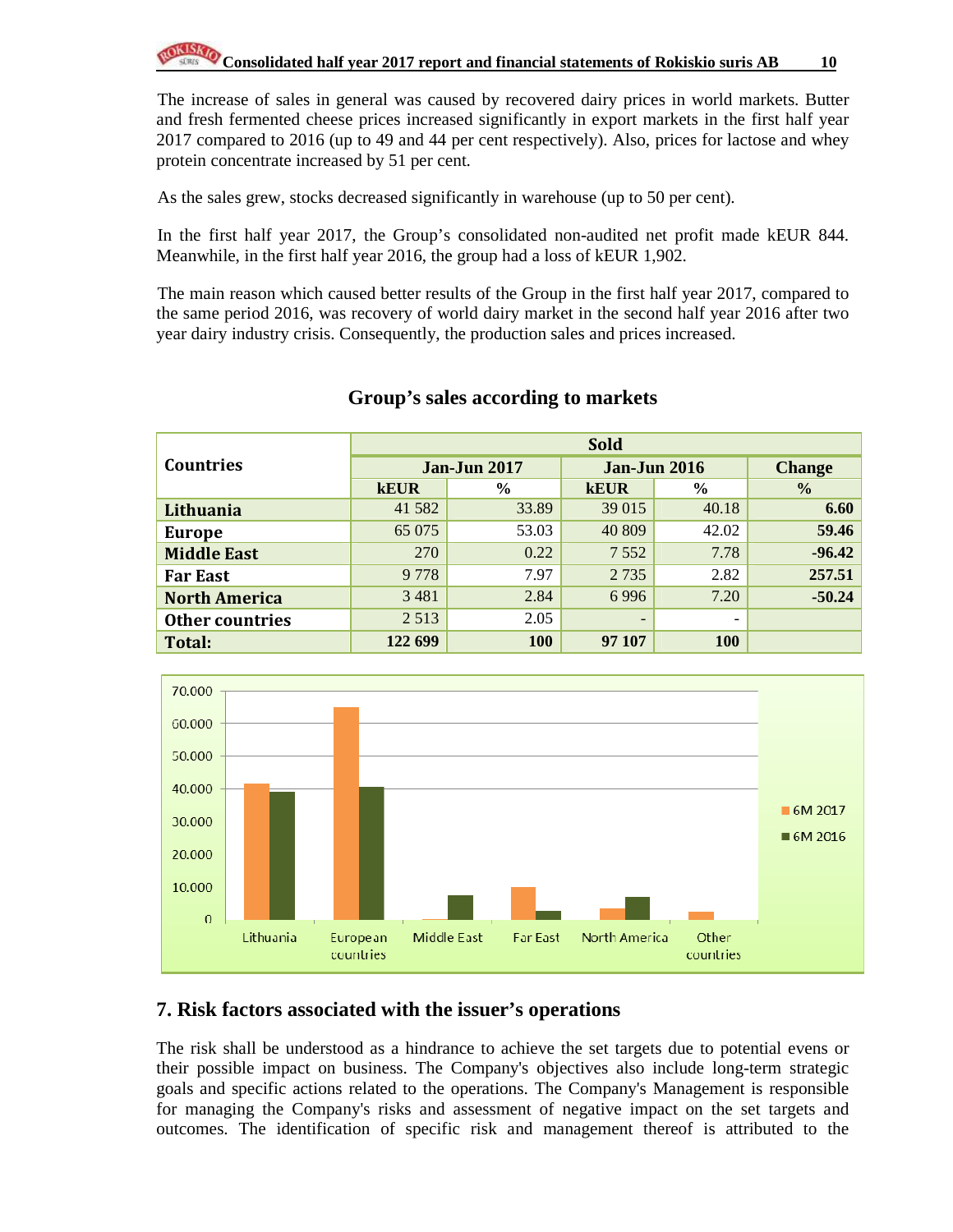respective functions implemented in the Company. Given the external and internal environment, the risk level is assessed when adopting both strategic and operational decisions. The risk management is integrated in the Company's operational processes, therefore the potential risk is under permanent monitoring and evaluation.

#### **Economic risk factors:**

Negative factors related to raw milk production:

- a) Reduction of the number of cows in Lithuania. In accordance to the data of the Register of Farm Livestock managed by the Agricultural Information and Rural Business Centre (ŽŪIKVC), as at 1 July 2017, the number of cows registered in Lithuania amounted to 284.8 thousand, which is 5.22 per cent less than in the same period of 2016 (300.5 thousand).
- b) Sizes of dairy farms. The dairy farms in Lithuania are predominantly small-sized. A large number of milk suppliers and their spread over a wide region result in the increased costs of milk quality testing, milk collection and transportation, and accounting. Moreover, smallsized dairy farms cannot ensure adequate and stable quality of milk and complicate investment into dairy farm industry. An average Lithuanian dairy farm is one of the smallest in the EU, because 95 per cent of the industry comprises farms with 1-20 heads.
- c) Seasonal nature of milk production. The seasonal nature of milk production in Lithuania is rather distinct – the summer milk yield of the dairy farms is 1.6 times higher than the winter yield (EU average is 1.2 times higher). This reduces the efficiency of the dairy processing companies, the capacity utilisation degree of the equipment and demand in workers during the off-season.
- d) Productivity of dairy cows. The winter productivity of cows is determined by the cow herds with insufficient genetic potential and prevailing inadequate feed base.
- e) Unstable state regulatory instruments in the dairy industry. The process of creation of the dairy farms based on household business was and still is rather slow. Absence of consistent national policy for the development of this sector, frequent modifications of the assistance conditions and volumes, concentration on the milk prices instead of support of investments, have exerted a negative impact on the development of the farms and improvement of the veterinary and sanitary conditions.
- f) Partial regulation of the milk purchase prices, requiring that all farmers in the country, independent of the quality of raw milk supplied, are paid the same price.

In order to diminish potential risk and its impact, the company pays additionally to raw milk suppliers for long term relationship, their loyalty, higher rate of qualitative parameters of milk, well-balanced seasonality of raw milk production.

Negative factors related to sale of products:

- a) Diminishing purchasing power of the Lithuanian residents;
- b) Polish products on the Lithuanian market with lower prices determined by higher production volumes;
- c) Strong competition both on the domestic and export markets;
- d) Use of cheaper ingredients instead of dry milk products;
- e) Instability of product prices on the export markets;
- f) Lack of the Government's attention to the business and regional development, and creation of jobs;
- g) Ongoing embargo of the Lithuanian products imposed by Russia;
- h) Difficulties associated with access to new markets;
- i) Production surplus on the EU markets;
- j) Rigid policy with respect to application of VAT;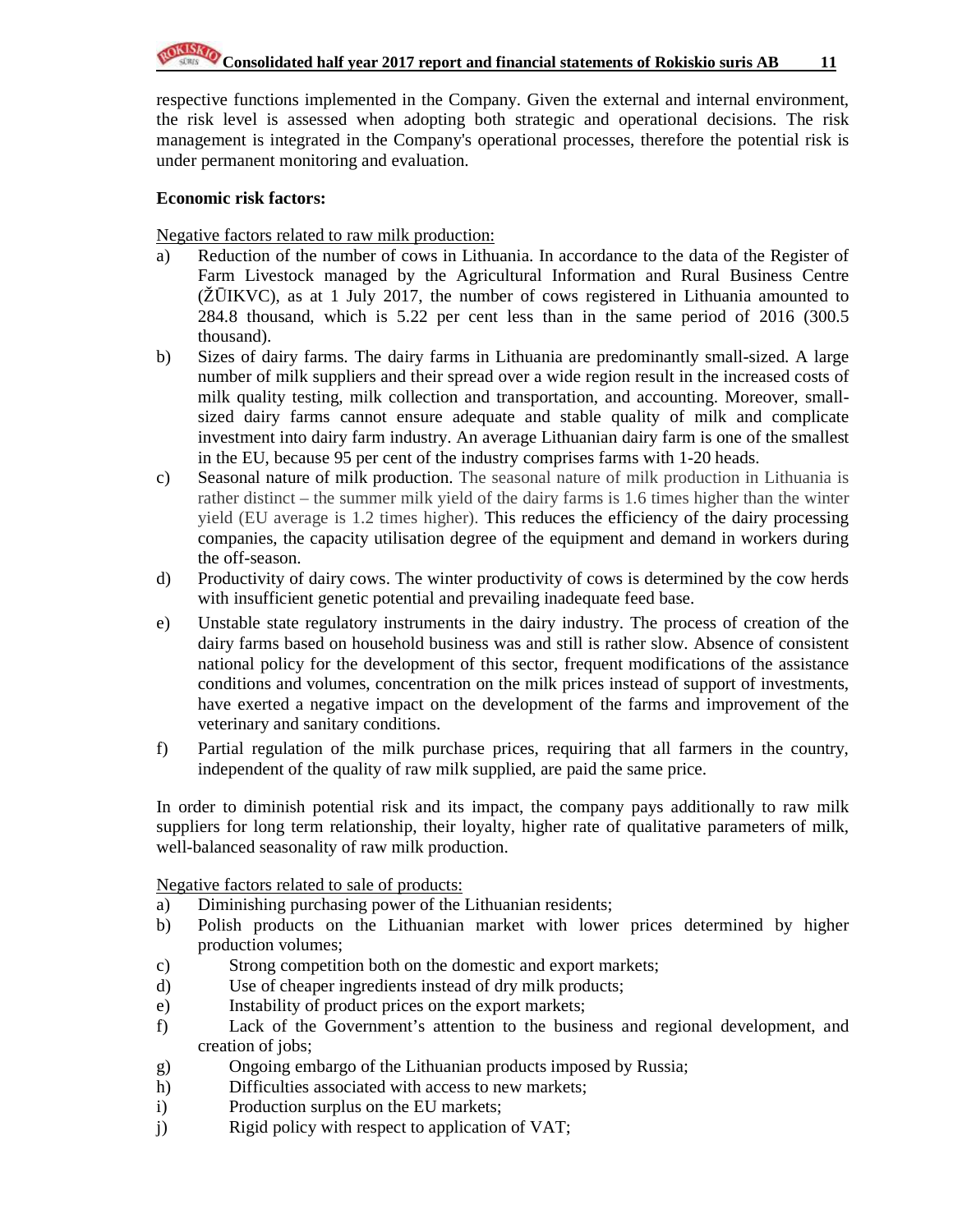# **Consolidated half year 2017 report and financial statements of Rokiskio suris AB** 12

- k) Unstable competition due to euro/dollar exchange rate fluctuations;
- l) Increased quantity and range of cheap products from other EU Member States.

#### **Social risk factors:**

The past years are marked by increased migration of people, especially youth, from Lithuania. The rural farmers are predominantly of older age and the society continues to age. The emigration is a cause of rapid decrease of the number of working age individuals. In accordance to the data of the Bank of Lithuania, the number of working age individuals dropped by 1.8 per cent in 2016. The country lacks qualified labour force. Because Rokiškio sūris AB group of companies is considered to be strong and stable employers in their region of operation, the company has not experienced any significant lack of staff so far. If the situation in the country continues to deteriorate, there is a real threat of such changes. Therefore, the company continuously ensures the well-being of its employees, creates adequate working conditions, invests in training and qualification improvement and raises wages in order to preserve its completive abilities among other businesses.

Negative social factors might cause problems in the future when looking for certain man power. In the opinion of the Company, management of the risk does not depend solely on the company's actions. The company might be forced to increase investment in automatization of production processes, i.e. replace manual work by robots.

#### **Risk factors associated with food safety:**

The risk factors of Rokiškio sūris AB associated with food safety are defined in the Risk Factor Analysis and Critical Management Points System (RVASVT). The identification of risk is based on the principle of a decision tree, according to which the critical management points are determined in each production process and other processes directly related to production. The core of the RVASVT system are the Mandatory Programmes and RVASVT plans. They were used to identify the risk factors during each stage of manufacturing of a product and analysis thereof, important management points and their critical limits, management and inspection procedure and corrective actions. They also help to define the essence of risk/threat.

Risk management is based on the scheme provided below:

- Assessment of the existing and potential risk;
- Assessment of probability of the risk impact;
- Determination of the main active risk control measures;
- Assessment of efficiency of operational control aimed at risk mitigation up to an acceptable level;
- Creation of necessary action plans aimed at improvement of the control system;
- Constant risk management and monitoring of the set targets.

The following Mandatory Programmes have been prepared and implemented in the company:

- 1. Milk quality assurance programme;
- 2. Buildings and facilities maintenance programme;
- 3. Sanitation programme;
- 4. Personnel training program;
- 5-6. Water, steam and electricity supply programme. Water control programme;
- 7. Programme for purchase and storage of auxiliary materials;
- 8-9. Equipment maintenance programme. Measuring devices calibration programme;
- 10. Product traceability and withdrawal programme;
- 11. Logistics management programme;
- 12. Pest control programme.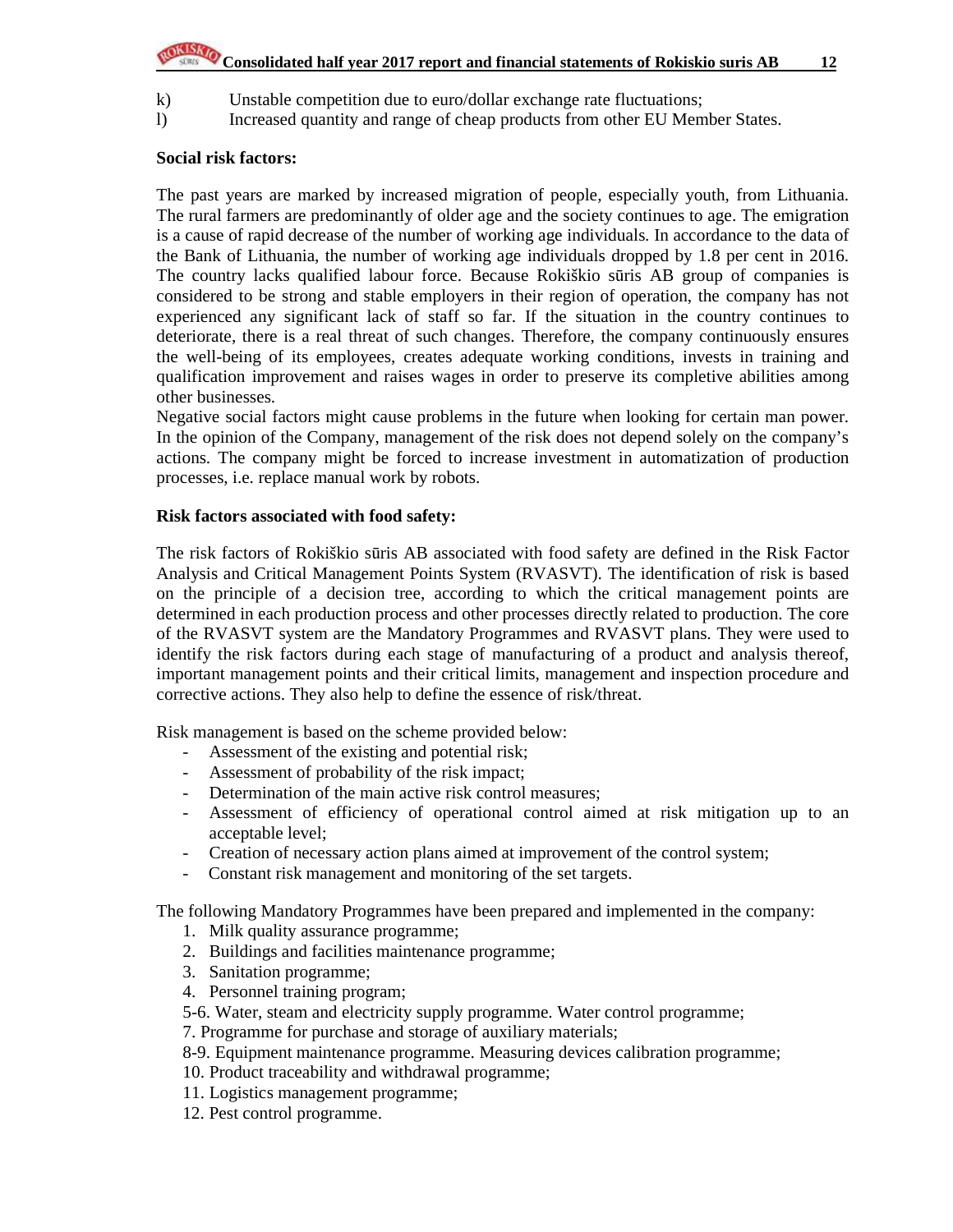# **Consolidated half year 2017 report and financial statements of Rokiskio suris AB** 13

The production procedure, technological instructions with set process parameters, control (both microbiological and chemical) procedures and registration function are provided for every product. The standards for indication of a specific property, chemical composition, nutrition value, packaging and storage conditions, shelf life and other aspects of the finished products have been introduced in the company.

Risk management associated with food safety is controlled in accordance with the above encountered programmes by the State Food and Veterinary Authority. Failure to manage the risk might cause cease of production and sales of a certain product which might lead even the cease of the company's operations until any non-conformities are fixed.

#### **Ecological:**

The impact of Rokiškio sūris, AB on the ecosystem biota is minimal. The Company is situated in the industrial district of a city; accordingly, the risk of a direct impact on nature is low. There are no protected territories, animals or plants near the Company; there are no factors which might affect the extinction or appearance of organisms.

The impact of Rokiškio sūris, AB on the ecosystem's abiotic factors is related to the use of natural resources, extracted groundwater. The water extraction site has been registered, water resources have been approved, the resources, which are being consumed, are accounted for and controlled, and reports are submitted in the established procedure. A variety of measures are introduced to reduce the consumption of water. The quantity of the groundwater used does not pose any threat to the aquifer of the water extraction site and has no negative impact on the environment.

Other potential risks of ecologic impact are discharged pollutants into the water and air. There is a risk to affect the environment and exceed environmental protection standards. Cleaning facilities control the technological process, monitor the quality of the wastewater treatment and monitor the observation of the environment. No negative impact of the discharged pollutants has been identified; accordingly, the risk is low.

#### **Risk factors associated with IT:**

Seeking to avoid possible IT-related threats, the Company works only with legally licensed software. Any unauthorised data access is restricted by assigning only those rights and duties to the employee, which they need for performance of their functions. The test environment is used for tests the modifications of software. The protection against accidental loss of data is ensured through creation of back-up copies. All company's computers are provided with antivirus software.

#### **Risk factors associated with finance:**

In its operations the Company and the Group faces various financial risks. Overall risk monitoring program of the Group focuses on uncertainties of the financial markets and it aims to diminish any expected impact onto the financial results of the Group's operations.

The Group is insured by the General Liability Insurance in order to cover damage made by the Company's product or services. The insurance policy is valid throughout the world.

The risk factors faced by the Company and the Group are described upon Remark 3 "Financial Risk Management" (page 46) of Notes to the financial statements to the June 30, 2017 financial report of consolidated and parent company Rokiskio suris AB.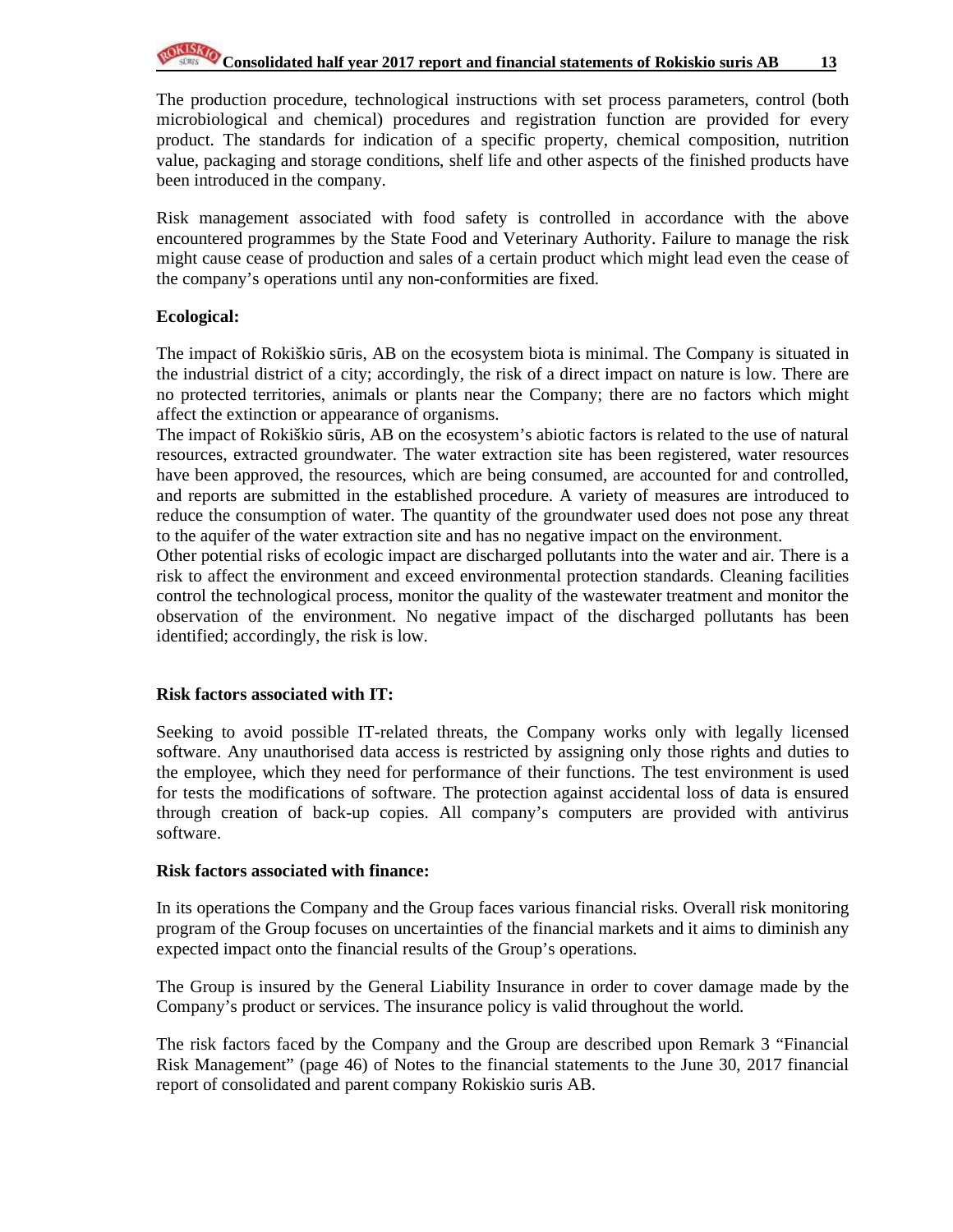### **8. Environment protection**

The environmental policy of Rokiškio sūris AB is aimed at mitigation of impact on the environment, implementation of pollution prevention measures, ensuring minimum consumption of resources and waste generation in order to prevent adverse impact on air, water and soil as a result of the operations conducted.

Six environmental monitoring programmes have been followed for monitoring of impact on the environment at Rokiškio sūris AB. The reports are submitted to the Environmental Protection Agency. No negative impact on the environment has been established.

Within the first half year 2017, the company processed 9.1 per cent more of raw material compared to 2016, consequently the use of resources has changed also.

Consumption of energy resources in the first half year 2017, per 1 ton of raw material:

| Thermal power      | Electricity         | Water              | Waste effluent     |
|--------------------|---------------------|--------------------|--------------------|
| Decreased by 7.3 % | Decreased by 10.0 % | Decreased by 3.1 % | Decreased by 1.8 % |

During the first half year 2017, 81% of used water was extracted from the company's fresh water bores. The savings of the underground water made 7.1 % as it was used the cleaned whey water instead.

The whey from production procedure is fully processed. Nanofiltration, ultrafiltration and reverse osmosis are used in the processing technology. The water extracted from whey complies with the environmental requirements. Effectiveness of cleaning equals to 98% in terms of BDS7. 25 % of the cleaned water is used second time.

The waste is treated by the internal waste water treatment plant with nitrification and dinitrification, as well as chemical discharge of phosphorus. The effectiveness of cleaning amounts to 98-99 % in accordance with the controlled parameters.

A part of waste is handled by the municipality company UAB Rokiškio vandenys, it amounts to 6.1 % of total waste. The amount of discharged contaminants with the waste in accordance with  $BDS<sub>7</sub>$  is equal to 0.033 kg/ ton of raw material.

AB Rokiškio sūris employs 298 vehicles: 175 trucks, 115 cars, and 8 others. 81 % of which complies with the requirements set by Euro 2-6. Maintenance of vehicles is performed by authorized companies.

The comprised waste (both hazardous and non-hazardous) is handled by UAB Rokiškio komunalininkas. In the first half year 2017, it was 217.3 t of household waste, 7.54 t of hazardous waste, and 4,440 t of sludge from waste water treatment plant was used for soil fertilization. It was collected the secondary waste as follows: paper and carton 13.6 t, plastics 26.1 t.

AB Rokiškio sūris has a Licence for integrated prevention and control of pollution (TIPK), which was renewed on 12<sup>th</sup> September 2014.

ISO 14001:2004 /LST EN ISO 14001:2005 "Management System for Environment Protection. Requirements and guidance". Certificate issued 17/06/2016, valid until 15/09/2018.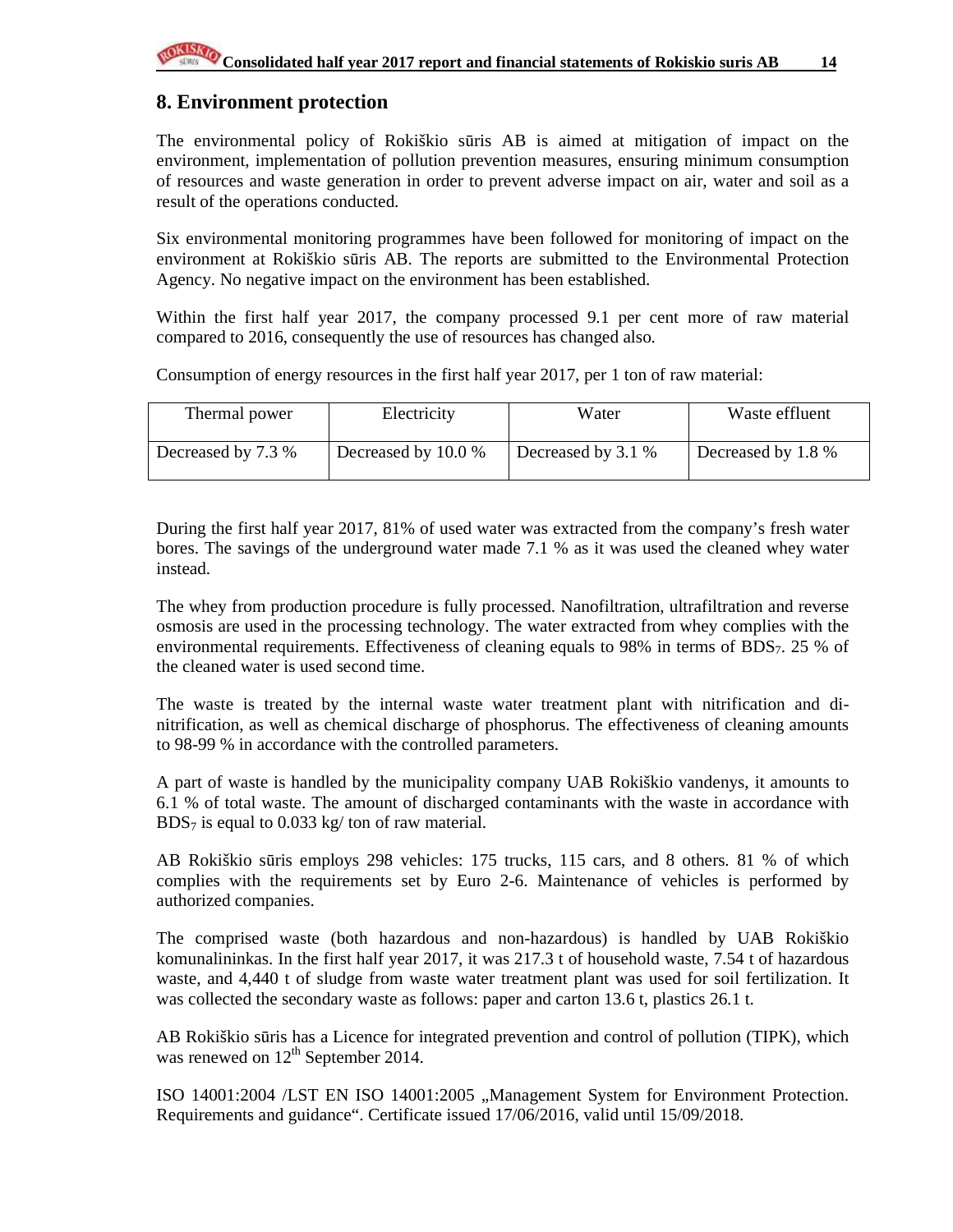### **9. Future plans, forecasts and investments envisaged in 2017**

In 2017, the group of Rokiskio suris AB is going to make investments amounting to EUR 11.1 million. The provided investments in 2017 cover wide spread of areas which are important for business development, penetration into new markets with high quality products, improvement of current technological processes, environment protection, improvement of working conditions for employees, and economical consumption of power resources.

In the first half year 2017, the amount of implemented investment was mEUR 11.3. It is made of the investment of mEUR 5.6 started in 2016 and completed in the first half year 2017, as well as the investment of mEUR 5.7 implemented in the first half year 2017.

In this period, the major part of investments envisaged for 2017 were implemented, i.e. acquired system for air drainage, cheese drying-cooling equipment in cheese chambers, new forklifts, implemented systems for power and air account. New line for water salt withdrawal.

Due to new abilities to produce whey protein product, Rokiskio suris had to increase its investment plan. Completion of the investment will be continued in the second half year as well. In addition, some small investment was necessary to make such as computers, fire alarm systems, storage room for pallets in lactose department etc.

In the second half year the group of Rokiškio sūris plans to invest mEUR 4.5. The investments will be also used for effectiveness and quality improvement of lactose production. It will be acquired a new lactose packaging line and equipment for permeate concentration. It will be further continued construction of cheese maturing chambers and renovation of transporting means.

In the future also, target of the group of Rokiskio suris will be successful implementation of the investment plan according to the EU support agreement following KPP 2014-2020 program's part "Investments to the tangible assets. Support for investments into processing, marketing and (or) development of agricultural products". There are no significant changes envisaged for the product range or sales markets in the second half year 2017. As it used to be, the main market of Rokiskio suris is European Union, namely Italy.

### **RESULTS OF FINANCIAL PERFORMANCE**

|                                |                                 | 2017 06 30 | 2016 12 31 | 2016 06 30 |
|--------------------------------|---------------------------------|------------|------------|------------|
| <b>Financial ratios (kEUR)</b> | <b>Values</b>                   |            |            |            |
| Income from sales              | Figure from Statement of        | 122 699    | 226 196    | 97 106     |
|                                | comprehensive income            |            |            |            |
| Gross profit                   | <b>Figure from Statement of</b> | 14 148     | 34 687     | 8 9 9 6    |
|                                | comprehensive income            |            |            |            |
| <b>EBITDA</b>                  | $EBIT + Depreciations$          | 5457       | 19 174     | 2 3 9 7    |
|                                | +Amortization                   |            |            |            |
| <b>EBIT</b>                    | Net profit +Profit tax          | 1 1 8 7    | 11723      | (2 111)    |
|                                | +Financial operation costs      |            |            |            |
| Operational profit             | Figure from Statement of        | 1 1 8 7    | 11723      | (2111)     |
|                                | comprehensive income            |            |            |            |
| Profit before taxes (EBT)      | Net profit + Profit tax         | 1 1 5 6    | 11 607     | (2196)     |
| Net profit                     | Figure from Statement of        | 844        | 10451      | (1902)     |
|                                | comprehensive income            |            |            |            |

#### **10. Key ratios of the company performance, and their dynamics**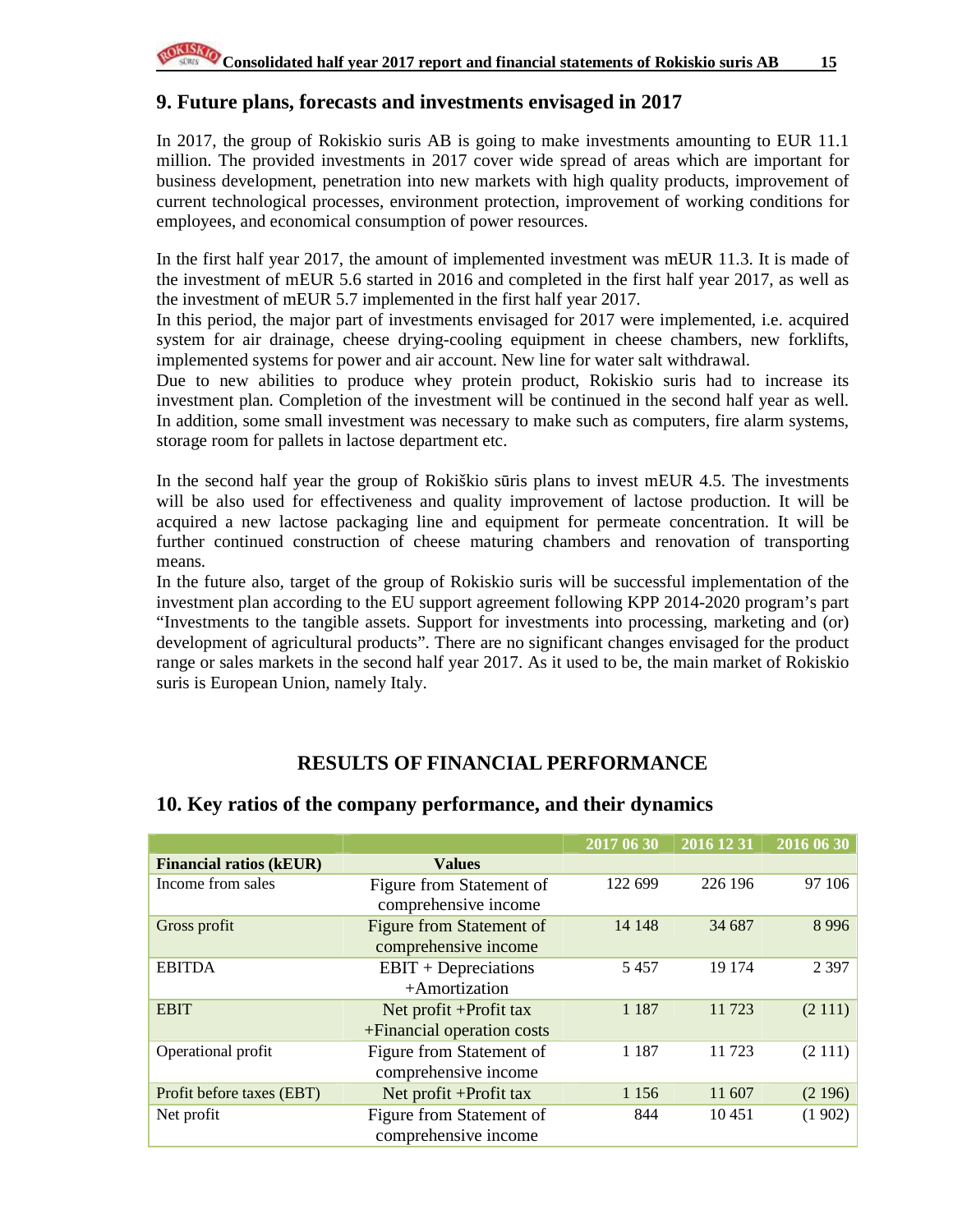| Non-current assets                             | <b>Figure from Balance Sheet</b> | 73 278  | 60 623  | 55 612  |
|------------------------------------------------|----------------------------------|---------|---------|---------|
| <b>Current</b> assets                          | <b>Figure from Balance Sheet</b> | 74 689  | 81789   | 89 236  |
| <b>Total</b> assets                            | Figure from Balance Sheet        | 147 967 | 142 412 | 144 848 |
| Property of shareholders                       | <b>Figure from Balance Sheet</b> | 119 682 | 122 066 | 111 389 |
|                                                |                                  |         |         |         |
| Profitability (%)                              |                                  |         |         |         |
| Return on assets [ROA]                         | Net profit                       | 0.58    | 7.04    | (1.27)  |
|                                                | Average assets                   |         |         |         |
| Return on equity [ROE]                         | Net profit                       | 0.70    | 8.79    | (1.68)  |
|                                                | Average own capital              |         |         |         |
| Margin of gross profit                         | Gross profit                     | 11.53   | 15.33   | 9.26    |
|                                                | Sales income                     |         |         |         |
| <b>EBITDA</b> margin                           | Profit before interest, tax and  | 4.42    | 8.48    | 2.47    |
|                                                | depreciation                     |         |         |         |
|                                                | Sales income                     |         |         |         |
|                                                |                                  |         |         |         |
| EBIT margin                                    | Profit before interest and tax   | 0.96    | 5.18    | (2.17)  |
|                                                | Sales income                     |         |         |         |
|                                                |                                  |         |         |         |
| Profitability coefficient                      | Profit before tax                | 0.94    | 5.13    | (2.26)  |
| [EBT margin]                                   | Sales income                     |         |         |         |
| Net profit margin                              | Net profit                       | 0.69    | 4.62    | (1.96)  |
|                                                | Sales income                     |         |         |         |
|                                                |                                  |         |         |         |
| <b>Finance structure</b>                       |                                  |         |         |         |
| Debt-to-equity ratio                           | Obligations                      | 0.24    | 0.17    | 0.30    |
|                                                | Shareholder property             |         |         |         |
| Capital-to-asset ratio                         | Shareholder property             | 0.81    | 0.86    | 0.77    |
|                                                | Assets                           |         |         |         |
| General liquidity ratio                        | <b>Current</b> assets            | 3.03    | 5.00    | 3.05    |
|                                                | <b>Current obligations</b>       |         |         |         |
|                                                |                                  |         |         |         |
| <b>Market value ratios</b>                     |                                  |         |         |         |
| Price to profit per share<br>ratio [P/E ratio] | Share market price               | 5.83    | 5.53    | 46.3    |
|                                                | Profit per share                 |         |         |         |
| Net earnings per share                         | Net profit                       | 0.41    | 0.32    | 0.03    |
|                                                | Weighted average number of       |         |         |         |
|                                                | outstanding ordinary shares      |         |         |         |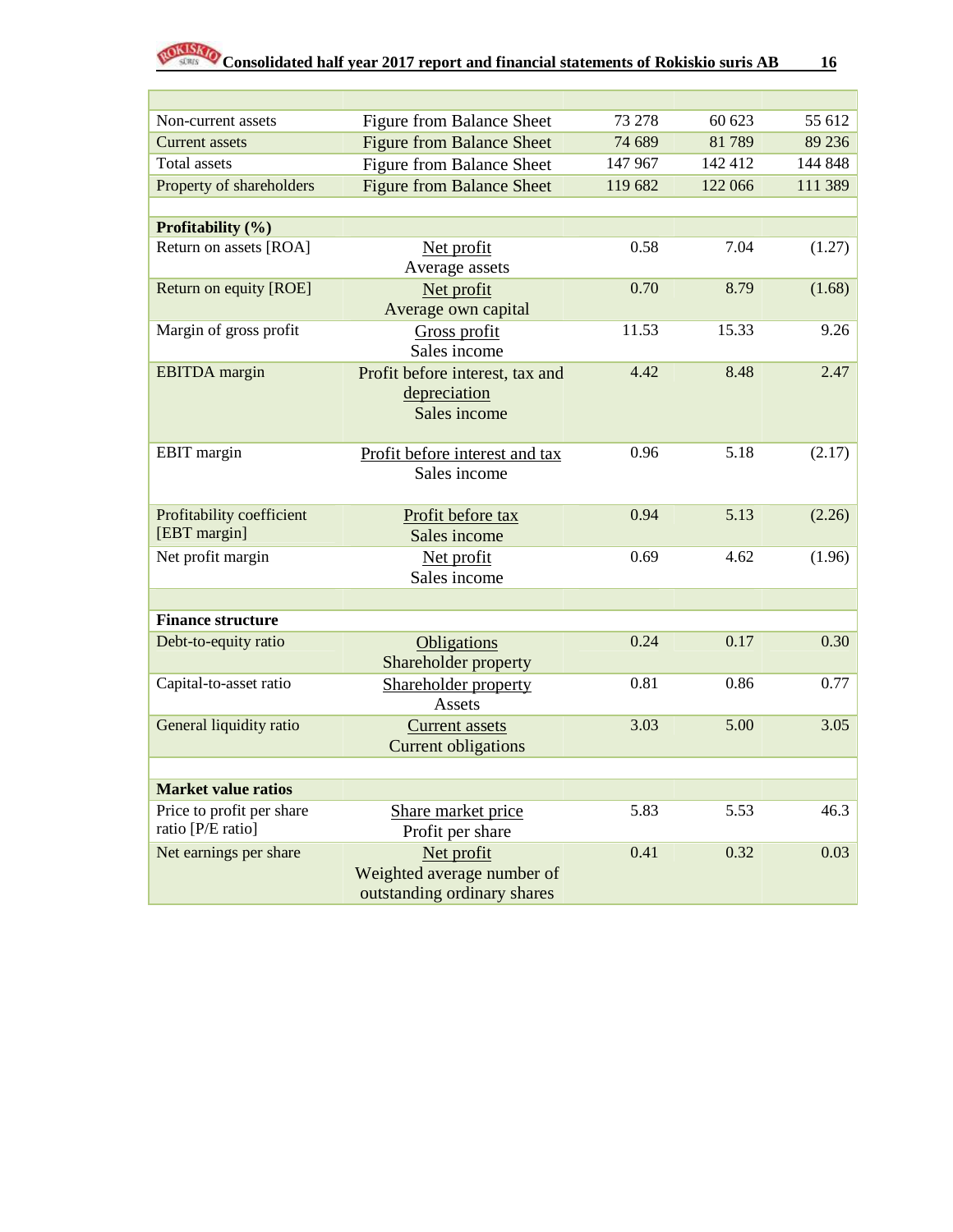

## **INFORMATION ON THE COMPANY'S AUTHORISED CAPITAL AND TRADE IN THE COMPANY'S SECURITIES**

### **11. Information on the Company's Authorized capital**

As at June 30, 2017, the Authorized capital of Rokiskio suris AB comprised of:

| Type of shares                | Number of<br>shares | Nominal value,<br><b>EUR</b> | Total nominal<br>value, EUR | Share of<br>authorized<br>capital $(\%)$ |
|-------------------------------|---------------------|------------------------------|-----------------------------|------------------------------------------|
| Ordinary registered<br>shares | 32, 281, 173        | 0.29                         | 9,361,540.17                | 100.00                                   |

### **12. Procedure for amendments of the Articles of Association**

The Company's Articles of Association may be amended according to the procedure settled by the laws of the Republic of Lithuania and the Company's Articles of Association. A decition to change the Articles of association may be exclusively adopted by the general meeting of shareholders, except the cases provided by the Law on joint stock companies of the Republic of Lithuania. To accept the decision changing the Articles of Association, it is needed a qualified majority of 2/3 of votes of total participants in general meeting of shareholders.

Upon the General Shareholders' Meeting's adoption of the resolution to amend the Company's Articles of Association, the new wording of the Articles of Association is made which is signed by the persone authorised by the general meeting of shareholders.

All amendments and supplements of the Company's Articles of Assocoation come into forrce when they are registered in accordance with the procedure settled by the legal documents of the Republic of Lithuania.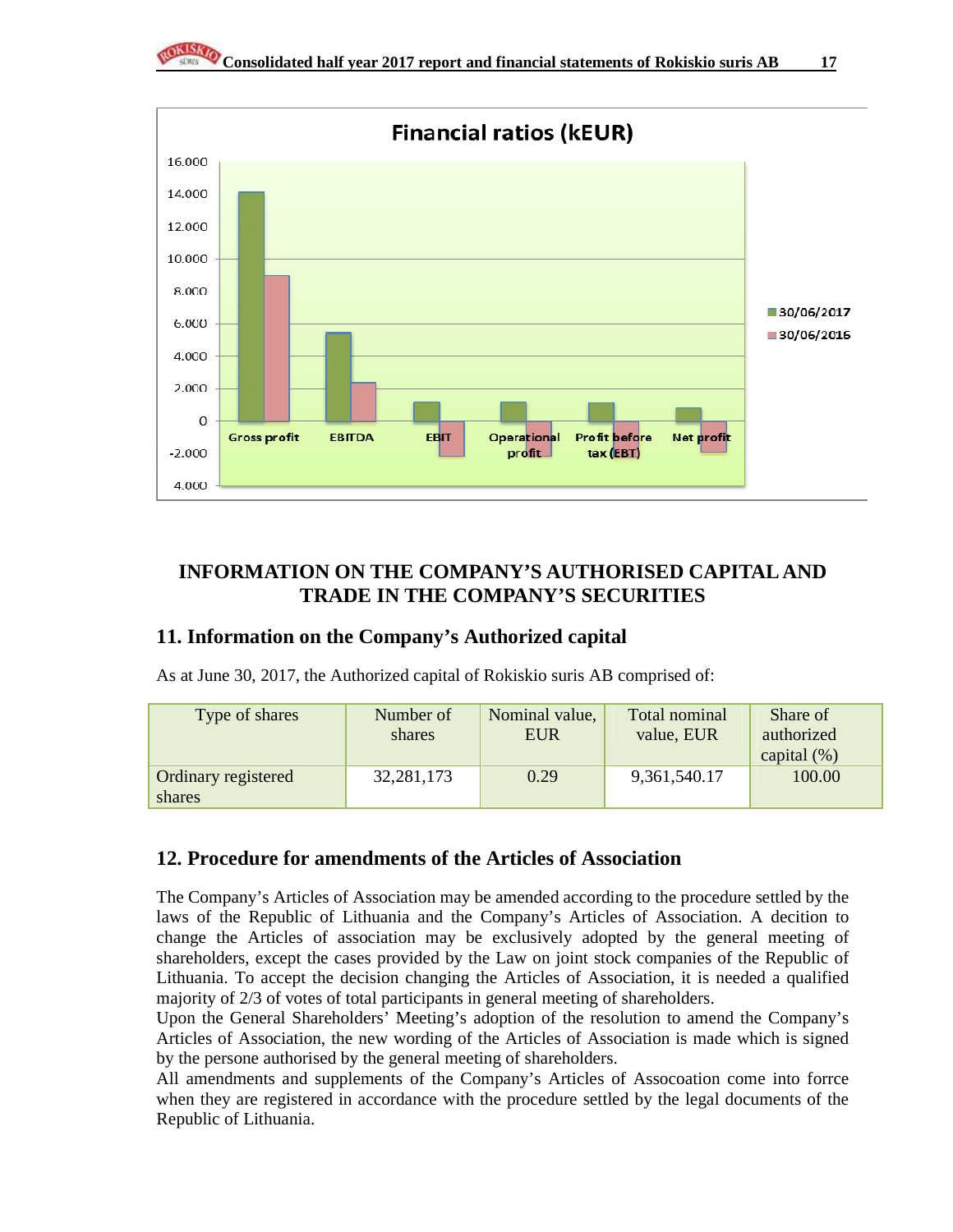### **13.Contracts with financial brokers**

The Company has made a contract with UAB FMĮ Orion securities (A.Tumėno str. 4, Vilnius LT-01109, teleph.:  $+37052313833$ , info@orion.lt ) regarding administration of securities issued by the Company and provision of investment services.

### **14. Trade on issuer's securities by stock exchange and other organised markets**

The 32,281,173 ordinary registered shares of Rokiskio suris AB are listed on the **Official List of NASDAQ Vilnius Stock Exchange**. (VVPB symbol RSU1L). Nominal value per share EUR 0.29.

The Company is listed as from July 25, 1995.

The Company's shares are traded on the comparative index of Baltic countries in OMX Baltic Benchmark.

The Company has not issued any debt securities for the public stock trading.

The Company has not issued nor registered any debt securities for the non-public stock trading. There are no securities which would not participate as a part of the Authorized Capital and be regulated by the Law on Securities.

The shares were not traded by other stock exchanges or similar regulated markets.

Trade by shares of AB Rokiskio suris on NASDAQ Vilnius Stock Exchange:

| <b>Reported</b><br>period |            | Price (Eur) |      |       | <b>Turnover (Eur)</b> |                                    |            |                  |                 |
|---------------------------|------------|-------------|------|-------|-----------------------|------------------------------------|------------|------------------|-----------------|
| from                      | to         | max         | min. | aver. | Last<br>session       | Date of last<br>trading<br>session | max        | min              | Last<br>session |
| 2014.01.01                | 2014.03.31 | 1.74        | 1.59 | 1.68  | 1.70                  | 2014.03.31                         | 106,298.00 | $\overline{0}$   | $\mathbf{0}$    |
| 2014.04.01                | 2014.06.30 | 1.70        | 1.55 | 1.59  | 1.65                  | 2014.06.30                         | 813,077.60 | $\overline{0}$   | 907.50          |
| 2014.10.01                | 2014.12.31 | 1.57        | 1.38 | 1.50  | 1.38                  | 2014.12.30                         | 69,146.00  | $\boldsymbol{0}$ | 814.20          |
| 2015.01.01                | 2015.03.31 | 1.50        | 1.38 | 1.42  | 1.42                  | 2015.03.31                         | 6,946.37   | $\mathbf{0}$     | 303.03          |
| 2015.04.01                | 2015.06.30 | 1.46        | 1.35 | 1.39  | 1.44                  | 2015.06.30                         | 348,890.00 | $\mathbf{0}$     | 305.28          |
| 2015.07.01                | 2015.09.30 | 1.46        | 1.35 | 1.41  | 1.43                  | 2015.09.30                         | 25,651.61  | $\mathbf{0}$     | 641.35          |
| 2015.10.01                | 2015.12.31 | 1.43        | 1.36 | 1.38  | 1.42                  | 2015.12.31                         | 40,800.00  | $\overline{0}$   | $\overline{0}$  |
| 2016.01.01                | 2016.03.31 | 1.48        | 1.37 | 1.41  | 1.37                  | 2016.03.31                         | 12,559.00  | 0.00             | 1,781.00        |
| 2016.04.01                | 2016.06.30 | 1.43        | 1.32 | 1.37  | 1.39                  | 2016.06.30                         | 15,027.24  | 0.00             | 3,922.56        |
| 2016.07.01                | 2016.09.30 | 1.49        | 1.34 | 1.42  | 1.49                  | 2016.09.30                         | 11,280.00  | 0.00             | 193.70          |
| 2016.10.01                | 2016.12.31 | 1.82        | 1.49 | 1.71  | 1.77                  | 2016.12.31                         | 72,587.19  | 0.00             | 0.00            |
| 2017.01.01                | 2017.03.31 | 1.88        | 1.69 | 1.74  | 1.85                  | 2017.03.31                         | 46,350.00  | 0.00             | 7,878.00        |
| 2017.04.01                | 2017.06.30 | 2.39        | 1.81 | 2.00  | 2.39                  | 2017.06.30                         | 132,258.00 | 0.00             | 5,393.80        |

### **Trade on central market:**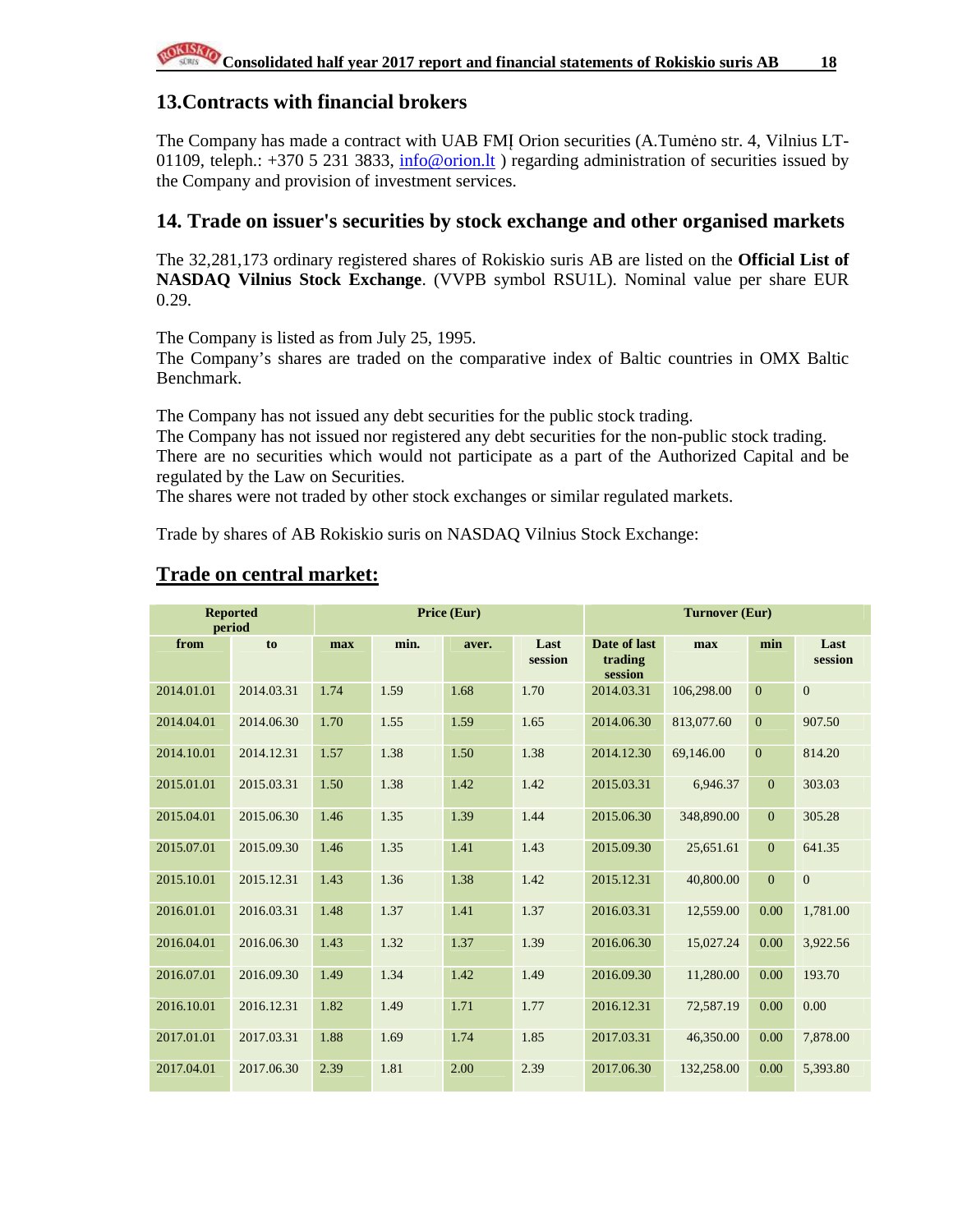

### **Rokiskio suris AB Share price change within January-June 2017**

Data souce – website of AB NASDAQ Vilnius: http://www.nasdaqbaltic.com/market/?instrument=LT0000100372&list=2&pg=details&tab=historical&lang=en&currency=0&date=&start=01.01. 2017&end=30.06.2017



### **Rokiskio suris AB Share price change within January-December 2016**

Data souce – website of AB NASDAQ Vilnius:

http://www.nasdaqbaltic.com/market/?instrument=LT0000100372&list=2&pg=details&tab=historical&lang=lt&curr ency=0&date=&start=2016.01.01&end=2016.12.31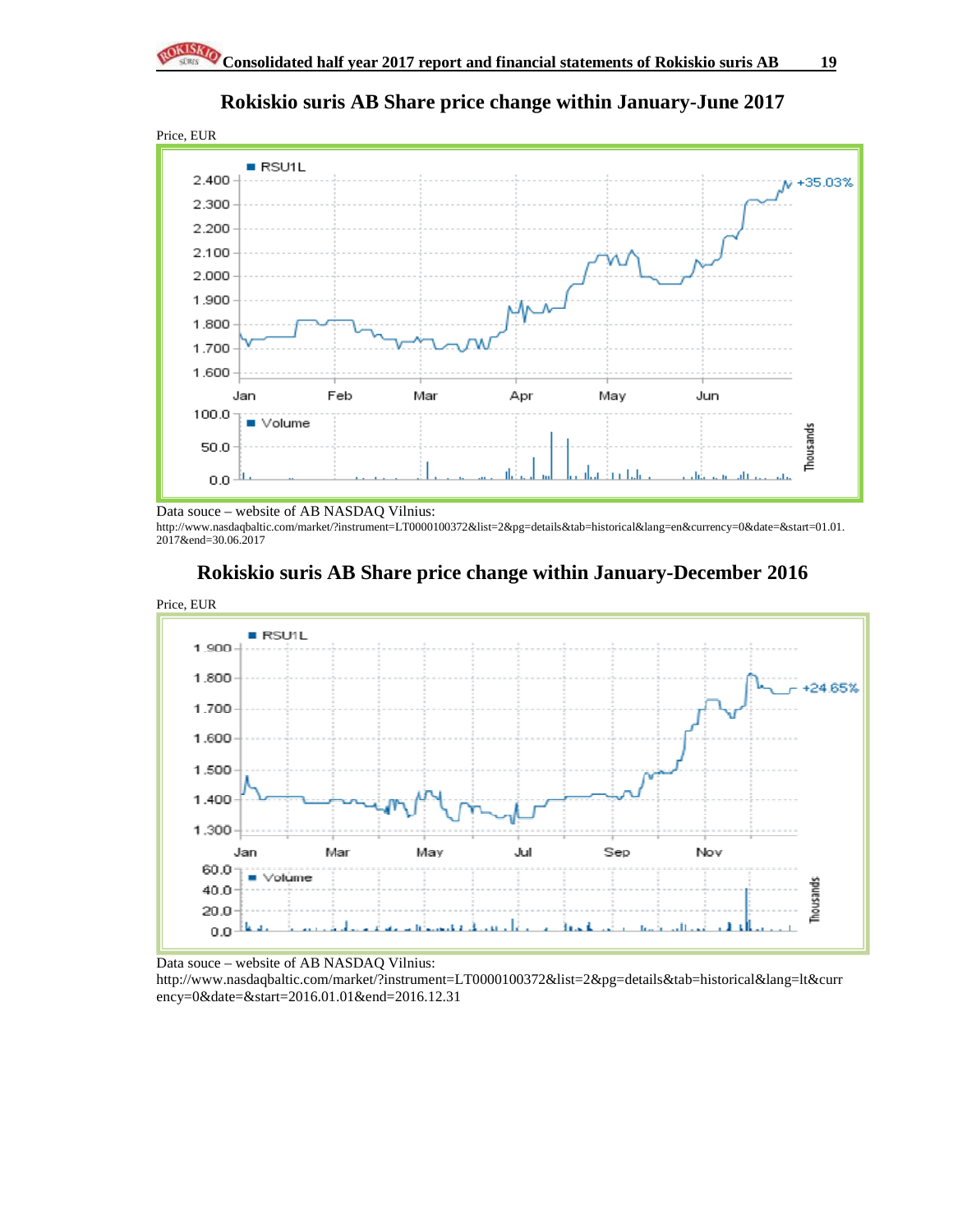| <b>Reporting period</b> |            | <b>Total turnover</b> |              | Date of last    | <b>Capitalisation</b> |
|-------------------------|------------|-----------------------|--------------|-----------------|-----------------------|
| from                    | to         | (units)               | (Eur)        | trading session | (Eur)                 |
| 2014.01.01              | 2014.03.31 | 381 601               | 340 913.17   | 2014.03.31      | 60 975 549            |
| 2014.04.01              | 2014.06.30 | 708 846               | 1 124 285.96 | 2014.06.30      | 59 182 150            |
| 2014.07.01              | 2014.09.30 | 410778                | 629 526.69   | 2014.09.30      | 55 595 354            |
| 2014.10.01              | 2014.12.31 | 103 884               | 155 655.60   | 2014.12.30      | 49 497 799            |
| 2015.01.01              | 2015.03.31 | 26 7 34               | 37 953.70    | 2015.03.31      | 50 932 517            |
| 2015.04.01              | 2015.06.30 | 833 020               | 1 158 553.00 | 2015.06.30      | 51 649 877            |
| 2015.07.01              | 2015.09.30 | 103 062               | 145 092.97   | 2015.09.30      | 51 291 197            |
| 2015.10.01              | 2015.12.31 | 123 817               | 170 824.28   | 2015.12.31      | 50 932 217            |
| 2016.01.01              | 2016.03.31 | 67 238                | 94 656.45    | 2016.03.31      | 49 139 119            |
| 2016.04.01              | 2016.06.30 | 103 778               | 142 143.41   | 2016.06.30      | 49 856 478            |
| 2016.07.01              | 2016.09.30 | 62 9 94               | 89 250.24    | 2016.09.30      | 53 443 275            |
| 2016.10.01              | 2016.12.31 | 128 576               | 219 938.04   | 2016.12.31      | 63 486 307            |
| 2017.01.01              | 2017.03.31 | 111914                | 194 672.70   | 2017.03.31      | 59 720 170            |
| 2017.04.01              | 2017.06.30 | 422 442               | 845 977.30   | 2017.06 30      | 77 152 003            |

### **15. Capitalization and turnover of securities**

### **Capitalisation of the company's securities within 2014-2017 (6 months), Eur**

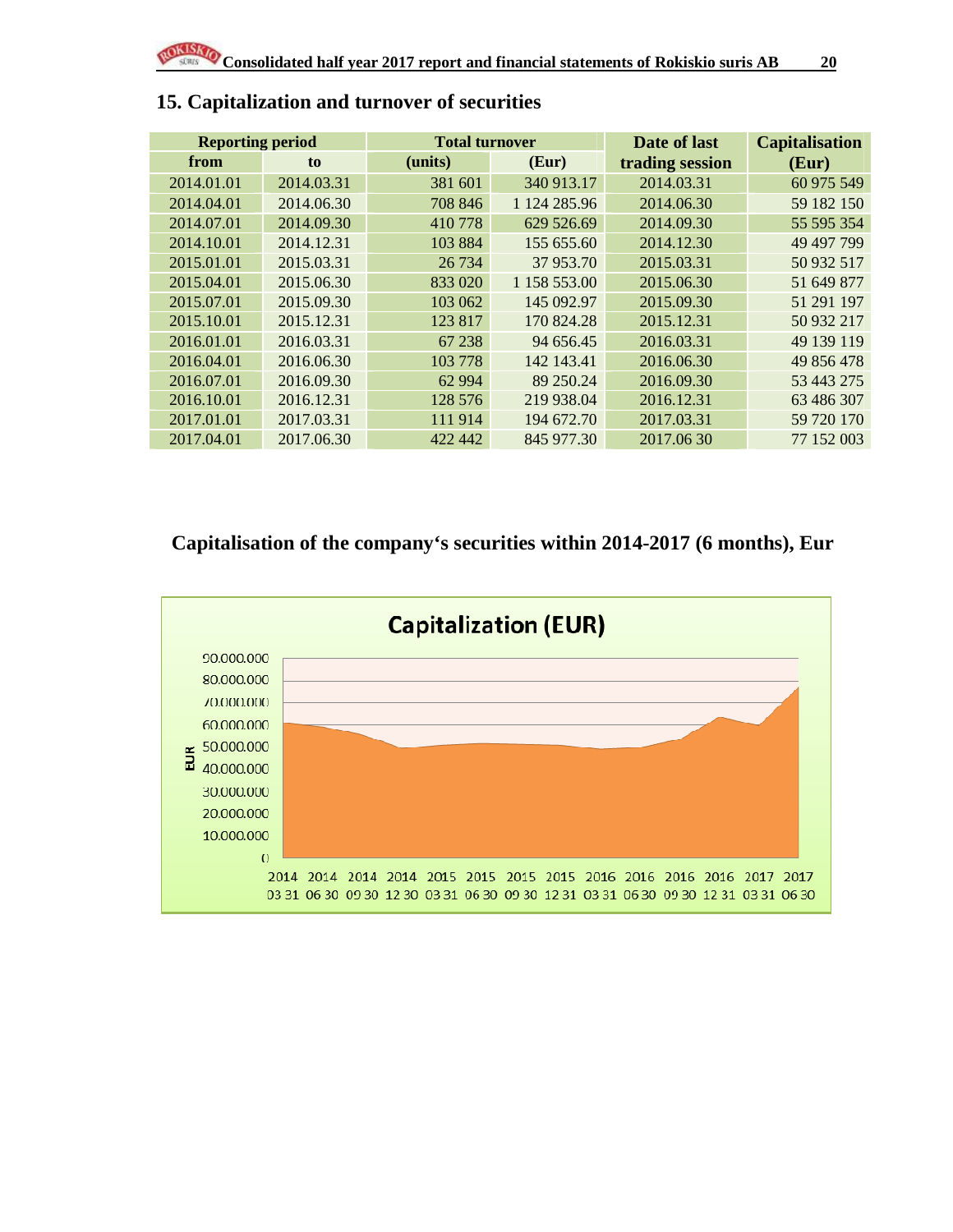

**The company's share turnover within 201-2017 6 months (units, EUR)** 

### **16. Limitation on transference of securities:**

There are no limitations to be applied to the block of shares or any regulations according to which an agreement with the company or other owners of securities is required.

### **INFORMATION ON THE COMPANY'S SHAREHOLDERS AND SHARES**

### **17. Shareholders**

Total number of shareholders (as at 30/06/2017) – 5,358 shareholders.

**The shareholders having or owning over 5 percent of the issuer's authorized capital (as at 30/06/2017):** 

| Name, surname<br><b>Name of company</b>                                      |                                                  | <b>Proprietary rights</b>  | <b>With associated</b><br>persons                  |                        |                                     |                                           |
|------------------------------------------------------------------------------|--------------------------------------------------|----------------------------|----------------------------------------------------|------------------------|-------------------------------------|-------------------------------------------|
| <b>Code of company</b>                                                       |                                                  | Number of<br><b>shares</b> | <b>Share</b><br>of the<br>capital<br>$\frac{6}{6}$ | Share of<br>votes $\%$ | <b>Share of</b><br>the<br>capital % | <b>Share</b><br>of votes<br>$\frac{0}{0}$ |
| Pieno pramonės<br>investicijų valdymas<br><b>UAB</b><br>Comp. code 173748857 | Pramonės str. 3,<br><b>Rokiškis</b><br>Lithuania | 9,713,777                  | 30.09                                              | 30.09                  | 79.57                               | 79.57                                     |
| <b>SIA RSU Holding,</b><br>reg.No.40103739795                                | Sliezu iela 9A-25,<br>Riga                       | 8,909,347                  | 27.60                                              | 27.60                  | 79.57                               | 79.57                                     |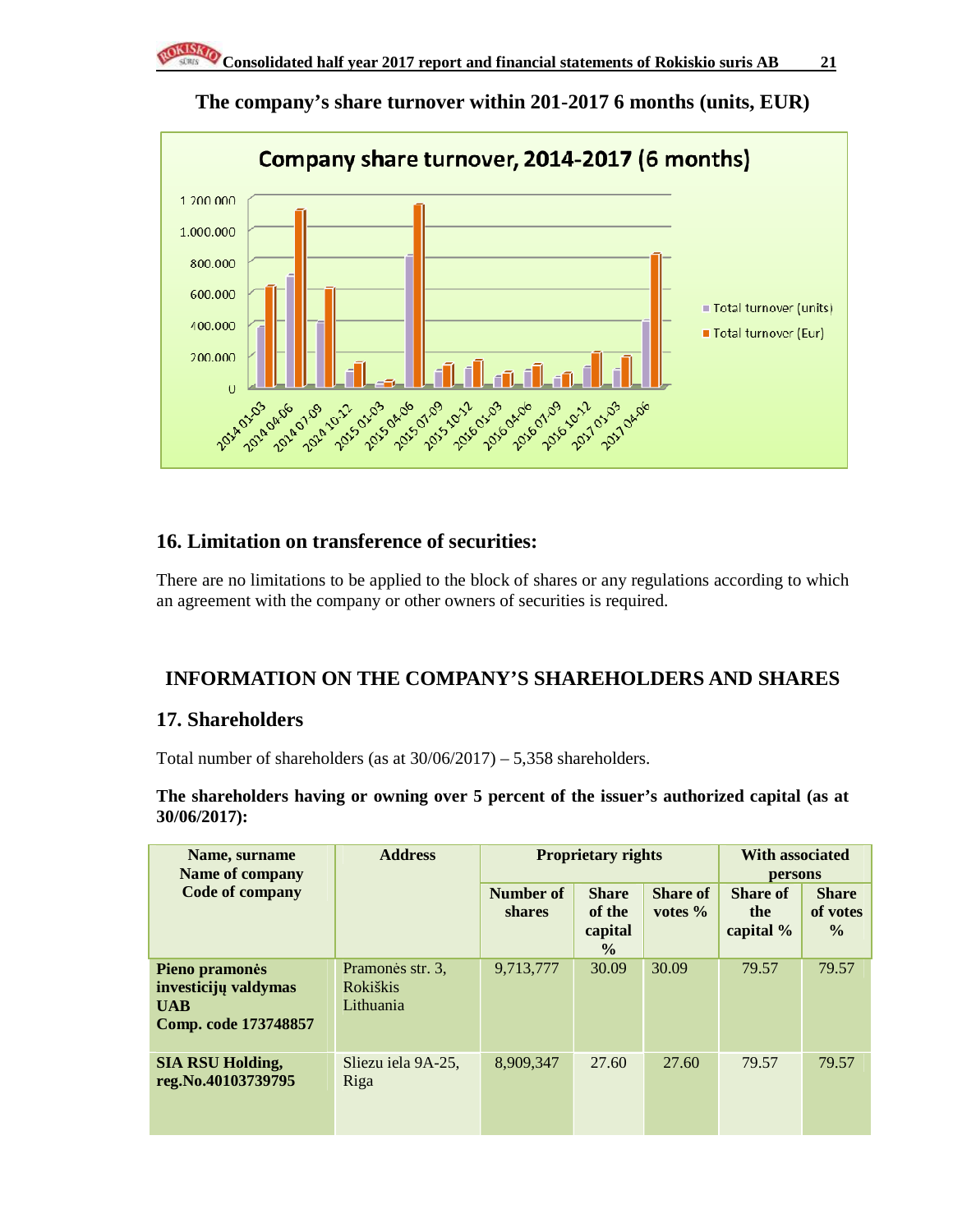| <b>Antanas Trumpa*</b>                                                      | Sodų 41a, Rokiškis<br>Lithuania | 6,980,233 | 21.62 | 21.62 | 79.57          | 79.57 |
|-----------------------------------------------------------------------------|---------------------------------|-----------|-------|-------|----------------|-------|
| <b>ASSETS</b><br><b>CLIENT</b><br><b>UCITS SEB S.A.</b><br><b>LUESSE24C</b> | Luxemburg                       | 1,778,605 | 5.51  | 5.51  | $\blacksquare$ |       |

\* - group of jointly acting persons: Pieno pramonės investicijų valdymas UAB (30.09% of the company's authorized capital and votes), SIA RSU Holding (27.60% of the company's authorized capital and votes) and the following managers - Antanas Trumpa (21.62% of the company's authorized capital and votes) and Dalius Trumpa (83,500 shares, 0.26% of the company's authorized capital and votes).

### **18. Shareholders' rights**

### **Shareholders have the following non-economic rights**:

- 1) to attend the general meetings of shareholders;
- 2) to make advance inquiries addressed to the company in regards with the items on the agenda of general meeting of shareholders;
- 3) based on the rights provided with the shares to vote on the general meetings of shareholders;
- 4) according with Part 1 of Article 18 of the Law on the Joint Stock Companies to obtain information on the company's operations;
- 5) to address the court requesting to bring an action of damages against the company if the damage was caused by noncompliance or inadequate compliance with duties of the company manager and board of directors as stated by the Law on Joint Stock Companies of the Republic of Lithuania or other laws, as well as the Articles of Association and or in any other cases as stated by the Lithuanian Laws;
- 6) other non-economic rights established by the Lithuanian Laws.

#### **Shareholders have the following property rights**:

- 1) to receive a certain portion of the Company's profit (dividend);
- 2) to receive a certain portion of the company's funds when its authorized capital is decreased in order to pay out the fund to shareholders;
- 3) to receive shares without payment if the authorised capital is increased from the funds of the Company;
- 4) to have priority in acquiring the newly issued shares or convertible bonds of the Company unless the General Meeting of the Shareholders resolves to waive such right complying with the applicable Law;
- 5) to lend to the Company as determined by the Laws of the Republic of Lithuania, the company however cannot mortgage its assets when borrowing from shareholders. When the company borrows from shareholders the interest cannot exceed the average interest rate of the local commercial banks on the day of contracting. In this case the company and shareholders must not agree regarding the higher rate of interest;
- 6) to receive a portion of assets of the Company in liquidation;
- 7) other property rights established by the Lithuanian Laws.

The rights identified by points 1, 2, 3 and 4 are provided to the persons who were the company's shareholders at the end of the tenth working day after the corresponding general meeting of shareholders.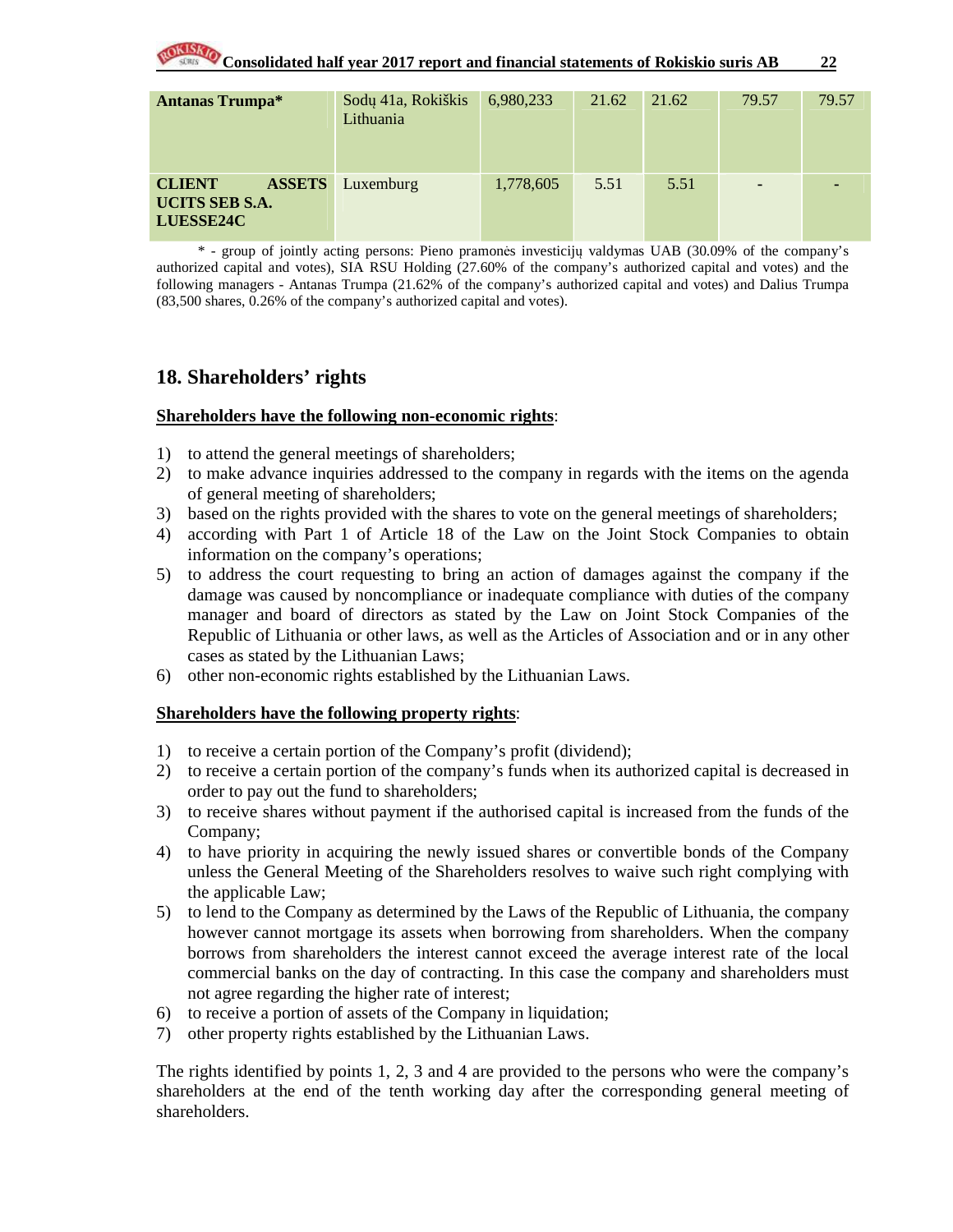### **19. Shareholders with special control rights and description of the rights.**

There are no shareholders with special control rights.

### **20. Overall limitations of voting rights.**

There are no shares with limited voting rights.

### **21. Overall agreements between shareholders.**

The issuer is not aware of any agreements between shareholders which would restrict transference of securities and (or) voting rights.

### **22. Information on purchase of issuer's own shares**

The company is not holding any treasury shares.

### **23. Dividends paid**

The April 28, 2017 general meeting of shareholders of Rokiskio suris resolved to distribute mEUR 3.228 as dividends to the company's shareholders, i.e. EUR 0.10 (before taxes) per share. Pursuing the law, dividends were paid to the shareholders who were shareholders of Rokiskio suris at the end of the tenth business day after approval of the resolution by general meeting of shareholders, i.e. May 15, 2017.

### **COMPANY MANAGEMENT**

### **24. Management bodies of the issuer**

In accordance with the Articles of Association of Rokiskio suris AB, the managing bodies of the company are as follows:

- General shareholders' meeting,
- The Board of Directors.
- The Chief Executive Officer.

There is not formed the Supervisory Board.

As from 24 April 2009, there is Audit Committee in the Company. The Committee was reelected for another 4 year cadency on 26 April 2013.

#### **General meeting of Shareholders:**

Attribution and procedure of summoning of General Meeting of Shareholders do not defer from the attribution and procedure of summoning of General Meeting of Shareholders as determined by the Law on Public Limited Liability Companies.

The right of initiative to convene the General Meeting shall be vested in the Supervisory Board, the Board (the manager of the company, where the Board is not formed) and the shareholders who have at least 1/10 of all votes, unless the Articles of Association provide for a smaller number of votes.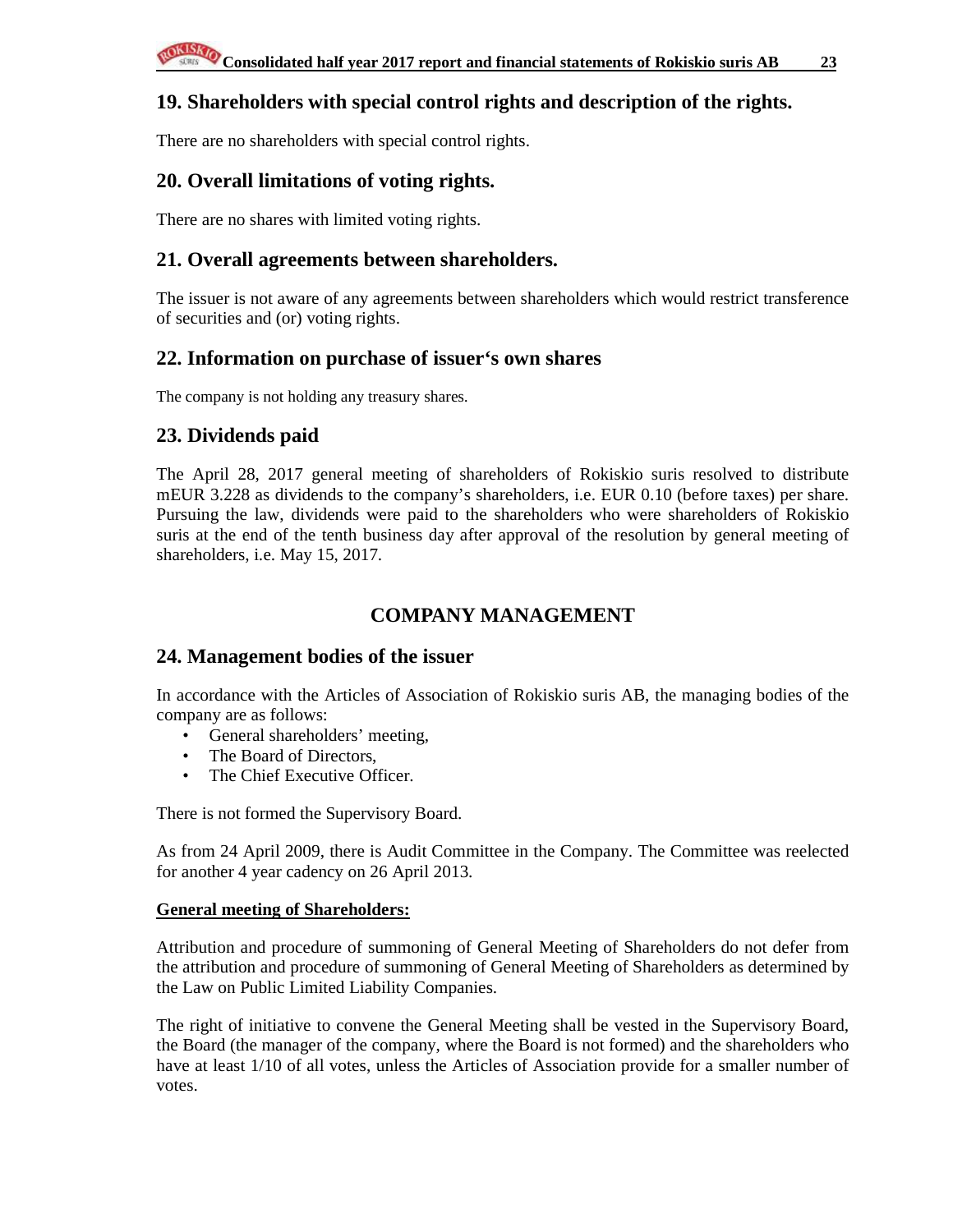As Rokiškio sūris AB does not have the Supervisory Board the right to initiate general shareholder's meetings belong to the Board of Directors.

The initiators of the General Meeting shall submit a request to the Board where they must state the reasons for convening the General Meeting and its purposes, submit proposals regarding the agenda, date and venue of the Meeting, drafts of the proposed resolutions. The General Meeting shall be held within 30 days after the date of receipt of the request. It shall not be mandatory to convene the General Meeting if the request does not comply with all the requirements set forth in this paragraph and the required documents have not been submitted or the issues proposed for the agenda are not within the scope of powers the General Meeting.

An Annual General Meeting must be held every calendar year at least within four months from the end of the financial year.

A notice of the General Meeting must be published in the daily indicated in the Articles of Association or delivered against acknowledgement of receipt sent by registered post to each shareholder not later than 21 days before the General Meeting.

The shareholders present at the General Meeting shall be registered in the shareholder registration list. The shareholder registration list shall indicate the number of votes granted to each shareholder by the shares held by him.

A person attending the General Meeting and entitled to vote shall produce a document which is a proof of his personal identity. A person who is not a shareholder shall in addition produce a document certifying his right to vote at the General Meeting. The current provision shall apply if the voting is held in writing by filling in the ballot papers.

If the General Meeting is not held, the repeat General Meeting should be convened at least 5 days and not more than 21 day after the day of the General Meeting which was not held. The shareholders must be notified of the repeat General Meeting in the manner specified in paragraph 4 of this Article at least 5 days before the day of this General Meeting.

Persons who were shareholders at the end of the record date shall have the right to attend and vote at the General Meeting or repeat General Meeting themselves, unless otherwise provided for by laws, or may authorise other persons to vote for them as proxies or may transfer their right to vote to other persons with whom an agreement on the transfer of the voting right has been concluded. The right of shareholder to attend the General Meeting also provides the right to speak and interrogate. The record date of the public limited-liability company shall be the fifth working day before the General Meeting or the fifth working day before the repeat General Meeting.

Shareholders may vote in writing by filling in the ballot papers. Voting by telecommunication terminal equipment shall be equivalent to voting in writing provided that confidentiality of communications is guaranteed and there are means for verifying the identity of shareholder.

The voting right at other General Shareholders' Meetings is granted by fully paid paid-up shares only. Each share provides one vote at a general shareholders' meeting.

General meeting of shareholders have the following exclusivity rights:

- 1. to amend the articles of association;
- 2. to change the company's legal address;
- 3. to elect a supervisory body, yet if this is not formed then to elect the management board members. In case both bodies are not formed, then to elect the company's executive manager;
- 4. to recall the supervisory body or its members, as well as the elected board of directors and the company's executive manager;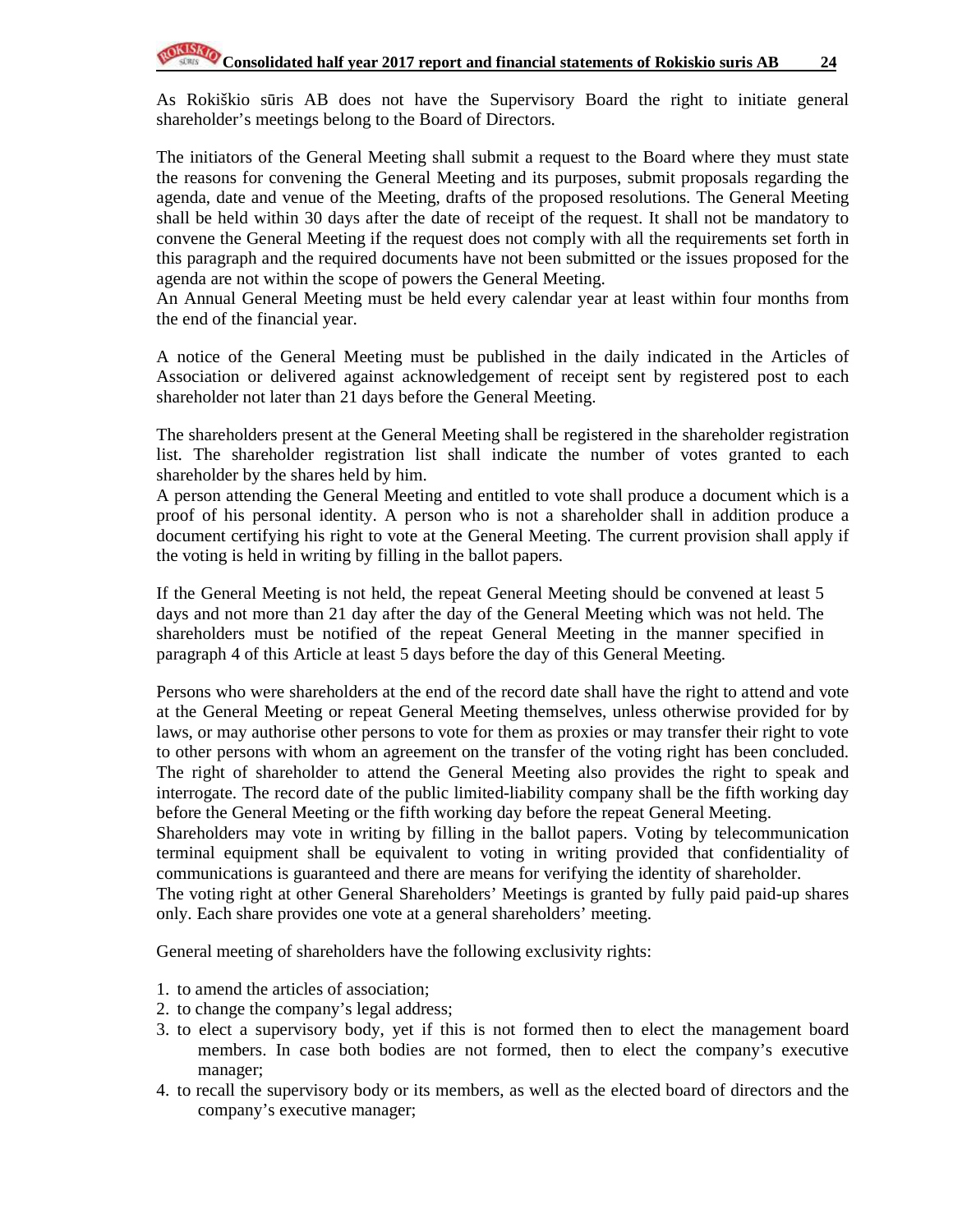# **Consolidated half year 2017 report and financial statements of Rokiskio suris AB** 25

- 5. to elect and recall the company's auditor executing annual financial reports, determine its payment module;
- 6. to establish the class, number, nominal value and minimal price of share emission;
- 7. to convert of one type of shares into the shares of another type, approval of exchange procedure of the Company's shares;
- 8. to approve annual financial reports;
- 9. to adopt resolution regarding distribution of profit (loss);
- 10. to form, use, decrease or cancel reserves;
- 11. to approve interim financial accounting prepared on purpose to accept resolution regarding dividends payout for the period shorter than a financial year;
- 12. to accept resolution regarding dividends payout for the period shorter than a financial year;
- 13. to resolve regarding emission of convertible bonds;
- 14. to resolve regarding cancellation of prerogative right to all shareholders to acquire the Company's shares of a certain emission;
- 15. to resolve regarding increase of the authorized capital;
- 16. to resolve regarding decrease of the authorized capital;
- 17. to resolve regarding purchase of the company's shares;
- 18. to resolve regarding reorganization or segregation of the Company and approval of terms for reorganization or segregation;
- 19. to resolve regarding reformation of the Company;
- 20. to resolve regarding restructuration of the Company;
- 21. to resolve regarding liquidation of the Company or cease of liquidation unless the Law on Joint Stock Companies provides differently;
- 22. to elect and recall the company's liquidator unless the Law on Joint Stock Companies provides differently;

General meeting of shareholders may discuss other issues assigned by the articles of association of the company if the Law on Joint Stock Companies does not assign those functions to other management bodies and in general they are not the functions of management body.

A resolution of general meeting of shareholders is considered to be accepted when a simple majority votes for the resolution rather than against, except in case of points 1, 6, 7, 9, 10, 12, 13, 15, 16, 18, 19, 20, 21 which requires the participated majority of 2/3 of shares with the voting right. Resolution for an item of point 14 may be adopted with the participated majority of 3/4 of shares with the voting right.

General meetings of shareholders are always attended by the Company's manager who also is a member of the Board of Directors. Chief financial officer and other members of the Board participate at the meetings if needed.

### **The Board of Directors of Rokiskio suris AB**

The Board of Directors is a collegial management body comprised of 5 (five) members. The Board members are elected and recalled by the general shareholders' meeting pursuing the procedure set by the Law on Public Limited Liability Companies. Someone cannot become a member of the Board if they are members of the Supervisory Board (in the case the Company forms the Supervisory Board) and if they do not have such right according to legal documents.

The members were elected by the August 21, 2015 general meeting of shareholders of AB Rokiškio sūris. Term of service of the Board of Directors is 4 years. Current cadency ends on August 21, 2019. There is no limitation in the number of cadencies.

The Board of Directors may adopt resolutions and their meeting is considered as valid when participated by at least 2/3 of the Board members. The Board members who vote in advance are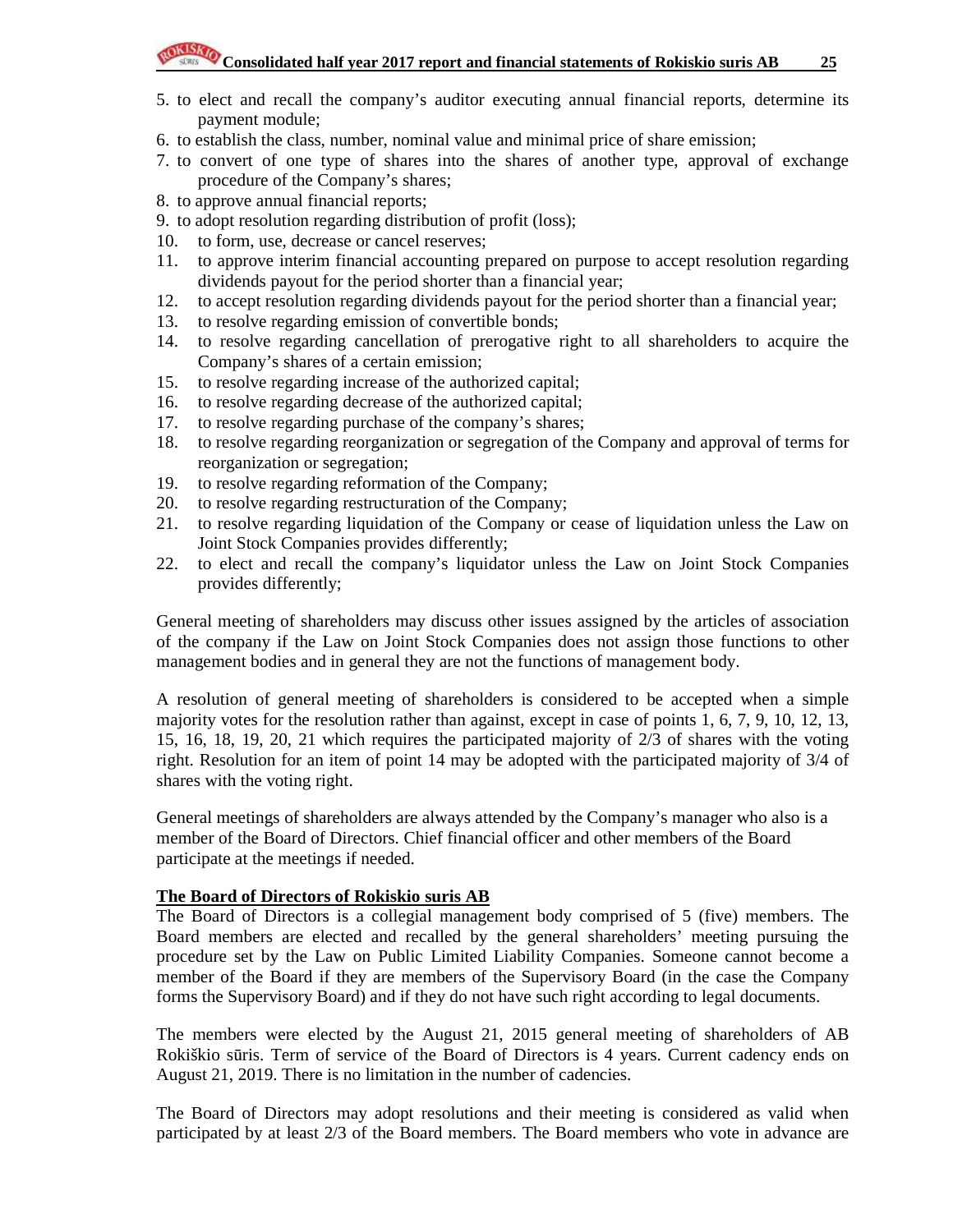considered to be participating. A resolution is considered to be adopted when the voting for exceeds the voting against.

In 2016, the Board held 11 meetings of the Board. All Board meetings were attended by all members of the Board. Four meetings were held as scheduled, and the other were summoned in accordance with the procedure settled by the Law on Public Limited Liability Companies and the Work Regulations of the Board of Directors, regarding the issues requiring decision of the Board of Directors. The Board approved the Company's and the consolidated financial statements as well as annual report for the year 2015, and summoned two general meetings of shareholders. At the general meeting of shareholders the Board proposed a project for profit 2015 distribution and to re-elect the Company's audit firm. At the extraordinary meeting of shareholders (held on 28/10/2016) the Board of Directors proposed to decrease the Company's Authorised Capital in the way of annulment of treasury shares (3,586,797) and to adopt a new resolution to buy own shares. Pursuing the 21 August 2016 Extraordinary general meeting of shareholders, the Board of Directors proposed to buy up to 1,172,218 own shares at the fixed price of EUR 1.43. The resolution of the Board was implemented.

Bonuses to members of the Board may be paid for their work on the Board according to the procedure laid down in Article 59 of the Law on Public Limited Liability Companies. The amount of bonuses depends on the results business activities of the Company. The decision on bonus payments shall be taken by the General Meeting of Shareholders.

No other additional payments for the Chairman of the Board related with the motivation system are stipulated.

Members of the Board have not assigned any other persons to perform functions of the Board.

#### **The Board of Directors:**

(As at 30/06/2017)

**Dalius Trumpa –** Board Chairman, (elected on 21/08/2015, term ends 21/08/2019), Deputy Director of Rokiškio sūris AB. Holds 83,500 shares, i.e. 0.26% of the Authorized Capital and votes of Rokiškio sūris AB.

Works for the Company since 1991. As from 2002 appointed as Director Production. As from 2007 – Deputy Director.

The director of Rokiskio pienas UAB as from 2007.

Education: Kaunas Technology University, specialty of Food Industry Equipment, Engineer mechanic.

Participation in the activities of other companies:

Shareholder of Pieno pramonės investicijų valdymas UAB, having 3.91% of the company's shares and votes;

As from 2007, Chief executive officer of daughter enterprise Rokiškio pienas UAB, having no shares and votes;

As from 2010, Board Chairman of Latvian company SIA Kaunata, having no shares and votes;

As from 2013, Chief executive officer of daughter enterprise Rokiškio pieno gamyba UAB, having no shares and votes;

As from 2004, Director of Rokvalda UAB, having 100% of shares and votes;

As from December 11, 2013, director of SIA RSU Holding, having 11.26% of the company's shares.

**Antanas Kavaliauskas** – Deputy Board Chairman, (elected on 21/08/2015, term ends 21/08/2019), CFO of Rokiškio sūris AB, does not hold any shares of Rokiškio sūris AB.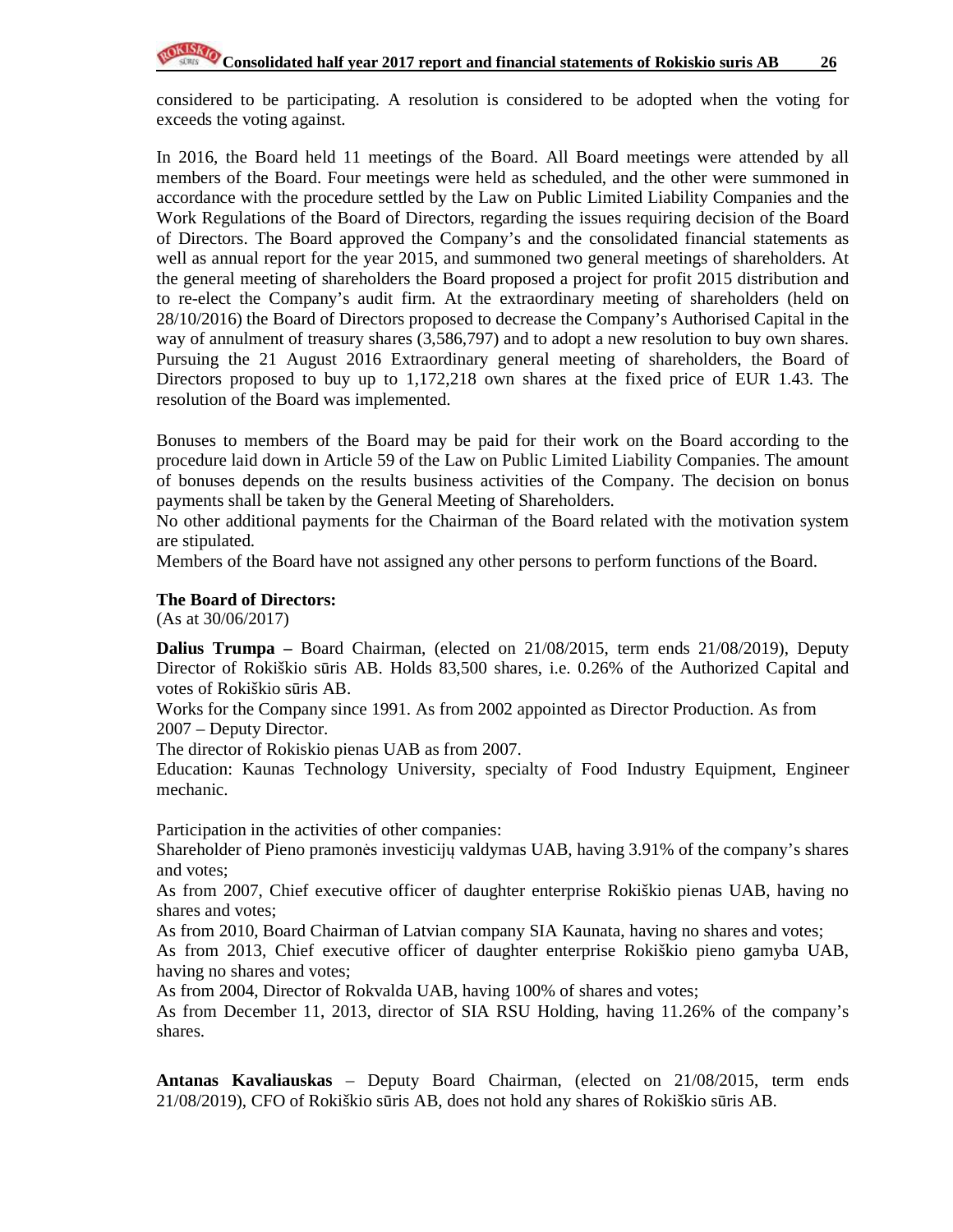Works for the company since 2002 in the capacity of finance director.

Education: Kaunas Technology University, Faculty of Management, master degree in finance management. Member of ACCA (Association of Chartered Certified Accountants).

Participation in the activities of other companies:

Shareholder of Pieno pramonės investicijų valdymas UAB owning 3.91% of shares of Pieno pramonės investicijų valdymas UAB.

Board Chairman of Latvian company SIA Jekabpils piena kombinats, having no shares.

**Antanas Trumpa – Member of the Board** (elected on 21/08/2015, term ends 21/08/2019), CEO of Rokiškio sūris AB, holds 6,980,233 shares of Rokiškio sūris AB, i.e. 21.62% of Authorized Capital and votes of Rokiškio sūris AB.

Works for the company as from 1966. As from 28 June 1971 appointed as the Chief Executive Officer of the Company.

Education: 1966 Kaunas Polytechnic Institute, Faculty of Equipment for Food Industry, specialty – engineer mechanic. In 1979, prepared a dissertation "Organizing the work of vacuum apparatus" in Kaunas Polytechnic Institute, and on 12th October 1994 was granted a doctor degree by Lithuanian Science Council.

Participation in the activities of other companies:

Board Chairman of Rokiskio pienas and Rokiskio pieno gamyba, UAB.

Shareholder of Pieno pramonės investicijų valdymas UAB with 6,758, i.e. 67.04% of the shares and votes of Pieno pramonės investicijų valdymas UAB.

Shareholder of SIA RSU Holding, 77.37% of company's shares.

**Ram**ū**nas Vanagas –** Board member (elected on 21/08/2015, term ends 21/08/2019), Development Director of Rokiškio sūris AB, having no ownership of shares of Rokiškio sūris AB.

Works for the Company since 2005, in the capacity of the Development Director.

Education: Academy of Agriculture, specialty – Economics and management.

Participation in the activities of other companies:

Shareholder of Pieno pramonės investicijų valdymas UAB, having 3.91% of the company's shares and votes.

No participation in the activities of other companies.

**Darius Norkus –** Board member, (elected on 21/08/2015, term ends 21/08/2019), Sales and Marketing director of AB Rokiškio sūris, having no shares of the company.

Works for the company since 2001 in the capacity of the sales and marketing director.

Education: Kaunas Technology University, Faculty of engineering, specialty – engineer (1993). Baltic Management Institute, Master degree of Business administration (EMBA programme, 2000).

Participation in the activities of other companies:

Shareholder of Pieno pramonės investicijų valdymas UAB, having 3.91 % of the company's shares and votes.

No participation in the activities of other companies.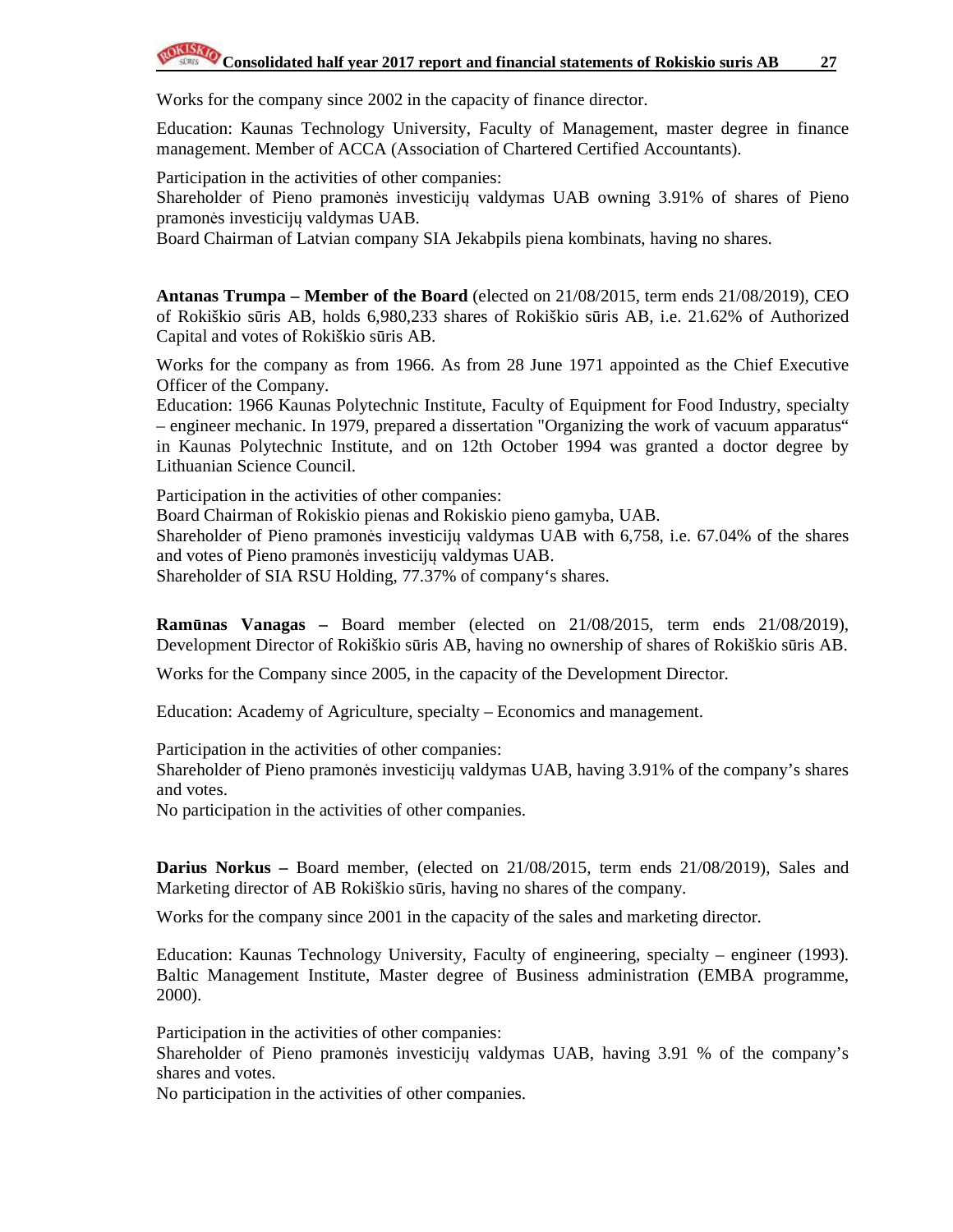#### **Manager of the Company:**

The Chief Executive Officer is a one-man management body who organizes everyday activities of the company. Within relationship between the company and other persons, the Chief Executive Officer acts determinatively on behalf of the company.

The company's manager participates in all (including the last one) general meetings of shareholders.

#### **Information on the company's manager (director):**

#### **Chief Executive Officer Antanas Trumpa**

For more information about the Chief Executive Officer see paragraph Management bodies of the Company.

#### **Information on the company's finance director:**

#### **Chief Financial Officer Antanas Kavaliauskas**

For more information about the Chief Financial Officer see paragraph Management bodies of the Company.

#### **25. Committees formed in the Company**

#### **Audit Committee of Rokiskio suris AB:**

The company's Audit Committee is made of 3 members two of them are independent. Upon recommendation of the company's Board of Directors the members of Audit Committee are elected by the general meeting of shareholders. The Company's Audit Committee was formed in April 2009. After the end of cadency term, new members of Audit Committee were elected by the 28 April 2017 general meeting of shareholders. The cadency of the Audit Committee is four years. Cadency period of the Audit Committee ends on April 28, 2021.

The Audit Committee is a collegial body accepting its decisions at the meetings. The Audit Committee may adopt resolutions and its meeting is considered to be valid when it is attended by at least 2 (two) members of the committee. A resolution is adopted when it is voted for by at least two members of the Audit Committee.

#### **Key functions of the Audit Committee:**

- 1. To monitor the process of preparation of the financial statements presented by the Company and its subsidiaries;
- 2. To supervise the efficiency of the Company's internal control, risk management and internal audit systems;
- 3. To make recommendations to the Board of Directors related to selection of the external audit firm, and monitor the performance procedure of the conducted audit;
- 4. To monitor the independence and impartiality of the external auditor and audit firm;
- 5. To inform the Board of Directors about any failures of internal control related to financial reporting identified by the external and internal audit, and to make recommendations on their improvement;
- 6. To act fairly and responsibly in the interest of the Company and its shareholders.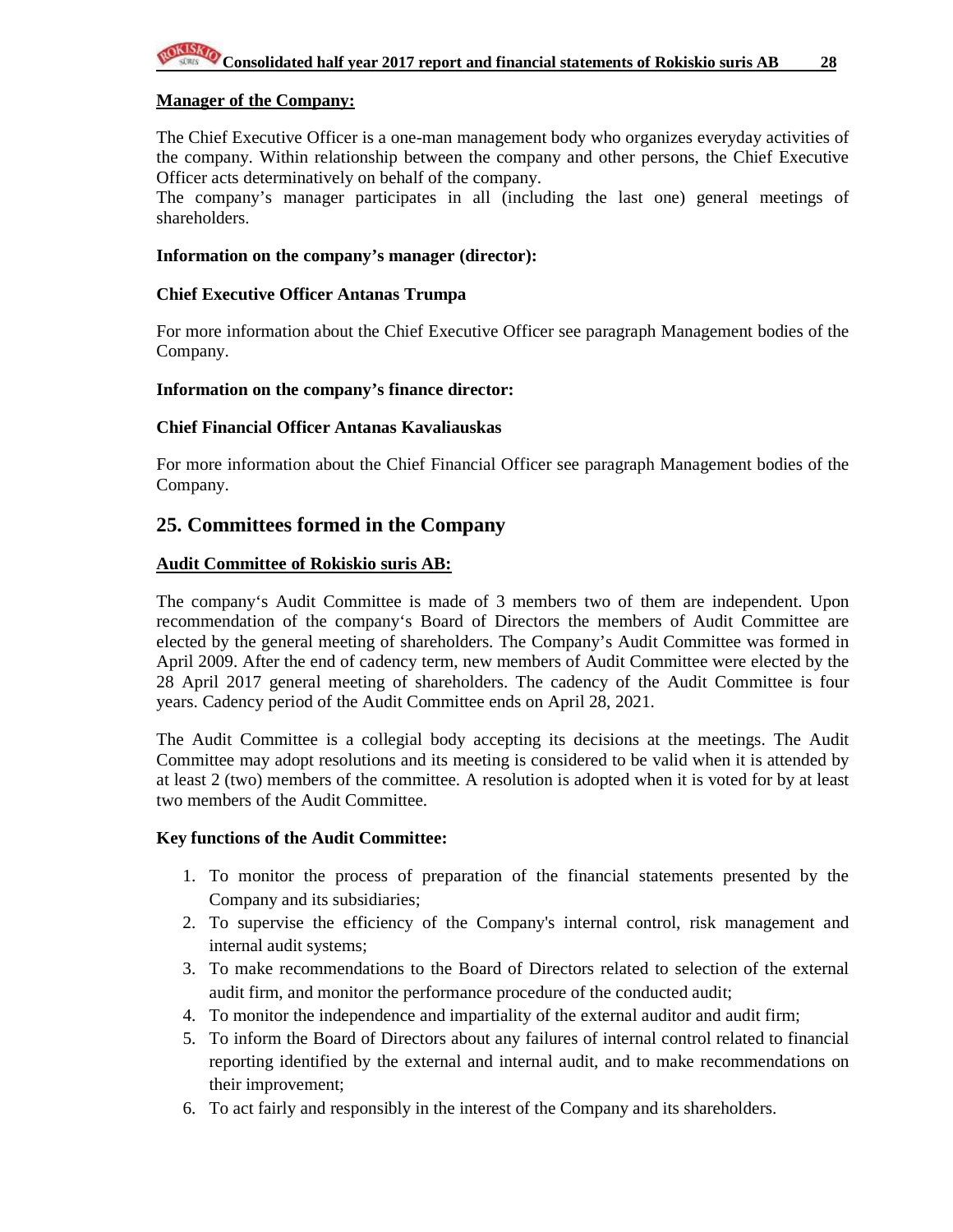

### **Members of the Audit Committee:**

Kęstutis Kirejevas – independent member, director of Baltijos Enzimai UAB, has no shares of Rokiškio sūris AB;

Kęstutis Gataveckas – independent member, director of Perlo paslaugos UAB, has no shares of Rokiškio sūris AB;

Rasa Žukauskaitė – works for Rokiskio suris AB, in the financial department, has 2 shares of Rokiškio sūris AB;

In January-June 2017, the Audit Committee held 4 meetings. During the meetings, it was approved purchasing structure of non-auditing services from PricewaterhouseCoopers UAB, the set of audited annual consolidated and individual financial statements of the Group and its companies which was prepared in accordance with the International financial accounting standards. Consequently the statements were presented to approval by the general meeting of shareholders. Also, it was discussed the report of external auditor in regards with the annual 2016 report of financial statements and internal audit as well as risk management. All members participated in four meetings. The meetings were chaired by the Chairman of the Audit Committee.

There are no other committees formed in the company.

### **26. Executive Management of the Company**

### **Management structure of the Group of Rokiškio s**ū**ris AB**

Rokiškio sūris AB Group's (hereinafter The Group) management structure is formed in line with the key functions such as Sales, Production, Finance management, Milk procurement, Logistics, Central services, and Development. The Functional Directors condition and develop the Group's strategy, tactics and targets in accordance with the functions.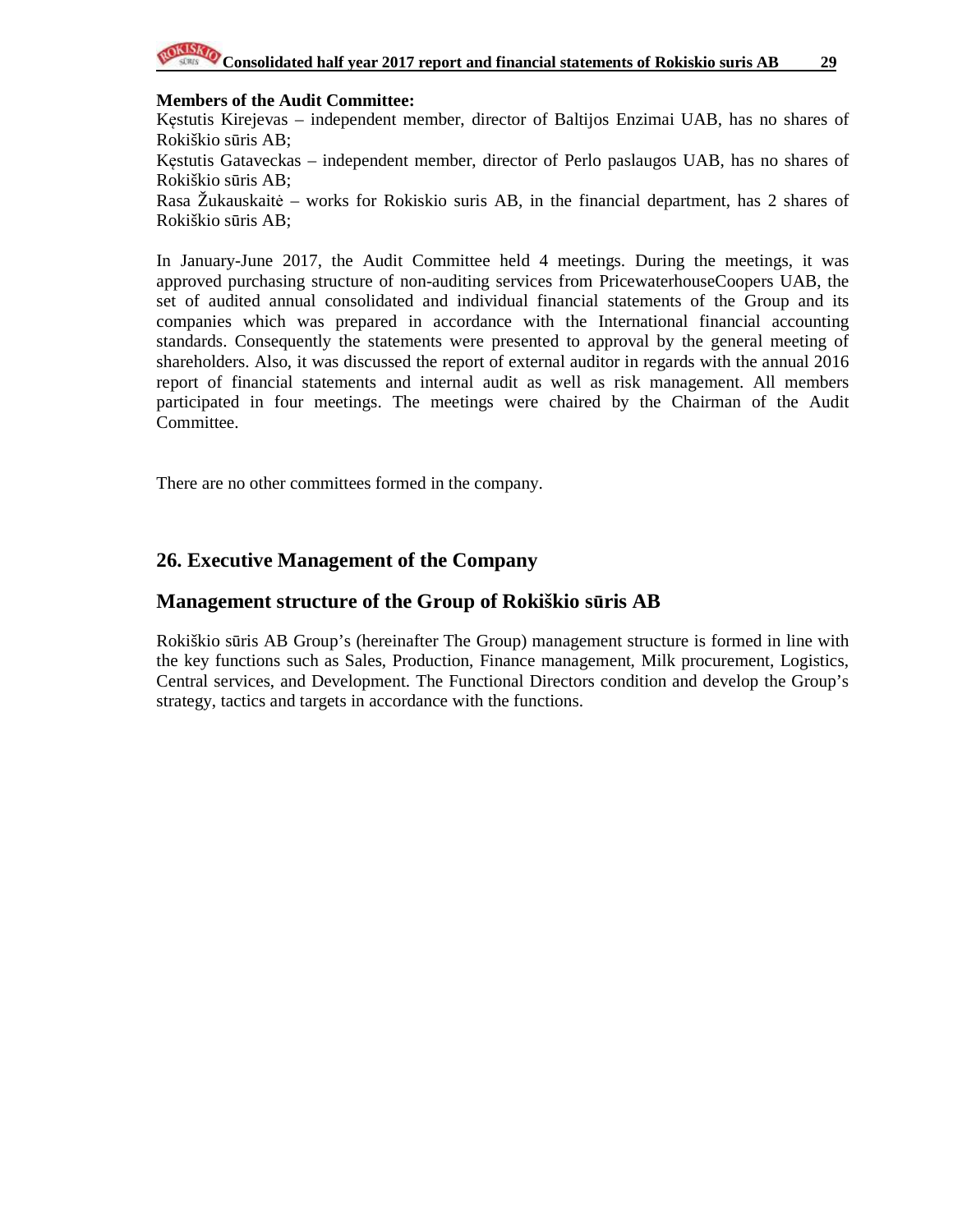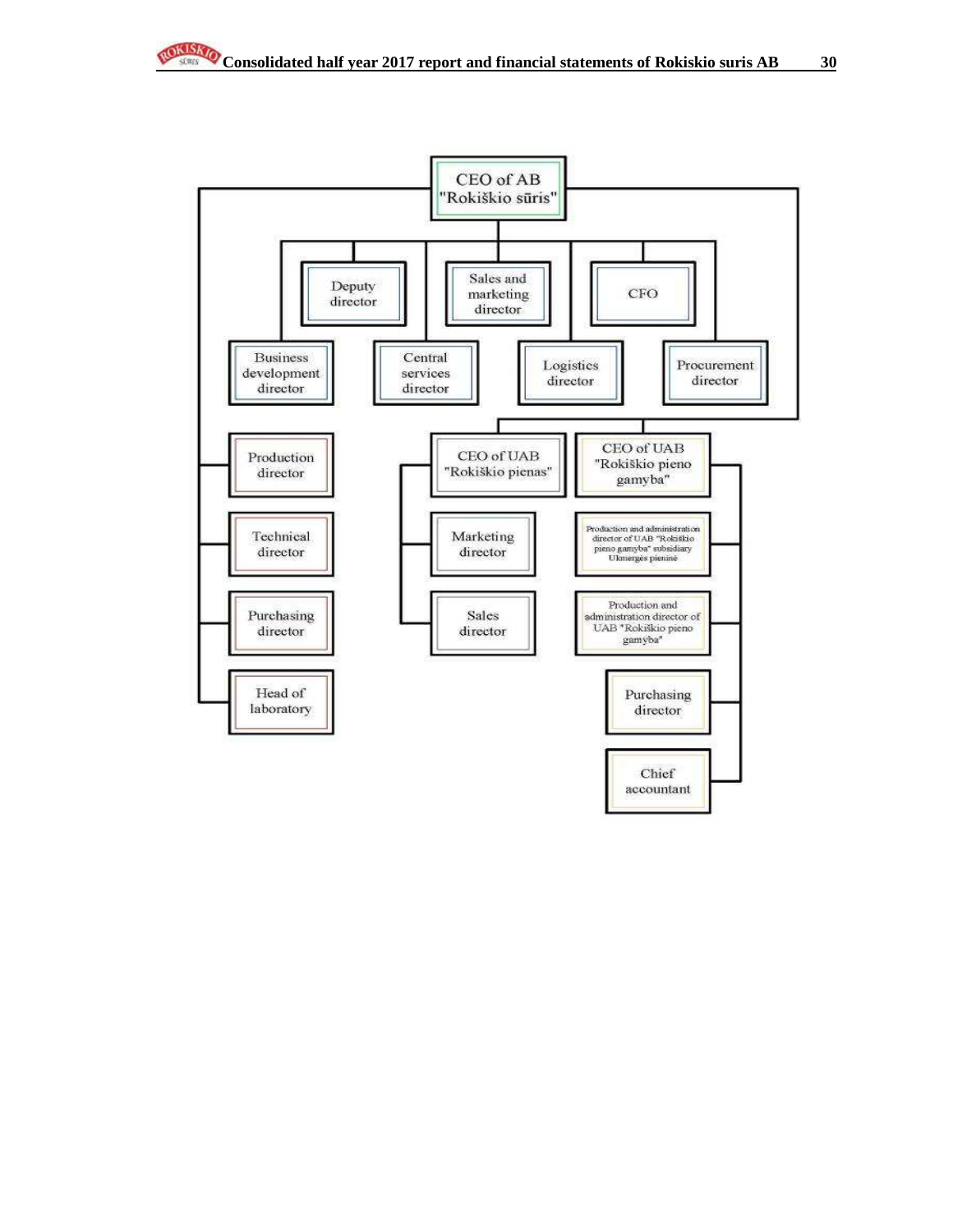| <b>Position</b>                     | <b>Name</b>           | In duty since    |
|-------------------------------------|-----------------------|------------------|
| <b>Chief Executive Officer</b>      | Antanas Trumpa        | 1971-06-28       |
| <b>Deputy Director</b>              | Dalius Trumpa         | 2007-02-01       |
| <b>Chief Financial Officer</b>      | Antanas Kavaliauskas  | 2002-05-01       |
| <b>Development Director</b>         | Ramūnas Vanagas       | 2005-09-27       |
| <b>Central Services Director</b>    | Jonas Kvedaravičius   | 2002-05-01       |
| <b>Logistics Director</b>           | <b>Jonas Kubilius</b> | $2002 - 05 - 16$ |
| <b>Procurement Director</b>         | Evaldas Dikmonas      | 2002-05-14       |
| <b>Sales and Marketing Director</b> | Darius Norkus         | 2001-07-18       |

### **Executive Management of the Company (30/06/2017)**

#### **Bonuses to the management team:**

As the company's management team consists of five members of the Board of Directors, the members of the Board receive tantiemes in consideration with the results of the Company's performance, also all members of the management team receive fixed salary payment and in addition a variable portion of payment which depends on the company's performance, situation in the market and other factors.

### **Employees**

In first half year 2017, the average number of employees in the group of Rokiškio sūris AB amounted to 1,548, it decreased by 29 employees or 1.8% as compared to 2016 (1577). The decrease is related with technical reorganization of the company, also with the fluctuation in the number of seasonal workers.

In first half year 2017, workers made  $83.0\%$ , (in 2016 m.  $- 82.4\%$ ) out of all employees of the company; specialists  $-16.3\%$  (in 2016  $-17.0\%$ ); number of managers did not change - 10 employees, 0.65% (in 201 – 0.62%).

| <b>Group of employees</b> | <b>Average number of employees</b> | <b>Change</b> |        |
|---------------------------|------------------------------------|---------------|--------|
|                           | 30/06/2017                         | 31/12/2016    | $(\%)$ |
| Managers*                 | 10                                 | 10            | 0.00   |
| <b>Specialists</b>        | 253                                | 268           | $-5.6$ |
| <b>Workers</b>            | 1285                               | 1299          | $-1.1$ |
| Total:                    | 1548                               | 1577          | $-1.8$ |

#### **The Group's employees according to categories**

\*Executive directors are considered as managers of the company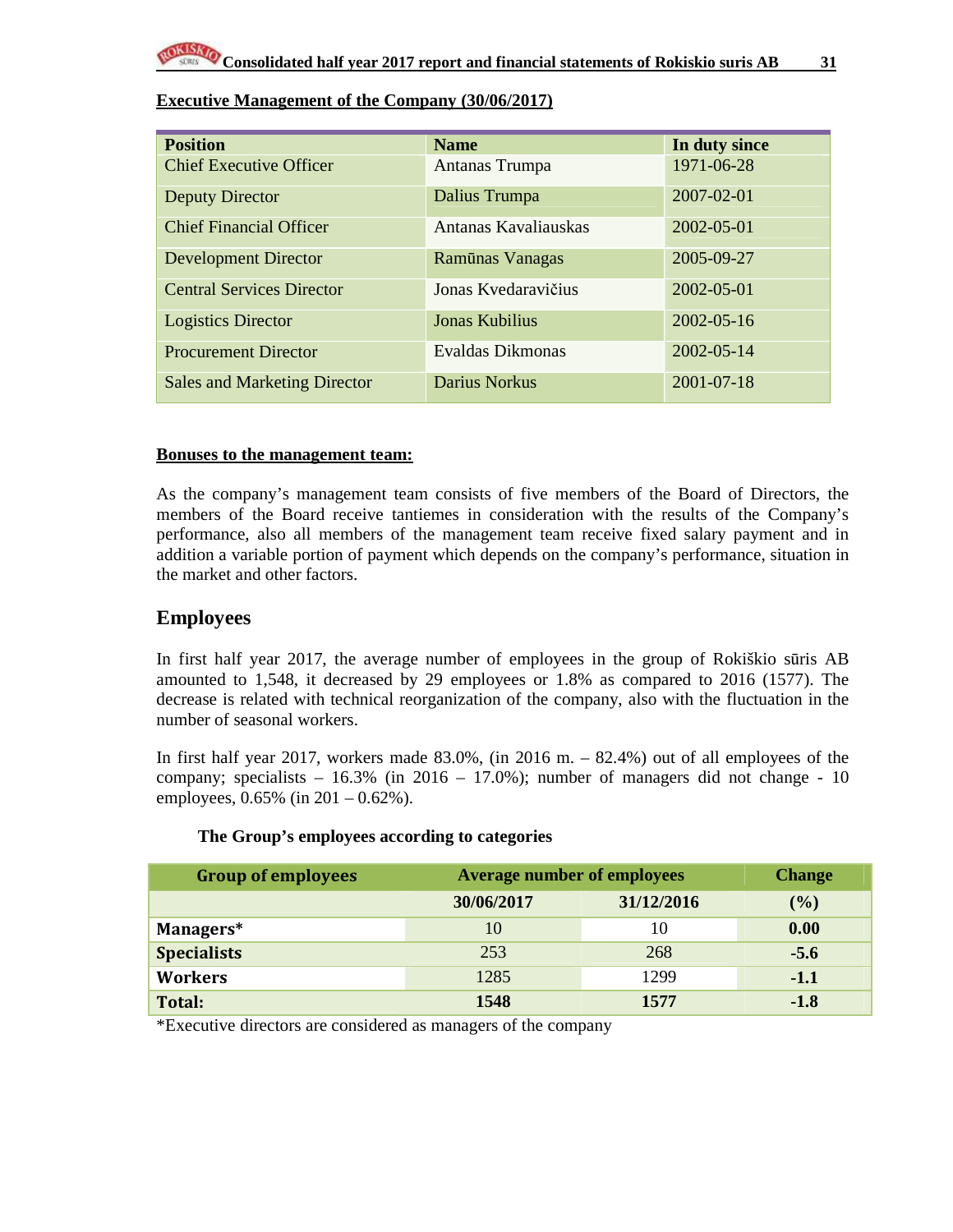#### **Remuneration Policy**

The Remuneration Policy is an integral part of the Company's internal working rules, collective agreement and remuneration procedures, which cover internal documents governing the standards of corporate activities and internal control thereof.

The responsibility for the implementation of the corporate regulations is defined by the Company's Internal Regulation Rules.

The Remuneration Policy (remuneration procedures) has been approved by the Company's management at the meeting and coordinated with the trade union's committee. The remuneration committee has not been formed in the Company.

The Company's internal rules governing ethics and conflict of interests ensure that interested persons cannot participate in the processes, in which there might be some conflicts of interests; accordingly, there is no interested persons' contribution to the remuneration policy.

The remuneration package of the Company's employees consists of the financial, non-financial and emotional reward.

#### *The financial reward system covers the following:*

- 1) Payable fixed remuneration for work: a monthly salary set forth in the employment contract. The fixed salary is the main component of a reward. The reward of an individual employee is established considering his/her position, what and how that employee works.
- 2) A single reward: remuneration for the workers in the production shops, sales departments and warehouses is payable according to the volume of their actual work done and at approved rates. The rates are approved by the Company's management at the meeting and coordinated with the trade union's committee. Where necessary for the production, changes in the rates shall be approved by the Director's decree.
- 3) Floating part of the reward: according to the motivational fund regulations approved together with the collective agreement. The estimates of the floating reward are based on a long-term perspective in order to ensure that an estimate is based on the balanced long-term profit and the profit-dependent reward is paid considering the main economic cycles. The floating reward of employees depends of the individual performance of an employee, gross profit of the employer and the Company. With regards to the activities of an employee, financial and non-financial criteria as well as various behavioural variables, which are related to the corporate values, including how an employee adhered to the applicable internal and external rules, are taken into consideration. The financial and non-financial criteria, on the basis of which the floating reward is established, are defined by the floating reward distribution regulations. Employees may also be motivated by single payments referred to in the collective agreement.

*Non-financial reward* is an indirect reward form of employees, which the Company uses to encourage its employees' involvement and loyalty, enrich the employees' welfare and activities within the Company. These are various events in the Company, recognition and evaluation through the awards of the employees who have achieved very good results, promotion of wellness, training of employees.

*Emotional reward* is hard to measure but it is highly relevant for the employees' involvement into the corporate activities and covers the Company's reputation, organizational culture and values, career opportunities, various internal communication programmes, in which employees have an opportunity to share their ideas and ask questions they are concerned about.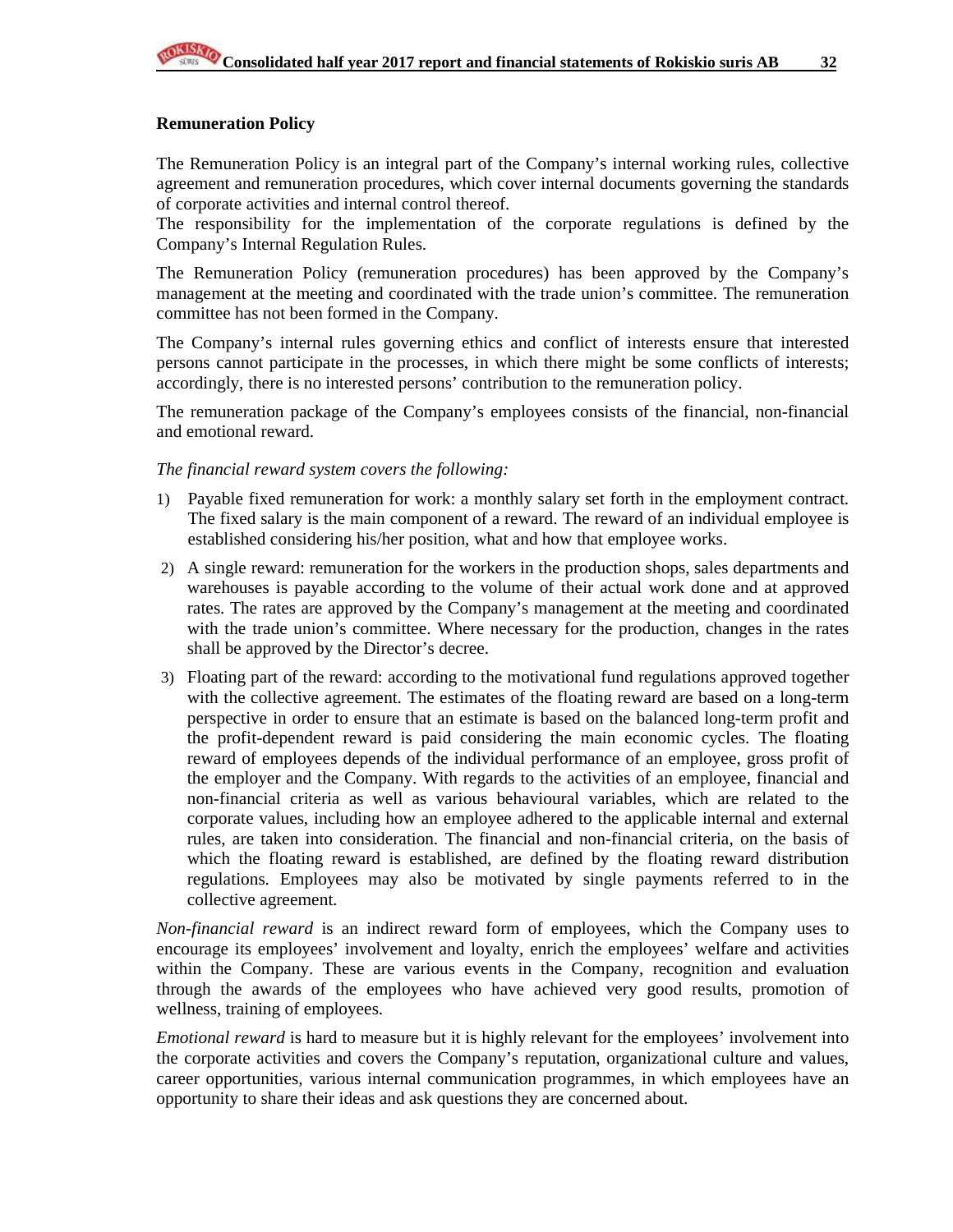#### **Remuneration system**

The Company has applied an efficient and just remuneration system, the goal of which is to attract, maintain and motivate its employees. All employment contracts with the Company's employees, including, the Managers, are concluded following the requirements set forth by the Lithuanian Labour Code. Employees are admitted to work and dismissed following the requirements set forth by the Lithuanian Labour Code.

| <b>Groups of employees</b> | Average monthly salary (gross), EUR | <b>Change</b><br>$(\%)$ |        |
|----------------------------|-------------------------------------|-------------------------|--------|
|                            | 30/06/2017                          | 31/12/2016              |        |
| <b>Managers</b>            | 1806                                | 1789                    | $+1.0$ |
| <b>Specialists</b>         | 881                                 | 875                     | $+0.7$ |
| <b>Workers</b>             | 889                                 | 839                     | $+6.0$ |
| Average in the group       | 897                                 | 877                     | $+2.3$ |

#### **An average monthly salary in the group of Rokiškio s**ū**ris, AB by the groups of employees**

An average monthly salary is estimated following Resolution No. XII-828 of the Lithuanian Government of 17 April 2014.

Remuneration payable to the employees of Rokiškio sūris, AB is composed of the following:

1) Payable fixed remuneration for the work done: a monthly salary set forth in the employment contract.

2) Single reward: remuneration for the workers in the production shops, sales departments and warehouses is payable according to the volume of their actual work done and at approved rates.

3) Floating part of reward: according to the motivational fund regulations approved by the collective agreement.

Since 2004 the Company has been applying the remuneration procedure based on the variable remuneration components established in the Company, which depend on the operating results of the Company, market situation and other factors. Variable remuneration components are given to every department according to the approved functional management system. This remuneration system is approvable by the head of the Company.

Every production shop or department of the Company has its own approved motivational fund distribution procedures, which indicate the assessment criteria of all employees and motivation thereof. The assessment of the employees' performance is one of the most important tasks in the Company to make the organization of work more efficient, achieve the set goals and positive relationships between the managers and their subordinates, and to increase the motivation of employees.

The employees from the companies of the group are entitled to participate in the activities of trade unions. The companies have formed a trade union committee, which defends its members' employment, economic and social rights and interests, right to occupation, social guaranties, takes care of the professional qualification, form professional ethics, strives for the increase of the salary and income for people working in the food industry.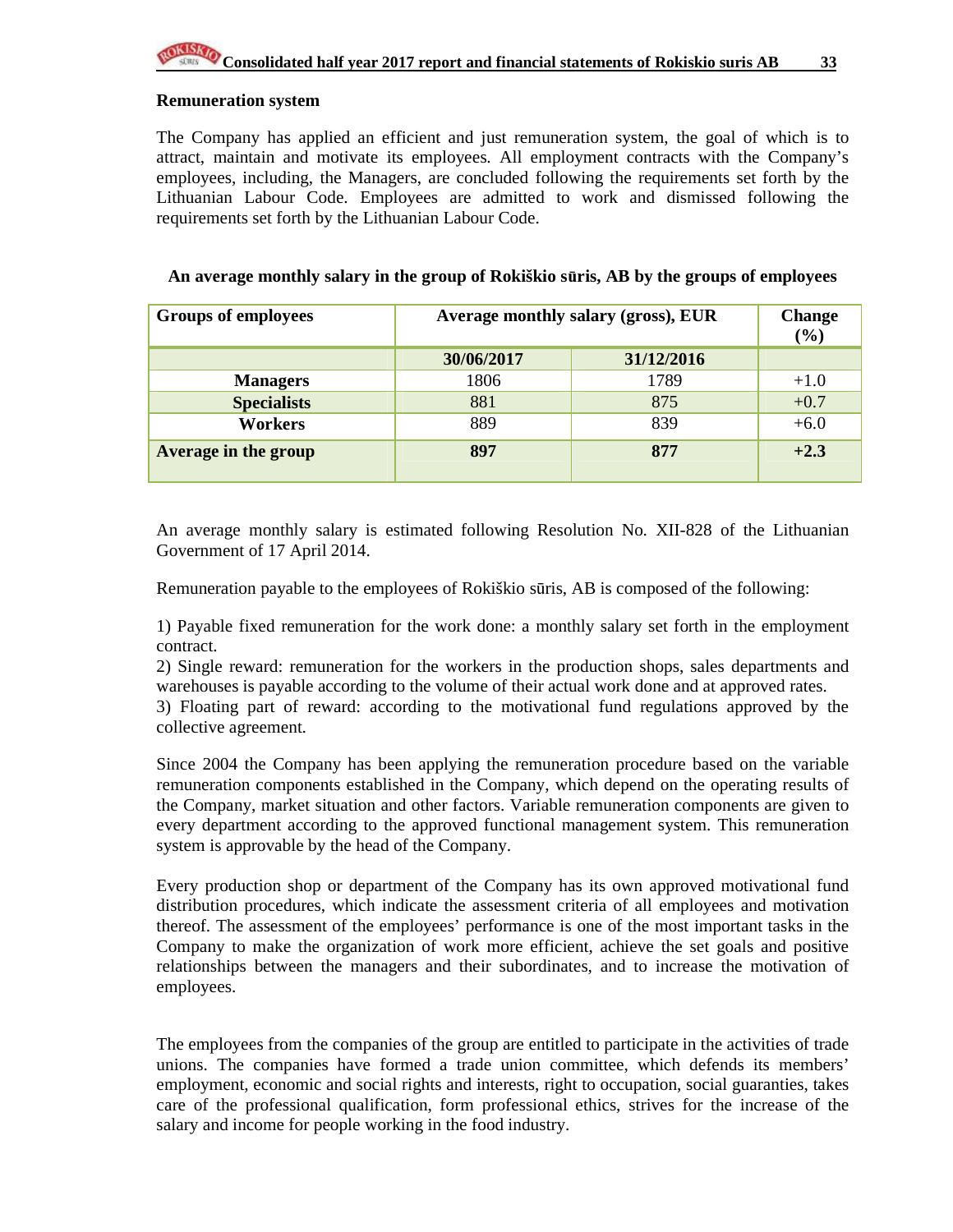### **INFORMATION ON TRANSACTIONS WITH ASSOCIATED PERSONS AND SIGNIFICANT AGREEMENTS**

### **27. Transactions with associated parties**

The Group is controlled by Pieno pramonės investicijų valdymas, UAB (established in Lithuania), SIA RSU Holding (established in Latvia) and Antanas Trumpa (Director of the Company).

The group of persons acting altogether consists of the following: Pieno pramonės investicijų valdymas, UAB (30.09% of the company's Authorised Capital and votes), SIA RSU Holding (27.60% of the company's Authorised Capital and votes), Antanas Trumpa (21.62% of the company's Authorised Capital and votes), Dalius Trumpa (83,500 shares, 0.26% of the company's Authorised Capital and votes). The group of associated persons hold 79.57% of the company's Authorised Capital and votes\*.

The rest part of the company's shares amounting to 20.43% belongs to minor Lithuanian and foreign natural and juridical bodies.

The Non-Public Limited Liability Company Pieno pramonės investicijų valdymas is controlled by Antanas Trumpa (as a major shareholder with 67.04% of the company's shares and votes). SIA RSU Holding is controlled by Antanas Trumpa (as a major shareholder with 77.37% of the company's shares and votes).

\* - Votes are counted out of the reduced authorized capital of Rokiskio suris AB after it was registered in the Register of Legal Bodies on 18 January 2017 (having annulled treasury shares, as at 31/12/2016 Rokiskio suris, AB had 3,586,797 shares), i.e. EUR 9,361,540.17, divided into 32,281,173 ordinary registered shares.

Pieno pramonės investicijų valdymas, UAB, SIA RSU Holding, and members of the Board of Directors and their family members are considered to be associated parties.

Some cooperative companies performing in the field of raw milk production are considered as associated parties also, because the Company may have significant influence on them through close relatives of the directors and some employees.

Transactions with associated persons/ parties are disclosed in Note to the Financial Statements "p.7. Transactions with related persons" (page 49).

### **28. Information on significant agreements**

1. There are no significant agreements whose one party is the issuer and which would get in power, change or terminate upon the changed issuer's control as well as there is no such influence except the cases when the disclosure of certain agreements would make significant damage on the issuer.

2. There are no agreements between the issuer and its members or employees providing any compensation upon their resignation or dismissal from job without reliable reason or in case of job termination due to the change issuer's control.

### **29. Information on harmful transactions made in the name of issuer**

Within the reporting period there were no harmful transactions that would contradict with the company's objectives or custom market conditions, damage interests of shareholders or other groups of persons, no transactions that would have (or might have in the future) negative impact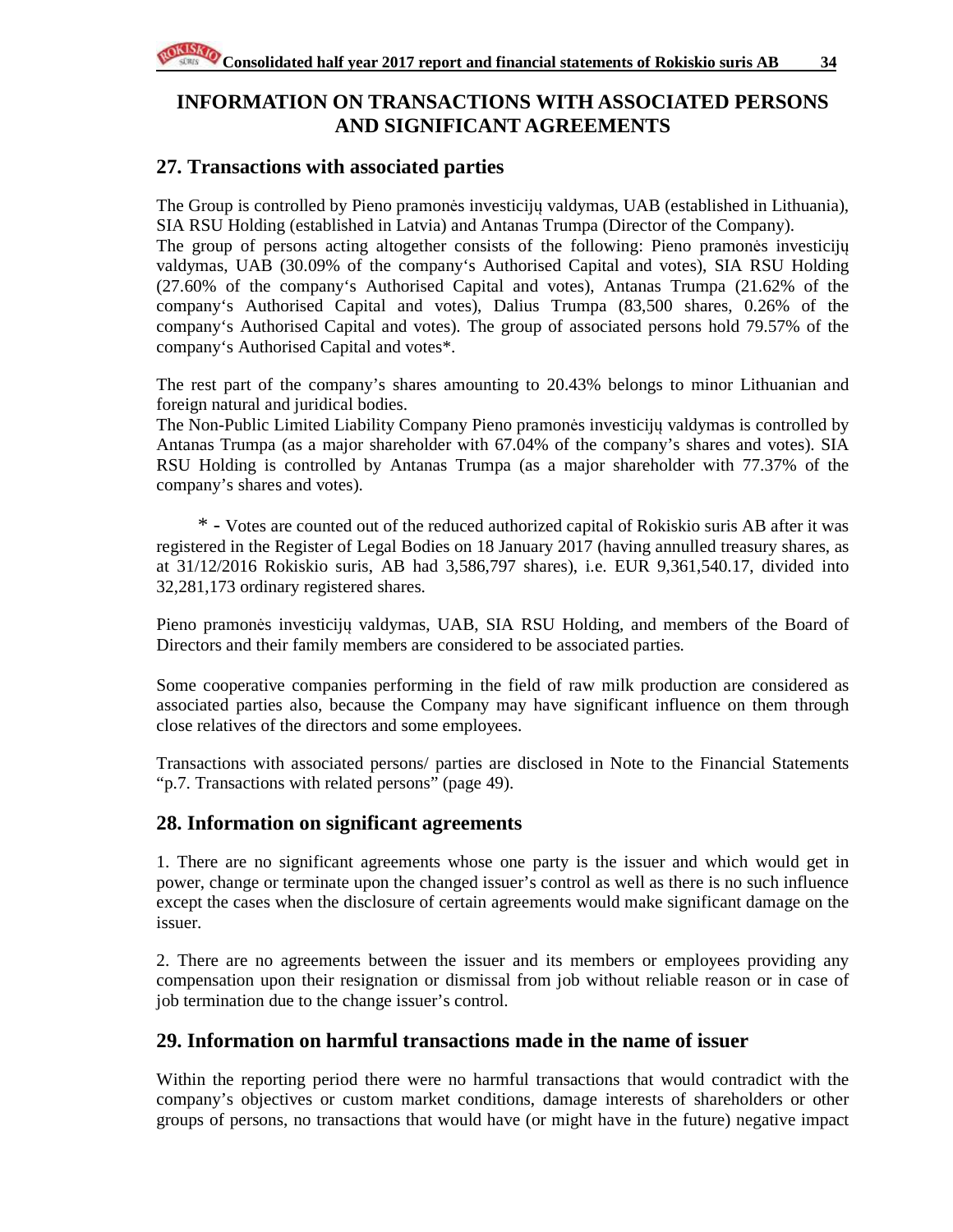on the company's performance and operational results. Also there were no transactions that were made as a result of conflict of interest between the obligations to the company by the company's managers, controlling shareholders or other associated parties and their private interest and (or) obligations.

### **30. Significant events of the issuer or the group after the end of fiscal year**

• Disposition of treasury shares of Rokiskio suris AB

On 18 January 2017, the Company disposed of its treasury shares (3,586,797 units, which makes 10 per cent of the Company's Authorized Capital) after they were annulled. The resolution to decrease the Company's Authorized Capital in the course of share annulment was accepted by the General Meeting of Shareholders on October 28, 2016.

• Registry of new wording of the Articles of Association of Rokiskio suris AB

On January 18, 2017, a new wording of the Articles of Association of Rokiskio suris AB was registered in the Register of Legal Persons of the Republic of Lithuania due to the decreased Authorized Capital of Rokiskio suris AB in the way of annulment of treasury shares.

Having decreased the Company's Authorized Capital, i.e. having annulled 3,586,797 of ordinary registered shares, the Authorized Capital of Rokiskio suris AB equals to EUR 9,361,540.17 divided into 32,281,173 ordinary registered shares at par value of EUR 0.29.

• First sales to China

After extended negotiations Rokiskio suris AB made the first product delivery to the People's Republic of China. Business partners in China buy lactose. It was signed a contract for a few hundred tons of the product. Further cooperation will be negotiated when the partners receive the product and make trials of it at their own facilities.

• Resolutions of the 28/04/2017 General Meeting of Shareholders of Rokiskio suris

1. Debriefed with Auditor's findings regarding the consolidated financial reports and annual report.

2. Debriefed with the Audit Committee report.

3. Presented the Company's consolidated annual report for the year 2016 which was formerly evaluated by the Audit Committee and approved by the Board of Directors

- 4. Approved the consolidated and company's financial accounting for the year 2016.
- 5. Approved allocation of the profit (loss) of the Company of 2016.

|    | Title                                                                                                  | kEUR    |
|----|--------------------------------------------------------------------------------------------------------|---------|
| 1. | Non-distributable profit (loss) at beginning of year                                                   | 52,078  |
| 2. | Approved by shareholders dividends related to the year 2015                                            | (2,342) |
| 3. | Transfers from other reserves                                                                          | 2,297   |
| 4. | Non-distributable profit (loss) at beginning of year after dividend payout and<br>transfer to reserves | 52,033  |
| 5. | Net profit (loss) of the Company of fiscal year                                                        | 12,551  |
| 6. | Distributable profit (loss) of the Company                                                             | 64584   |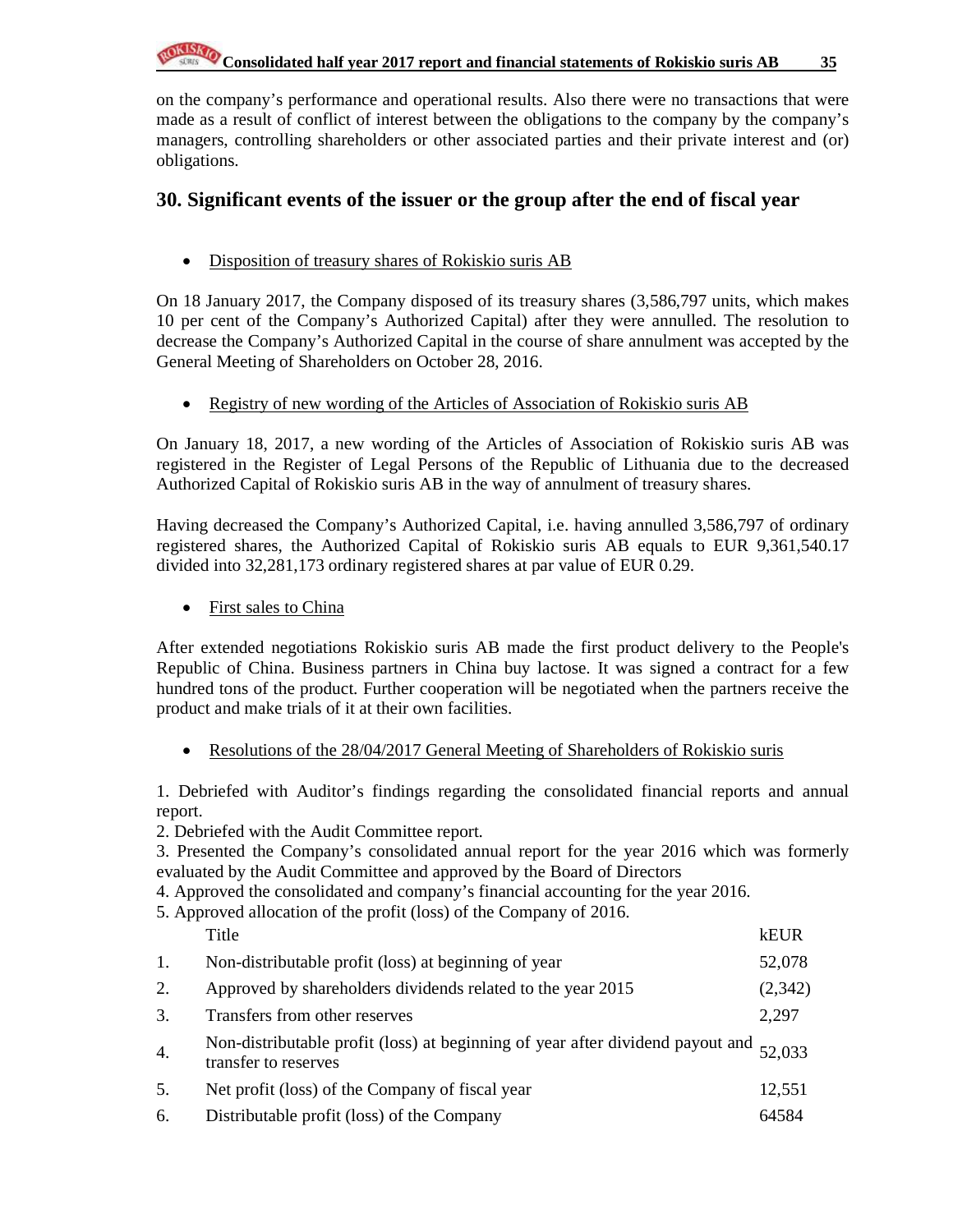# **Consolidated half year 2017 report and financial statements of Rokiskio suris AB** 36

- 7. Profit share for mandatory reserve
- 8. Profit share for other reserves
- 9. Profit share for dividend payout \* (3,228)
- 10. Profit share for annual payments (tantiemes) to the Board of Directors, employee bonuses and other as accounted by Profit (loss) statement **1,076**
- 11. Non-distributable profit (loss) at end of year transferred to the next fiscal year 61,356

\*it will be allocated 0.10 eur per ordinary registered share. In total to the dividends payout EUR 3,228,117.30.

Persons entitled to receive dividends are those who are actual shareholders of the Company at the end of the tenth day after approval of the resolution for dividend pay-out by the general meeting of shareholders (shareholders proprietary right accounting day), i. e. May 15, 2017.

Pursuing the Laws of the Republic of Lithuania, dividends paid to physical bodies resided in the Republic of Lithuania as well as in foreign countries are subject to 15 per cent of residential income tax; Dividends paid to juridical bodies of the Republic of Lithuania as well as foreign countries are subject to 15 per cent of profit tax, unless it is stated differently the law.

6. Elected the Company's Audit Committee.

For the subsequent 4 year term of office at the Audit Committee the following persons shall be elected: Kęstutis Kirejevas, Director Baltijos Enzimai, UAB (independent member), Kęstutis Gataveckas, Director Perlo paslaugos, UAB (independent member) and Rasa Žukauskaitė (Finance department employee of Rokiškio sūris, AB).

Remuneration for the independent members of the Audit Committee shall be identified by the Board of Directors. The Company's manager is authorized to sign an agreement with the independent members of the Audit Committee.

7. Elected the Company's auditor and established payment conditions.

An audit company PriceWaterhouseCoopers, UAB appointed to perform the audit of annual consolidated financial statements of the Group of Rokiskio suris, AB and the mother Company as well as evaluation of the consolidated annual report for the year 2017. The Board of Directors is authorized to establish reimbursement for the completed work of audit company. The Company's Chief Executive Officer shall sign a contract with the audit company.

• Regarding pay-out of dividends related to the year 2016

The April 28, 2017 general meeting of shareholders of Rokiskio suris, AB (company code 173057512, address: Pramones str. 3, Rokiskis, Lithuania) resolved to distribute the Company's profit of the year 2016 and allocate dividends amounting to EUR 0.10 (before taxes) per share.

Dividends will be paid to the shareholders who are shareholders of Rokiskio suris, AB at the end of the tenth business day after approval of the resolution by general meeting of shareholders, i.e. May 15, 2017.

Dividends will be paid starting from May 22, 2017.

Dividends will be paid in the following procedure: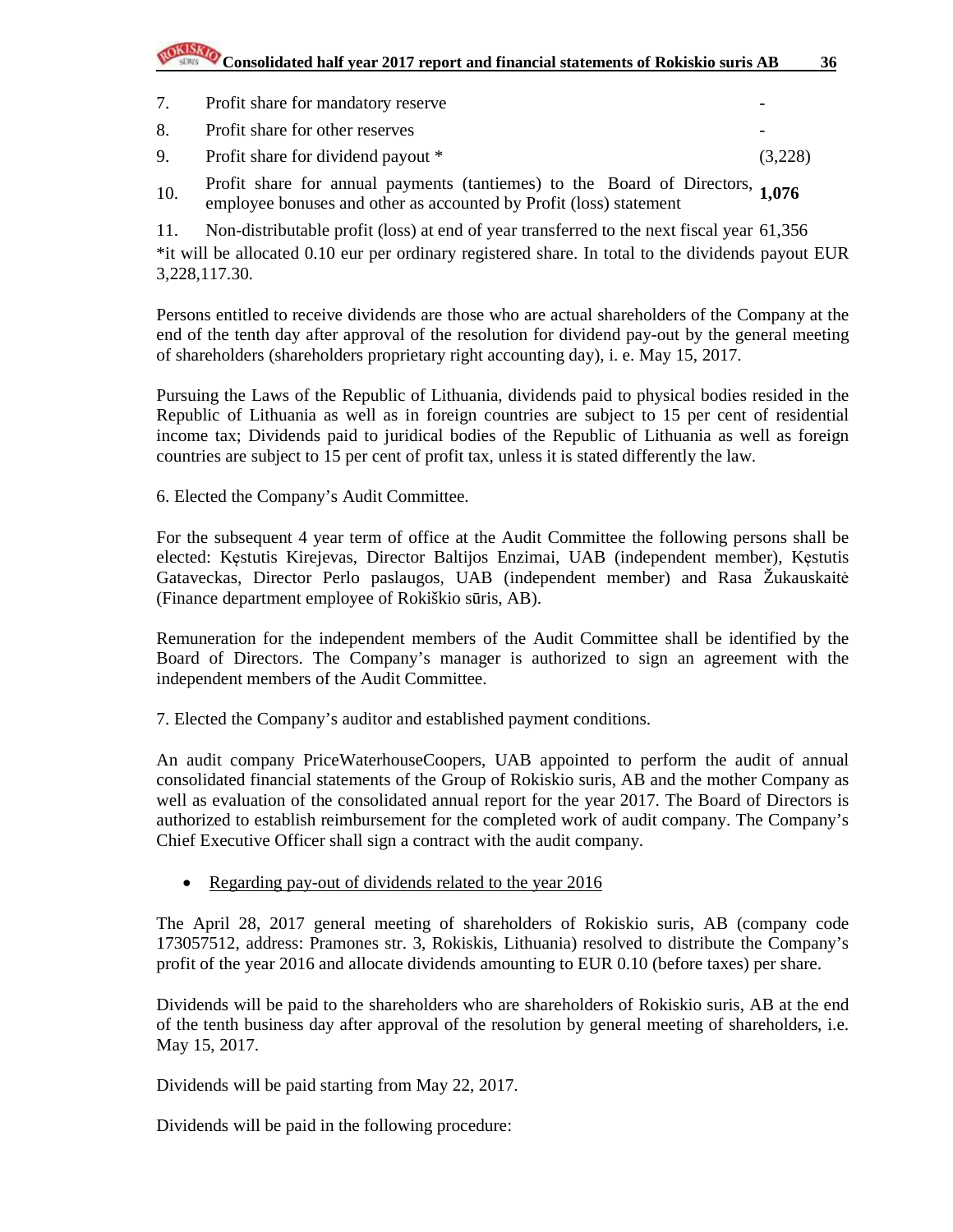Dividends to the shareholders whose securities' accounting is performed by public exchange brokers or credit institutions providing services of securities accounting, in accordance with the Law of the Republic of Lithuania will be paid out by the representative financial or credit institutions having deducted the income tax (profit tax) to the account indicated by shareholder.

Dividends to other shareholders will be paid by the company's cashier (Rokiskio suris, AB resided in Pramones str. 3, Rokiskis), or upon a written request they will be transferred to the personal account. The requests may be supplied in written and sent to the company's address (Rokiskio suris AB, Pramones str. 3, Rokiskis LT- 42150) or e-mail address grazina.jankauskiene@rokiskio.com

The dividends are subject to taxes as follows:

Dividends paid to physical bodies resided in the Republic of Lithuania as well as to physical bodies residents of foreign countries are subject to 15 per cent of residential income tax.

Dividends paid to juridical bodies of the Republic of Lithuania as well as juridical bodies residents of foreign countries are subject to 15 per cent of profit tax unless it is provided differently by law.

Authorized persons of the company capable to provide additional information: Grazina Jankauskiene, ph. +370 458 55243.

• Claims dismissed

On 2 June 2017, Panevėžys Regional Court has dismissed all the claims of East Capital (LUX) Baltic Fund against AB Rokiškio sūris CEO Antanas Trumpa.

East Capital (LUX) Baltic Fund submitted a claim against Antanas Trumpa for compensation of potential damages to AB Rokiškio sūris in the amount of EUR 10.524 million. East Capital (LUX) Baltic Fund specified in its claim statement that Antanas Trumpa was liable for granting loans by AB Rokiškio sūris in breach of the provision of the Law on Companies of the Republic of Lithuania prohibiting the provision of financial assistance, and for conclusion of contracts that are against the interests of AB Rokiškio sūris.

In its judgement Panevėžys Regional Court indicated that the claim's data allows to state that Antanas Trumpa as a manager of AB Rokiškio sūris had performed in breach with the Law on Public Limited Liability Companies, i. e. provided the Company's financial support against the law (Law on Public Limited Liability Companies Article 44 Part 10, valid supplements of Law on Public Limited Liability Companies Article  $45^2$  Part 4). However, by dismissing the claim of East Capital (LUX) Baltic Fund, the Court held that the actions of Antanas Trumpa did not constitute any damage against the Company or its shareholders.

The Court established that East Capital (LUX) Baltic Fund missed the prescription period to file the claim, which, in the claims for the compensation of damages, is 3 years and starts on the date when the right to file the claim has arisen. In the opinion of the Court, East Capital (LUX) Baltic Fund, as a professional investor that became a shareholder of Rokiškio sūris in 2003, had to be interested in the activities of the Company, its loans and other information which was publicly available. However, as stated by the Court, the claimant started addressing its enquiries to Rokiškio sūris about the financing of UAB Pieno pramonės investicijų valdymas (PPIV) only in 2013, although it was always actively present in all the meetings of the shareholders of the Company as well as meetings with the representatives of the Company. The claimant did not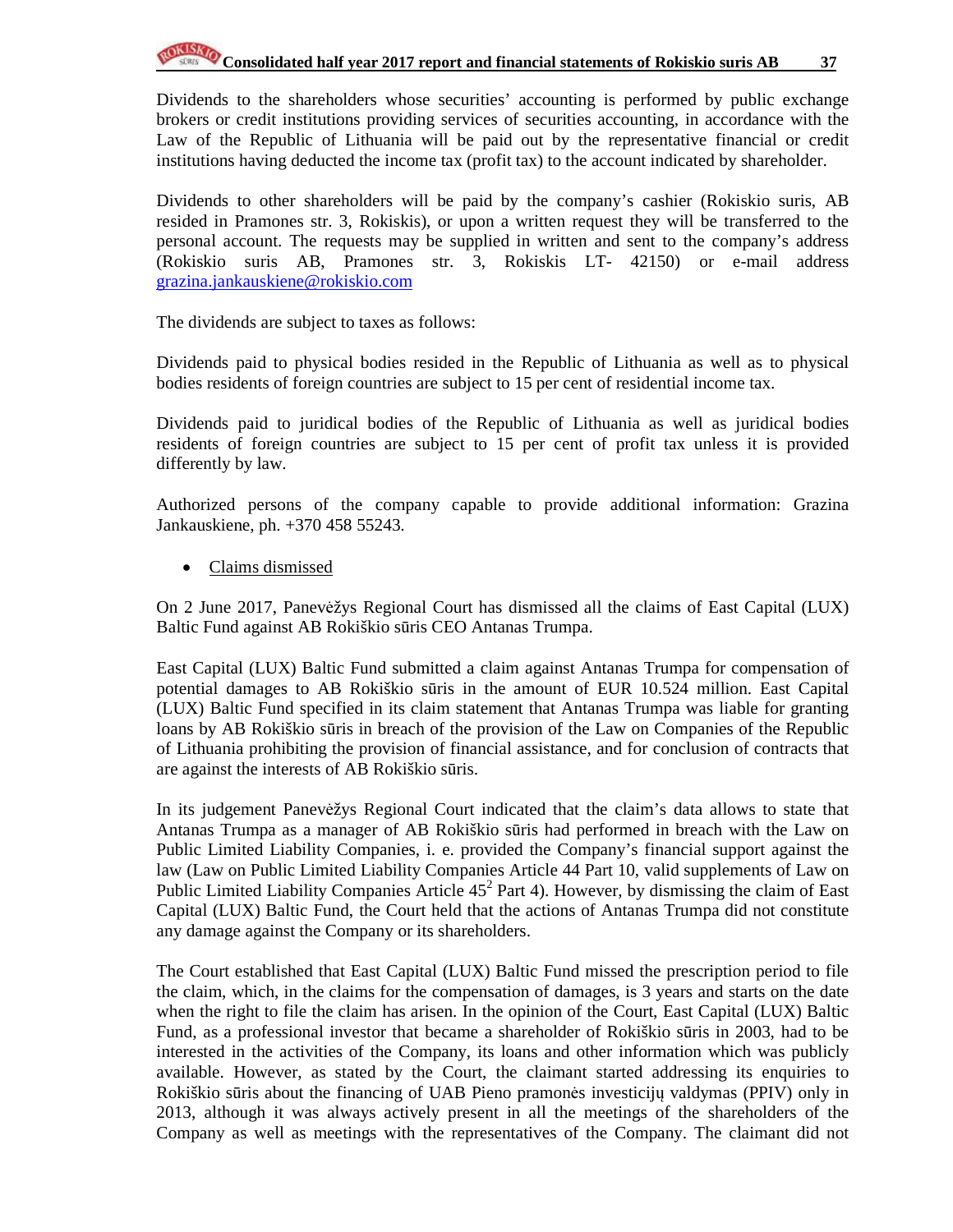substantiate why it missed the prescription period and the Court therefore stated that there was no ground to restore the missed period of prescription.

The judgment of Panevėžys Regional Court does not have the force of res iudicata. The parties of the case may within 30 days from the date of the judgment, file an appeal with the Court of Appeal of the Republic of Lithuania.

• Regarding filing appeal claims with the Court of Appeal of the Republic of Lithuania

On July 3, 2017, there were filed appeals with the Court of Appeal of the Republic of Lithuania in the file submitted on 23/12/2015 by East Capital (LUX) Baltic Fund against Antanas Trumpa, the manager of AB Rokiškio sūris, regarding purportedly made damage to the Company in the amount of mEUR 10.524.

The Company advises that on 2 June 2017, Panevėžys Regional Court dismissed all the claims of East Capital (LUX) Baltic Fund against AB Rokiškio sūris CEO Antanas Trumpa. The Company became acquainted with the filing appeal claims via the information system of the Lithuanian Courts on 04/07/2017.

• The Company acquired Government bonds

Following a resolution of the Board of Directors of Rokiskio suris AB, on 28 June 2017, the Company acquired Government bonds of the Republic of Lithuania for the amount of mEUR 7.76. The pay off date of the bonds is 29/03/2020.

The Government bonds were acquired using free resources which were accumulated after product stock reduction. Due to the shortage in shelf life of the products in stock, the Company was forced to sell the products even though it was loss-making at times. The Government bonds were acquired in order to make a reserve for current assets which might be necessary if a similar crisis hits dairy industry again as it was in 2014-2016.

All information on the company's material events is presented following Article 33 of the Law on Securities of the Republic of Lithuania.

The company publishes its information through the base of Central Public Information, on the website of Nasdaq Vilnius Securities Exchange http://www.nasdaqomxbaltic.com and the company's website www.rokiskio.com

### **31. Information on observance of the Company management codex.**

Rokiskio suris AB leads its operations in accordance with the company's strategic targets and internal politics, and attempts to follow the Company management codex applied for the companies listed on Nasdaq Vilnius.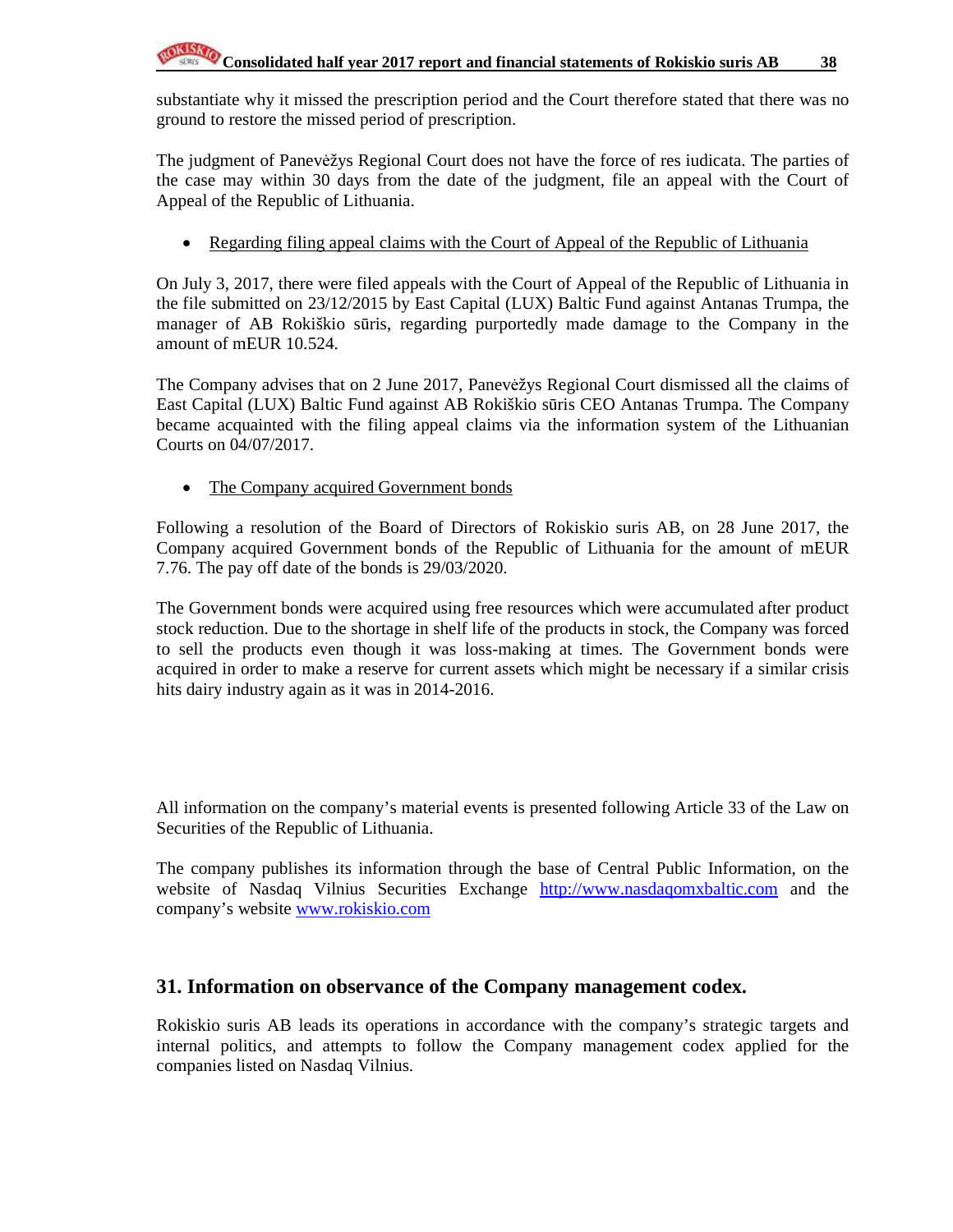Company code 173057512, address: Pramonės g. 3, LT-42150 Rokiškis, Lithuania

(All tabular amounts are in EUR '000 unless otherwise stated)

### **32. Consolidated Balance sheet**

|                                     | June 30, 2017  |         | December 31, 2016 |         | June 30, 2016 |         |
|-------------------------------------|----------------|---------|-------------------|---------|---------------|---------|
|                                     |                |         |                   |         |               |         |
| <b>PROPERTY</b>                     |                |         |                   |         |               |         |
| Long-term tangible assets           | 58,421         |         | 54,172            |         | 50,352        |         |
| Intangible assets (with prestige)   | $\overline{c}$ |         | $\overline{c}$    |         | 5             |         |
| Other receivables in a year         | 14,855         |         | 6,449             |         | 5,255         |         |
|                                     |                | 73,278  |                   | 60,623  |               | 55,612  |
| <b>Current assets</b>               |                |         |                   |         |               |         |
| Inventories                         | 24,955         |         | 34,190            |         | 47,423        |         |
| Receivables and advance payments    | 43,168         |         | 39,853            |         | 33,374        |         |
| Short-term investments              | 4,166          |         | 4,233             |         | 4,386         |         |
| Prepaid income tax                  | 313            |         | 1,147             |         | 2,671         |         |
| Cash and cash equivalents           | 2,087          |         | 2,366             |         | 1,382         |         |
|                                     |                | 74,689  |                   | 81,789  |               | 89,236  |
| <b>Total assets</b>                 |                | 147,967 |                   | 142,412 |               | 144,848 |
|                                     |                |         |                   |         |               |         |
| <b>EQUITY AND</b>                   |                |         |                   |         |               |         |
| <b>LIABILITIES</b>                  |                |         |                   |         |               |         |
| <b>Capital and reserves</b>         |                |         |                   |         |               |         |
| Ordinary shares                     | 9,361          |         | 10,402            |         | 10,402        |         |
| Share premium                       | 12,011         |         | 12,011            |         | 12,011        |         |
| Reserve for acquisition of          | 7,607          |         | 11,668            |         | 11,668        |         |
| treasury shares                     |                |         |                   |         |               |         |
| Treasury shares                     |                |         | (5,102)           |         | (3, 426)      |         |
| Other reserves                      | 21,477         |         | 22,957            |         | 23,692        |         |
| Retained earnings                   | 69,256         |         | 70,130            |         | 57,042        |         |
|                                     |                | 119,682 |                   | 122,066 |               | 111,389 |
| <b>Non-current liabilities</b>      |                |         |                   |         |               |         |
| Deferred income tax liability       | 3,314          |         | 3,581             |         | 3,696         |         |
| Deferred income                     | 336            |         | 397               |         | 465           |         |
|                                     |                | 3,650   |                   | 3,978   |               | 4,161   |
| <b>Current liabilities</b>          |                |         |                   |         |               |         |
| Trade and other payables            | 21,926         |         | 14,261            |         | 18,661        |         |
| Tax liabilities                     |                |         |                   |         | 119           |         |
| Deferred income                     | 207            |         | 245               |         | 190           |         |
| <b>Borrowings</b>                   | 2,502          |         | 1,862             |         | 10,328        |         |
|                                     |                | 24,635  |                   | 16,368  |               | 29,298  |
| <b>Total equity and liabilities</b> |                | 147,967 |                   | 142,412 |               | 144,848 |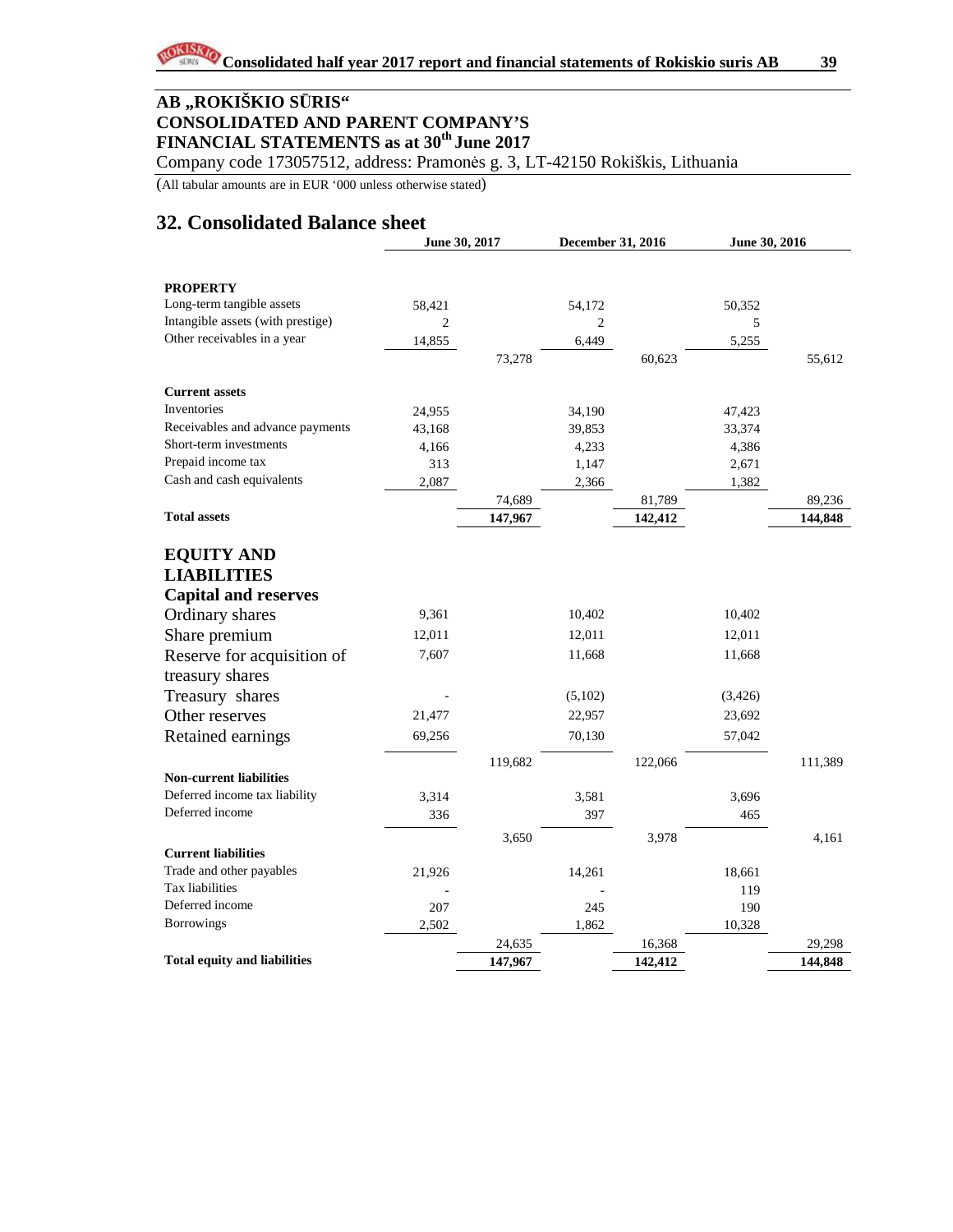Company code 173057512, address: Pramonės g. 3, LT-42150 Rokiškis, Lithuania

(All tabular amounts are in EUR '000 unless otherwise stated)

### **33. Consolidated Statement of comprehensive income**

|                                         | <b>January - June</b> |           |
|-----------------------------------------|-----------------------|-----------|
|                                         | 2017                  | 2016      |
| Sales                                   | 122,699               | 97,106    |
| Cost of sales                           | (108, 551)            | (88, 110) |
| <b>Gross profit</b>                     | 14,148                | 8,996     |
| Selling and marketing expenses          | (12,961)              | (11, 107) |
| <b>Operating profit (loss)</b>          | 1,187                 | (2,111)   |
| Finance costs                           | (31)                  | (85)      |
| Profit before tax                       | 1,156                 | (2,196)   |
| Income tax (accumulation)               | (312)                 | 294       |
| <b>Operating activity income (loss)</b> | 844                   | (1,902)   |
| Net profit (loss)                       | 844                   | (1,902)   |
| Other comprehensive income              |                       |           |
| Total comprehensive income for the year | 844                   | (1,902)   |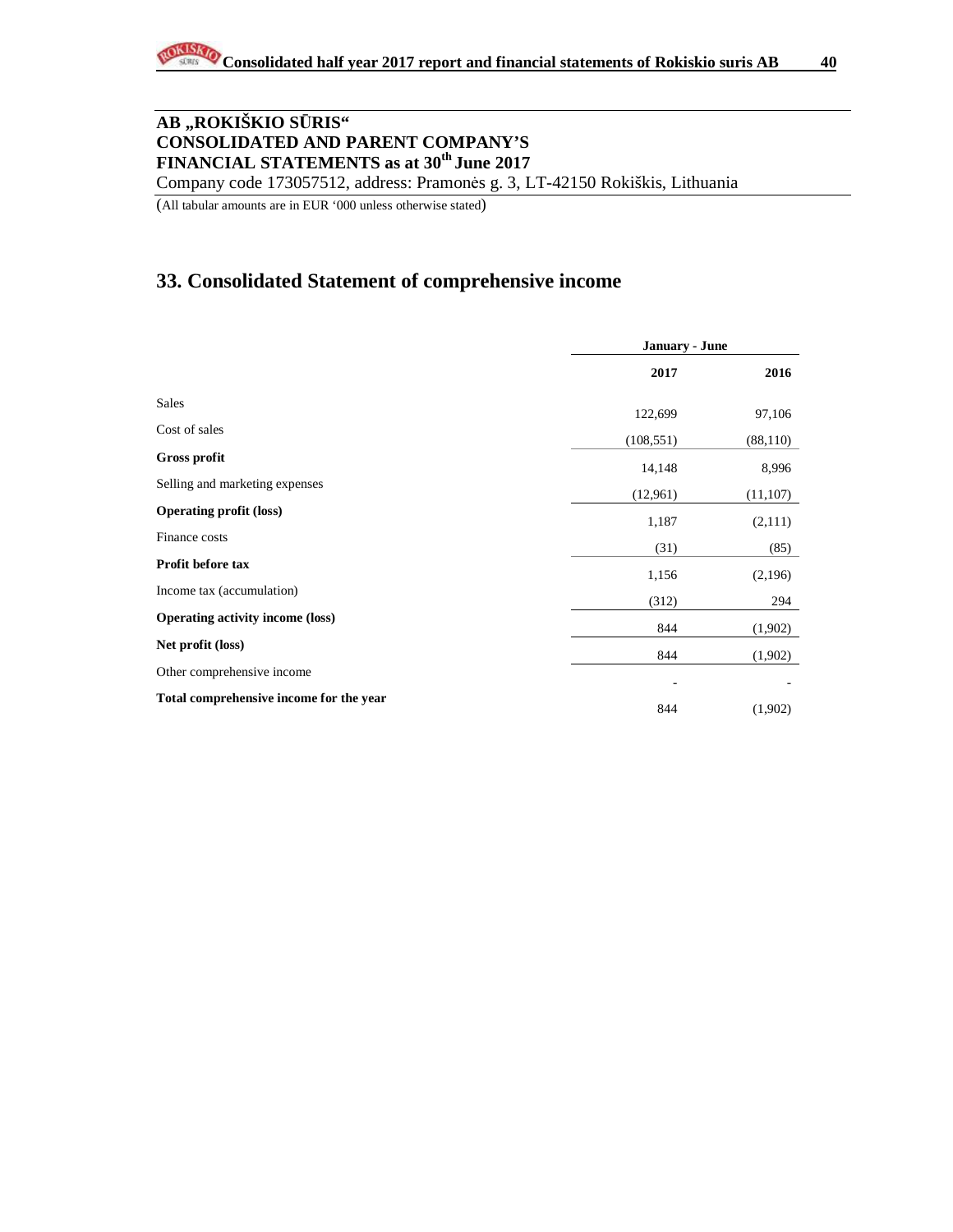Company code 173057512, address: Pramonės g. 3, LT-42150 Rokiškis, Lithuania

(All tabular amounts are in EUR '000 unless otherwise stated)

### **34. Consolidated cash flow statement**

|                                                                     | <b>January-June</b> |           |  |  |
|---------------------------------------------------------------------|---------------------|-----------|--|--|
| <b>Operating activities</b>                                         | 2017                | 2016      |  |  |
| Profit before tax and minority interest                             | 1,156               | (2,196)   |  |  |
| Corrections:                                                        |                     |           |  |  |
| depreciation<br>$\overline{\phantom{0}}$                            | 4,239               | 4,483     |  |  |
| amortisation (negative prestige not included)<br>-                  | -1                  | 25        |  |  |
| write-off of property, plant and equipment and intangible assets    | 26                  |           |  |  |
| loss on disposal of property, plant and equipment                   | 71                  | 1         |  |  |
| interest expense<br>-                                               | 31                  | 85        |  |  |
| interest income<br>$\overline{\phantom{a}}$                         | (176)               | (179)     |  |  |
| net unrealized currency exchange profit<br>$\overline{\phantom{a}}$ | (80)                | (165)     |  |  |
| amortization of government grants received                          | (101)               | (194)     |  |  |
| Circulating capital changes:                                        |                     |           |  |  |
| - inventories                                                       | 9,235               | 7,191     |  |  |
| - amounts payable                                                   | 9,363               | (932)     |  |  |
| - amounts receivable and prepayments                                | (11,272)            | 148       |  |  |
| Cash flows from operating activities                                | 12,493              | 8,267     |  |  |
| Interest paid                                                       | (31)                | (85)      |  |  |
|                                                                     |                     |           |  |  |
| Net cash generated from operating activities                        | 12,462              | 8,182     |  |  |
| <b>Investing activities</b>                                         |                     |           |  |  |
| Purchase of property, plant and equipment                           | (8,764)             | (3, 463)  |  |  |
| Purchase of intangible assets                                       | (1)                 |           |  |  |
| Loans granted to farmers and employees                              | (155)               | (279)     |  |  |
| Proceeds from sale of property, plant and equipment                 | 182                 | 820       |  |  |
| Other loans granted                                                 | (2,500)             |           |  |  |
| Repayments of loans granted to farmers and employees                | 199                 | 339       |  |  |
| Interest received                                                   | 176                 | 179       |  |  |
| Other loan repayments received                                      | 626                 | 1,410     |  |  |
| Government grants received                                          | 84                  |           |  |  |
| Net cash generated from investing activities                        | (10, 153)           | (994)     |  |  |
| <b>Financing activities</b>                                         |                     |           |  |  |
| Loans received                                                      | 2,000               | 51,541    |  |  |
| Repayments of borrowings                                            | (1,360)             | (56, 432) |  |  |
| Dividends paid                                                      | (3,228)             | (2,342)   |  |  |
| Net cash generated from financing activities                        | (2,588)             | (7,233)   |  |  |
|                                                                     |                     |           |  |  |
| Net increase in cash and cash equivalents                           | (279)               | (45)      |  |  |
| Cash and cash equivalents at the beginning of the period            | 2,366               | 1,427     |  |  |
| Cash and cash equivalents at the end of the period                  | 2,087               | 1,382     |  |  |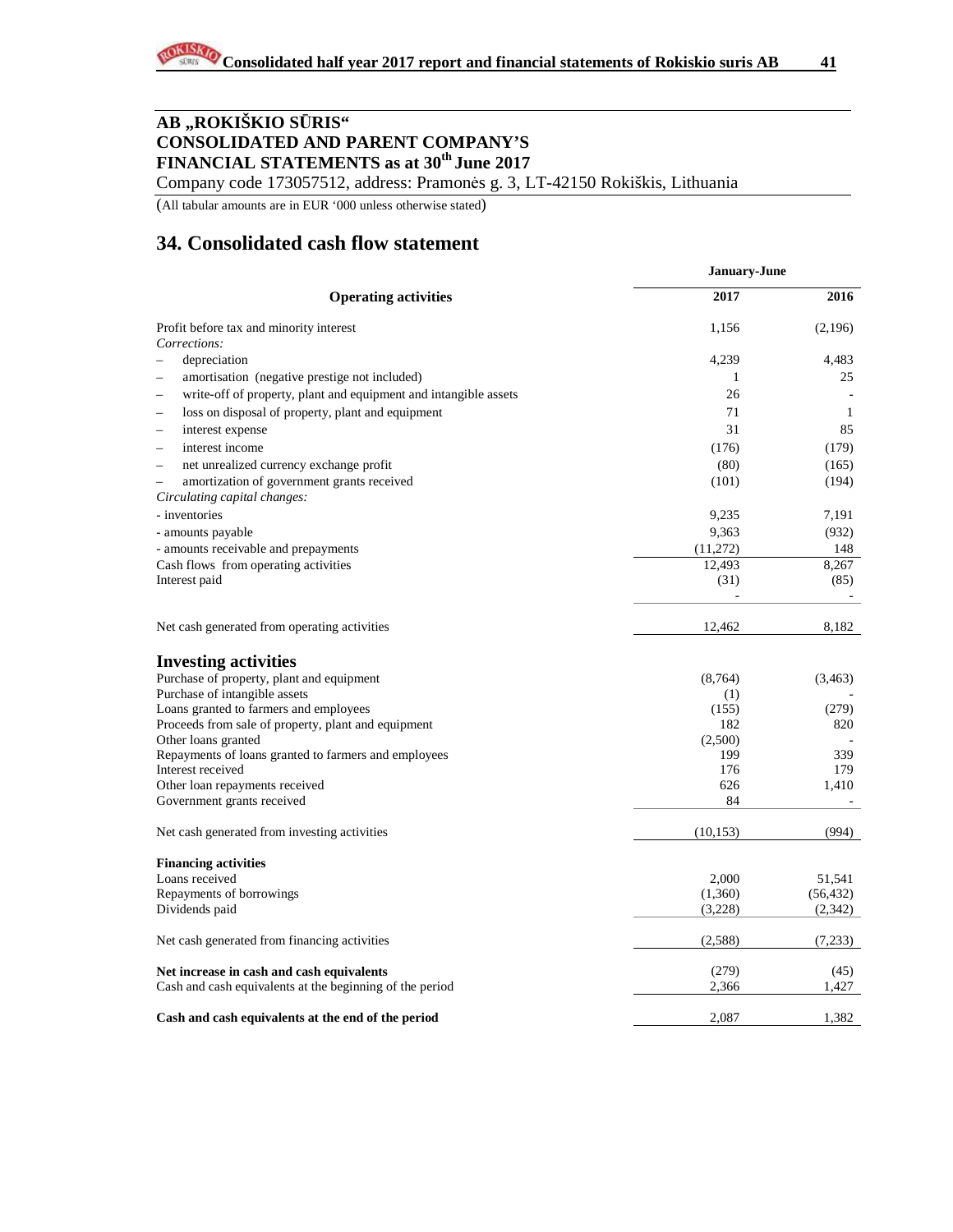Company code 173057512, address: Pramonės g. 3, LT-42150 Rokiškis, Lithuania

(All tabular amounts are in EUR '000 unless otherwise stated)

### **35. Consolidated Own Capital Change Statement**

|                                                                                              | <b>Share</b><br>capital | <b>Share</b><br>premium | <b>Reserve</b><br>for<br>acquisition<br>of treasury<br>shares | <b>Treasury</b><br>shares | Other<br>reserves | <b>Retained</b><br>earnings | <b>Total</b> |
|----------------------------------------------------------------------------------------------|-------------------------|-------------------------|---------------------------------------------------------------|---------------------------|-------------------|-----------------------------|--------------|
| Balance at December 31st<br>2015                                                             | 10,402                  | 12,011                  | 11,668                                                        | (3,426)                   | 25,776            | 59,202                      | 115,633      |
| <b>Comprehensive income</b>                                                                  |                         |                         |                                                               |                           |                   |                             |              |
| Profit (loss) of the year                                                                    |                         |                         |                                                               |                           |                   | (1,902)                     | (1,902)      |
| Dividends relating to 2015                                                                   |                         |                         |                                                               |                           |                   | (2, 342)                    | (2,342)      |
| Transfer to reserves                                                                         |                         |                         |                                                               |                           | 84                | (84)                        |              |
| Transfer to retained earnings<br>(transfer of depreciation, net of<br>deferred income tax)   |                         |                         |                                                               |                           | (2,168)           | 2,168                       |              |
| Balance at June 30 <sup>st</sup> 2016                                                        | 10,402                  | 12,011                  | 11,668                                                        | (3,426)                   | 23,692            | 57,042                      | 111,389      |
| <b>Comprehensive income</b>                                                                  |                         |                         |                                                               |                           |                   |                             |              |
| Profit (loss) of the year                                                                    |                         |                         |                                                               |                           |                   | 12,353                      | 12,383       |
| Other comprehensive income                                                                   |                         |                         |                                                               |                           |                   |                             |              |
| Transfer to reserves                                                                         |                         |                         |                                                               |                           |                   |                             |              |
| Acquisition of treasury shares                                                               |                         |                         |                                                               | (1,676)                   |                   |                             | (1,676)      |
| Transfer to retained earnings<br>(transfer of depreciation, net of<br>deferred income tax)   |                         |                         |                                                               |                           | (735)             | 735                         |              |
| Balance at December 31st<br>2016                                                             | 10,402                  | 12,011                  | 11,668                                                        | (5,102)                   | 22,957            | 70,130                      | 122,066      |
| <b>Comprehensive income</b>                                                                  |                         |                         |                                                               |                           |                   |                             |              |
| Profit (loss) of the year                                                                    |                         |                         |                                                               |                           |                   | 844                         | 844          |
| Decrease in share capital /<br>cancellation of treasury shares<br>Dividends relating to 2016 | (1,041)                 |                         | (4,061)                                                       | 5,102                     |                   |                             |              |
|                                                                                              |                         |                         |                                                               |                           |                   | (3,228)                     | (3,228)      |
| Transfer to retained earnings<br>(transfer of depreciation, net of<br>deferred income tax)   |                         |                         |                                                               |                           | (1,510)           | 1,510                       |              |
| Balance at June 30 <sup>st</sup> 2017                                                        | 9.361                   | 12.011                  | 7,607                                                         |                           | 21,447            | 69,256                      | 119,682      |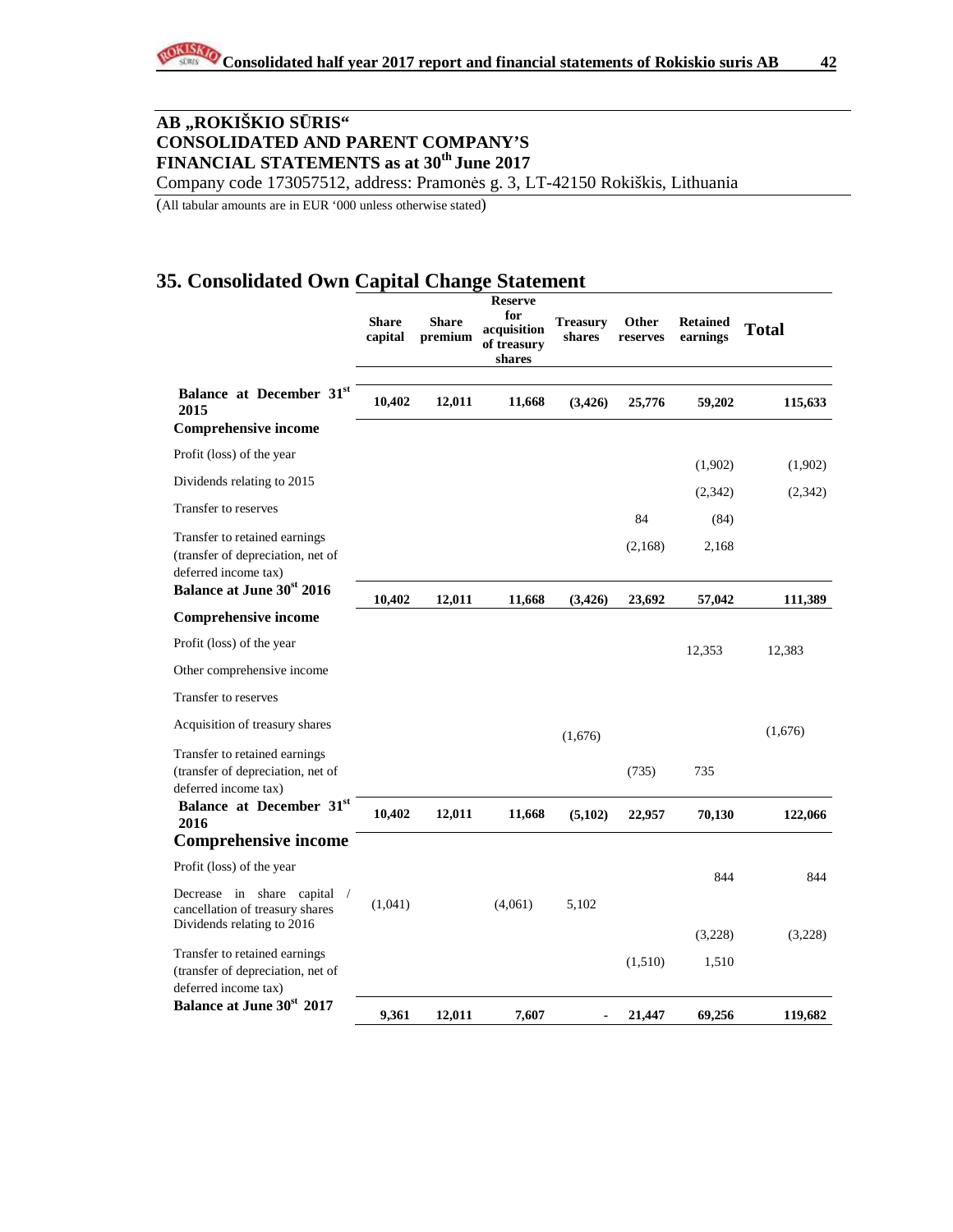#### **AB "ROKIŠKIO S**Ū**RIS"**

#### **CONSOLIDATED AND PARENT COMPANY'S FINANCIAL STATEMENTS as at 30th June 2017**

Company code 173057512, address: Pramonės g. 3, LT-42150 Rokiškis, Lithuania

(All tabular amounts are in EUR '000 unless otherwise stated)

### **36. Commentary on the Report**

#### **1. General information**

The Public Limited Liability Company Rokiskio suris (hereinafter – the company) is a public listed company incorporated in Rokiskis.

The shares of AB Rokiskio Suris are traded on the Baltic Main List of the NASDAQ OMX Vilnius (symbol – RSU1L).

The Consolidated Group (hereinafter – the Group) consists of the Company, its two branches and four subsidiaries. (2016: two branches, and five subsidiaries). The branches and subsidiaries that comprise consolidated Group are indicated below:

|                      |      | <b>Operating as at</b><br>30 June |                               |        | Group's share<br>$(\frac{9}{6})$ as at 30<br>June |
|----------------------|------|-----------------------------------|-------------------------------|--------|---------------------------------------------------|
| <b>Branches</b>      | 2017 | 2016                              | <b>Subsidiaries</b>           | 2017   | 2016                                              |
| <b>Utenos Pienas</b> | Yes  | Yes                               | UAB Rokiskio pienas           | 100.00 | 100.00                                            |
| Ukmerges Pienine     | Yes  | Yes                               | UAB Rokiskio pieno gamyba     | 100.00 | 100.00                                            |
|                      |      |                                   | <b>KB</b> Zalmarge            |        | 100.00                                            |
|                      |      |                                   | SIA Jekabpils Piena Kombinats | 100.00 | 100.00                                            |

\* These subsidiaries were not consolidated due to their insignificance.

All above subsidiaries and branches are incorporated in Lithuania, except for SIA Jekabpils Piena Kombinats and SIA Kaunata which are incorporated in Latvia.

SIA Kaunata\* 60.00 60.00

The Group's main line of business is the production of fermented cheese and a wide range of other dairy products.

As of  $30<sup>st</sup>$  June 2017, the average number of the Group's employees was equal to 1,548 (compared to 1,577 employees as at  $30<sup>st</sup>$  June 2016).

#### **2. Accounting Principles**

These consolidated financial statements have been prepared according to International Financial Reporting Standards (IFRS) as adopted by the European Union.

The financial statements have been prepared under the historical cost convention, as modified for available-for-sale financial assets measured at fair value and property, plant and equipment measured at revalued amount.

The principal accounting policies applied in the preparation of these financial statements are set out below. These policies have been consistently applied to all the years presented unless otherwise stated.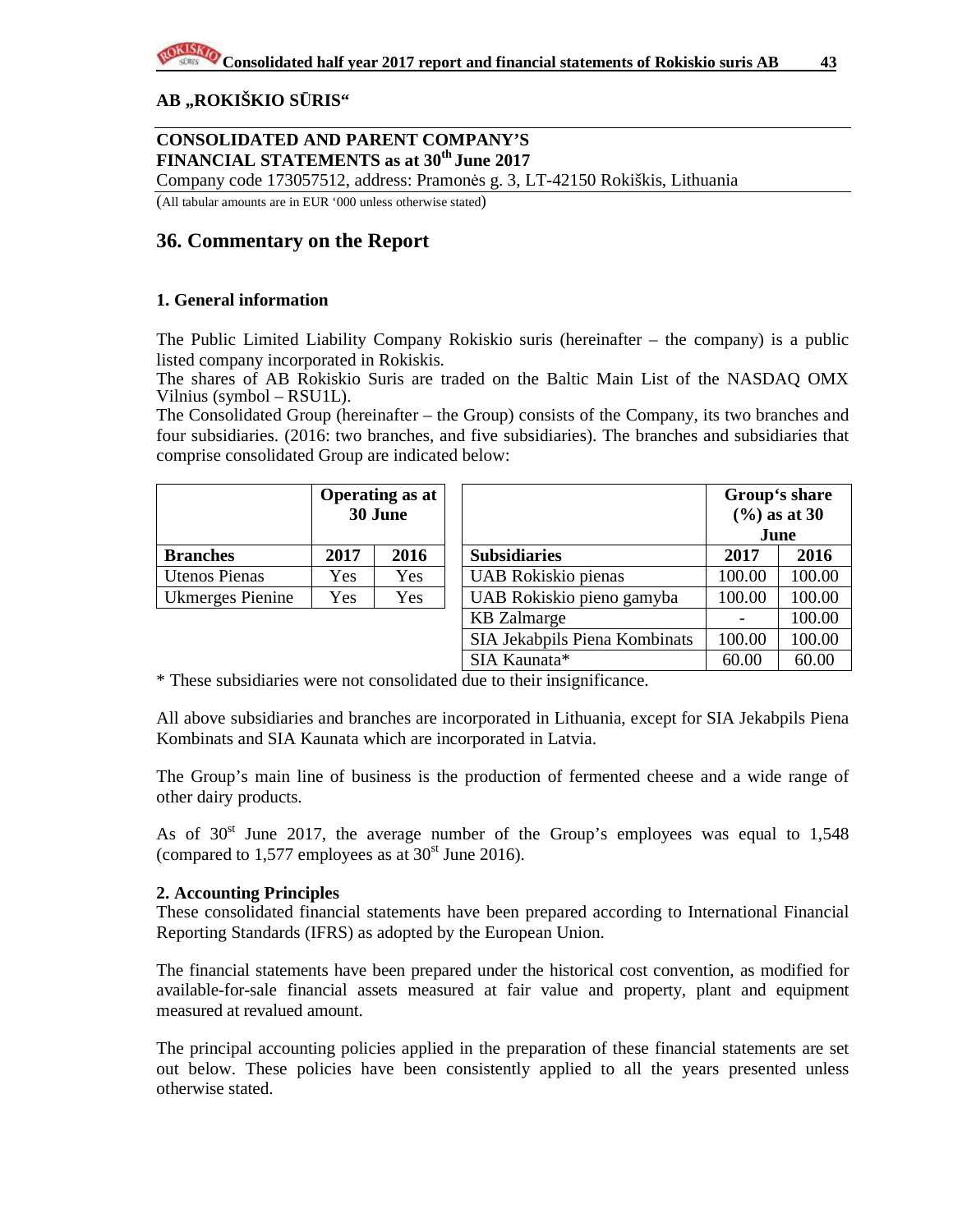The preparation of the financial statements in conformity with IFRS requires the use of estimates and assumptions that affect the reported amounts of assets and liabilities and disclosure of contingent assets and liabilities at the date of the financial statements and the reported amounts of revenues and expenses during the reporting period.

Subsidiaries are the entities over which the Group has the power to govern the financial and operating policies generally accompanying a shareholding of more than one half of the voting rights. Subsidiaries are fully consolidated from the date on which control is transferred to the Group. They are de-consolidated from the date that control ceases.

The group treats transactions with non-controlling interest as transactions with equity owners of the group. For purchases from non-controlling interests, the difference between any consideration paid and the relevant share acquired of the carrying value of net assets of the subsidiary is recorded in equity. Gains or losses on disposals to non-controlling interests are also recorded in equity.

The items shown in the financial statements of the Company and each entity of the Group are valued by the currency of the original economic environment wherein a specific company operates (hereinafter the "functional currency"). These financial statements have been presented in euros (EUR), which is the Company's (and the Group's each entity's) functional and presentation currency.

Property, plant and equipment is shown at revalued amount, based on periodic valuations of assets, less subsequent accumulated depreciation and impairment.

Subsequent costs are included into the asset's carrying amount or recognized as separate assets, as appropriate, only when it is likely that in future the Group will receive economic benefits associated with the item and the cost of the item will be measured accordingly. All other repairs and maintenance expenses are charged to the income statement during the financial period in which they have been incurred.

Depreciation on property, plant and equipment is calculated using the straight-line method to allocate their cost to their residual values over their estimated useful lives, as follows:

| <b>Buildings</b>                                  | $7 - 75$ years |
|---------------------------------------------------|----------------|
| Plant & machinery                                 | $2 - 25$ years |
| Motor vehicles                                    | $2 - 10$ years |
| Equipment and other property, plant and equipment | $2 - 25$ years |

The asset residual values and useful lives are reviewed, and adjusted, if appropriate, at each balance sheet date.

The Group's software which is expected to bring the Group material benefit in future, is valued at cost price less accumulated depreciation. Depreciation is calculated using the straight-line method for the estimated useful life from 1 to 5 years.

Loans and receivables are non-derivative financial assets with fixed or determinable payments that are not quoted in an active market. They are included in current assets, except for maturities greater than 12 months after the balance sheet date. These are classified as non-current assets. Loans and receivables are classified as 'trade and other receivables' in the balance sheet.

Inventories are subsequently carried at the lower of cost and net realisable value. Cost is determined by the first-in, first-out (FIFO) method. The cost of finished goods and work in progress comprises raw materials, direct labour, other direct costs and related indirect production overheads, but excludes borrowing costs. Net realisable value is the estimated selling price in the ordinary course of business, less the costs of completion and selling expenses.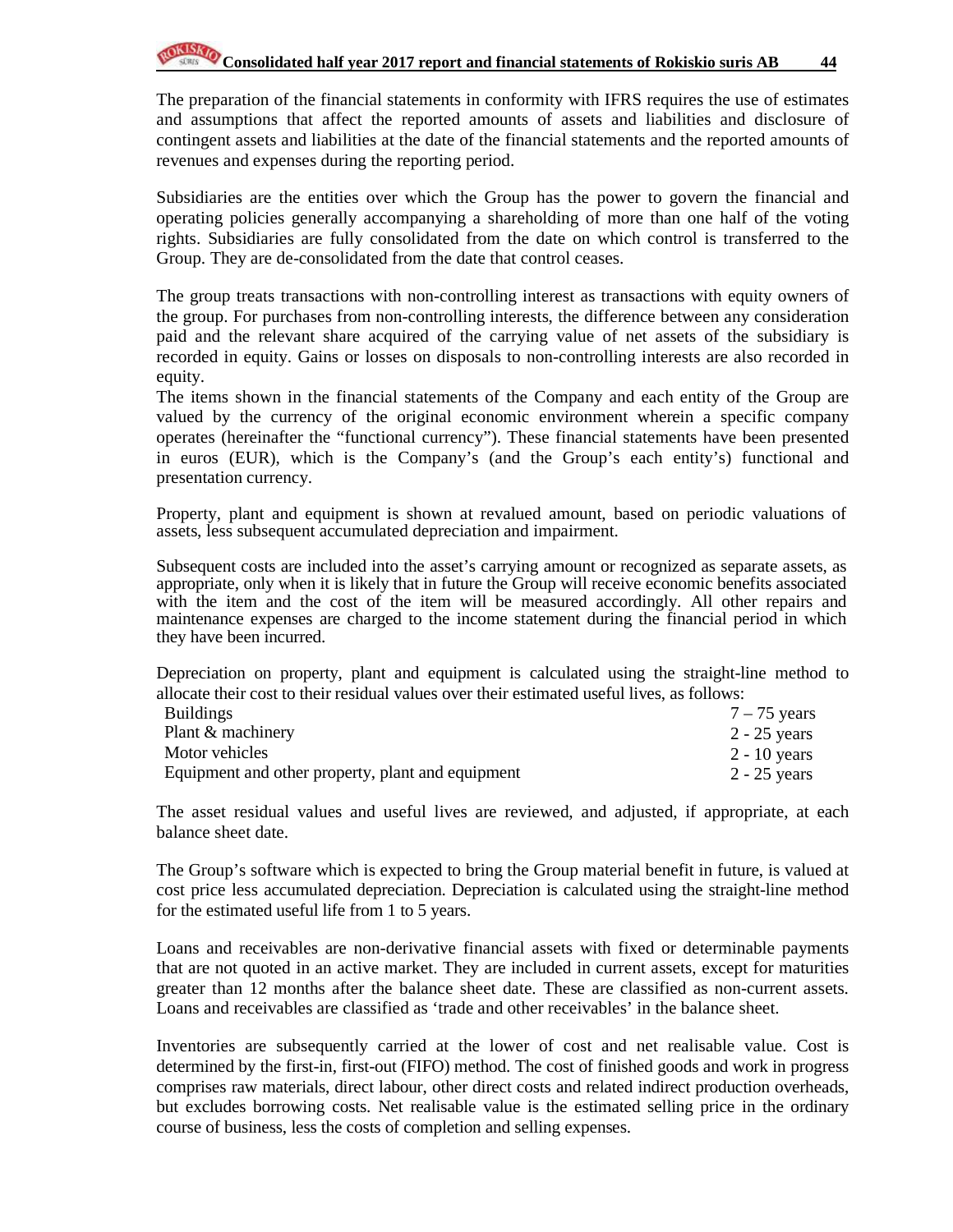Loans granted and amounts receivables are recognised initially at fair value and subsequently measured at amortised cost using the effective interest method, less the amount of impairment loss. A provision for impairment of amounts receivables is established when there is objective evidence that the Group will not be able to collect all amounts due according to the original terms of receivables. The impairment amount is the difference between the asset's carrying amount and the present value of estimated future cash flows, discounted at the original effective interest rate. The amount of the provision is recognised in the statement of comprehensive income within 'general and administrative expenses'. Bad debts are written off during the year in which they are identified as irrecoverable.

Cash and cash equivalents are carried at nominal value. For the purposes of the cash flow statement, cash and cash equivalents comprise cash on hand and at bank and bank overdrafts. Bank overdrafts are included in borrowings in current liabilities on the balance sheet.

Ordinary shares are stated at their par value. Consideration received for the shares sold in excess over their nominal value is shown as share premium. Incremental external costs directly attributable to the issue of new shares are accounted for as a deduction from share premium.

Where the Company or its subsidiaries purchase the Company's equity share capital, the consideration paid including any attributed incremental external costs is deducted from shareholders' equity as treasury shares until they are sold, reissued, or cancelled. No gain or loss is recognised in the statement of comprehensive income on the sale, issuance, or cancellation of treasury shares. Where such shares are subsequently sold or reissued, any consideration received is presented in the consolidated financial statements as a change in shareholders' equity.

Other reserves are established upon the decision of annual general meeting of shareholders on profit appropriation. This reserve may be used only for the purposes approved by annual general meeting of shareholders.

Borrowings are recognised initially at fair value, net of transaction costs incurred. Borrowings are subsequently stated at amortised cost. Any difference between the amount at initial recognition and the redemption value is recognised in the statement of comprehensive income over the period of the borrowings using the effective interest method.

Profit is taxable at a rate of 15 per cent (2016: 15 per cent) in accordance with the Lithuanian regulatory legislation on taxation.

The Group pays social security contributions to the state Social Security Fund (the Fund) on behalf of its employees based on the defined contribution plan in accordance with the local legal requirements. Social security contributions are recognised as expenses on an accrual basis and are included in payroll expenses.

Revenue comprises the fair value of the consideration received or receivable for the sale of goods and services in the ordinary course of the Group's activities. Revenue is shown net of value-added tax, returns, rebates and discounts and after eliminated sales within the Group. Revenue from sales of goods is recognised only when all significant risks and benefits arising from ownership of goods is transferred to the customer.

Interest income is recognised on a time-proportion basis using the effective interest method.

Dividend distribution to the Company's shareholders is recognised as a liability in the Group's financial statements in the period in which the dividends are approved by the Company's shareholders.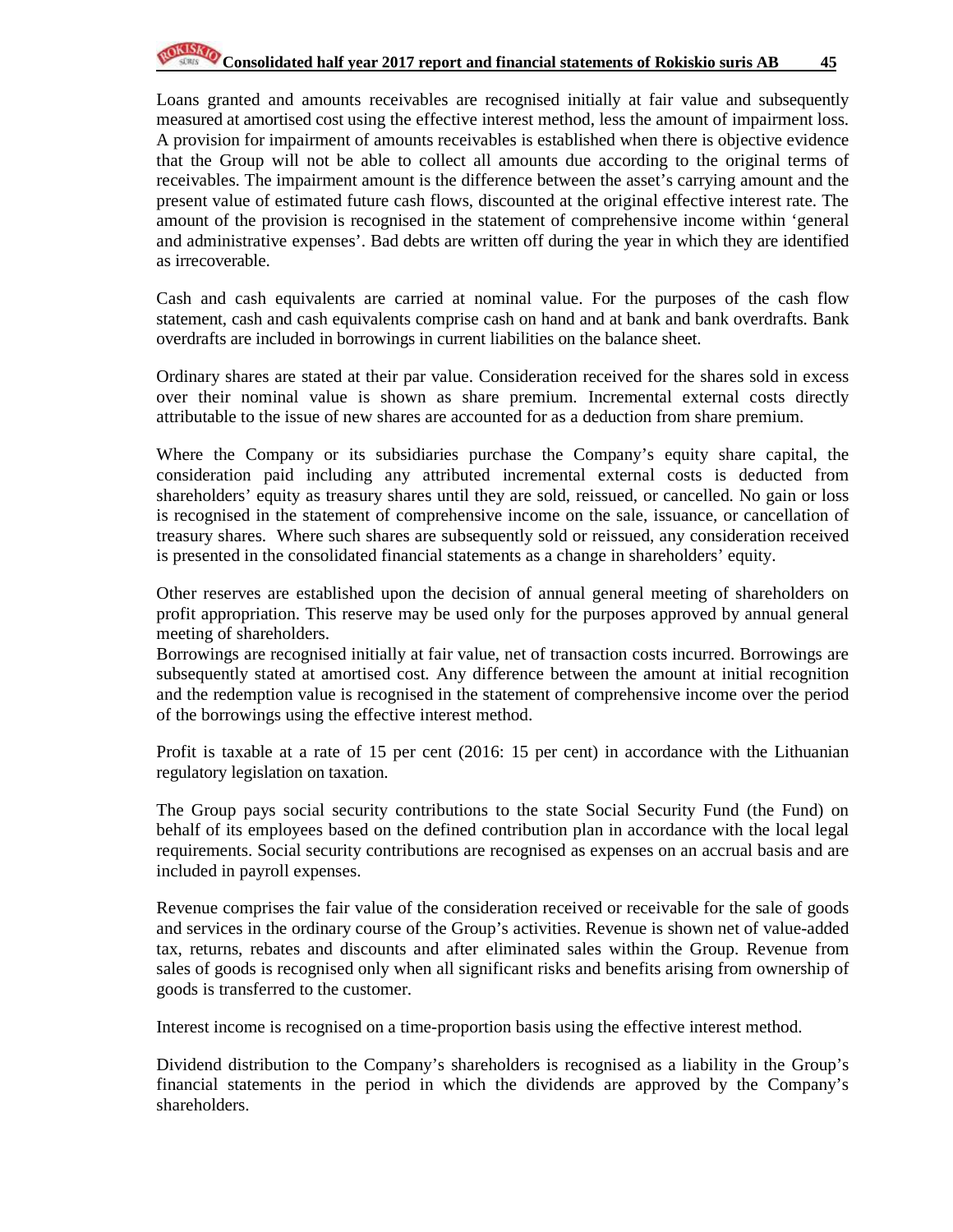Basic earnings per share are calculated by dividing net profit attributed to the shareholders from average weighted number of ordinary registered shares in issue, excluding ordinary registered shares purchased by the Company and the Group and held as treasury shares.

Operating segments are reported in a manner consistent with the internal reporting provided to the chief operating decision-maker. The chief operating decision-maker, who is responsible for allocating resources and assessing performance of the operating segments, has been identified as the Board of directors that make strategic decisions.

The Group's management identified the following operating segments within the Group: hard cheese, semi hard cheese, butter, milk, cream, sour cream, sour milk, yogurt, curds, curd cheese and other. These operating segments were aggregated into two main reportable segments, based on similar nature of products, production process, type of customers and method of distribution.

Government grants are recognised at fair value where there is sufficient evidence that the grant will be received and the Group and the Company will comply with all attached conditions.

Government grants received to finance acquisition of property, plant and equipment are included in non-current deferred income in the balance sheet. They are recognised as income on a straightline basis over the useful life of property, plant and equipment concerned.

Provisions are measured at the present value of expenditures expected to be required to settle the obligation using pre-tax rate that reflects current market assessments of the time value of money and the risks specified to the obligation. The increase in the provision due to passage of time is recognised as interest expense.

Trade payables are recognised initially at fair value and subsequently measured at amortised cost using effective interest method.

The valuation of property, plant and equipment, except for motor vehicles, at the Group and the Company as at 31 December 2015 was conducted by independent property valuer Ober-Haus UAB. The fair value estimation was based on the comparable sales price method. The valuation of other categories of assets was based on the replacement cost method. The valuation of motor vehicles was conducted by the Company's experts who established the fair value using the comparable sales price method. Assets that were evaluated using the replacement cost method were tested for impairment as a result of which no indications for possible impairment were identified. The Company's management believes the values of property, plant and equipment adjusted under these methods as of 30 June 2017 and 2016 approximated the fair value.

#### **3. Financial risk management**

The Group's and the Company's activities expose them to a variety of financial risks. The Group's overall risk management focuses on the unpredictability of financial markets and seeks to minimise potential adverse effects of the financial performance of the Group.

Risk management is carried out by the Company's management. There are no written principles for overall risk management in place.

The Group operate internationally, however, their exposure to foreign exchange risk is set at minimum level, since sales outside Lithuania are performed mostly in the euros.

The Group's interest rate risk arises from interest-bearing loans and borrowings. Borrowings with variable interest rates expose the Group to cash flow interest rate risk. Borrowings with fixed interest rates expose the Group to fair value interest rate risk. In 2017 and 2016, loans granted by the Group with fixed interest rate were denominated in the euros. In 2017 and 2016, the Group's borrowings were with variable interest rate and they were denominated in the euros.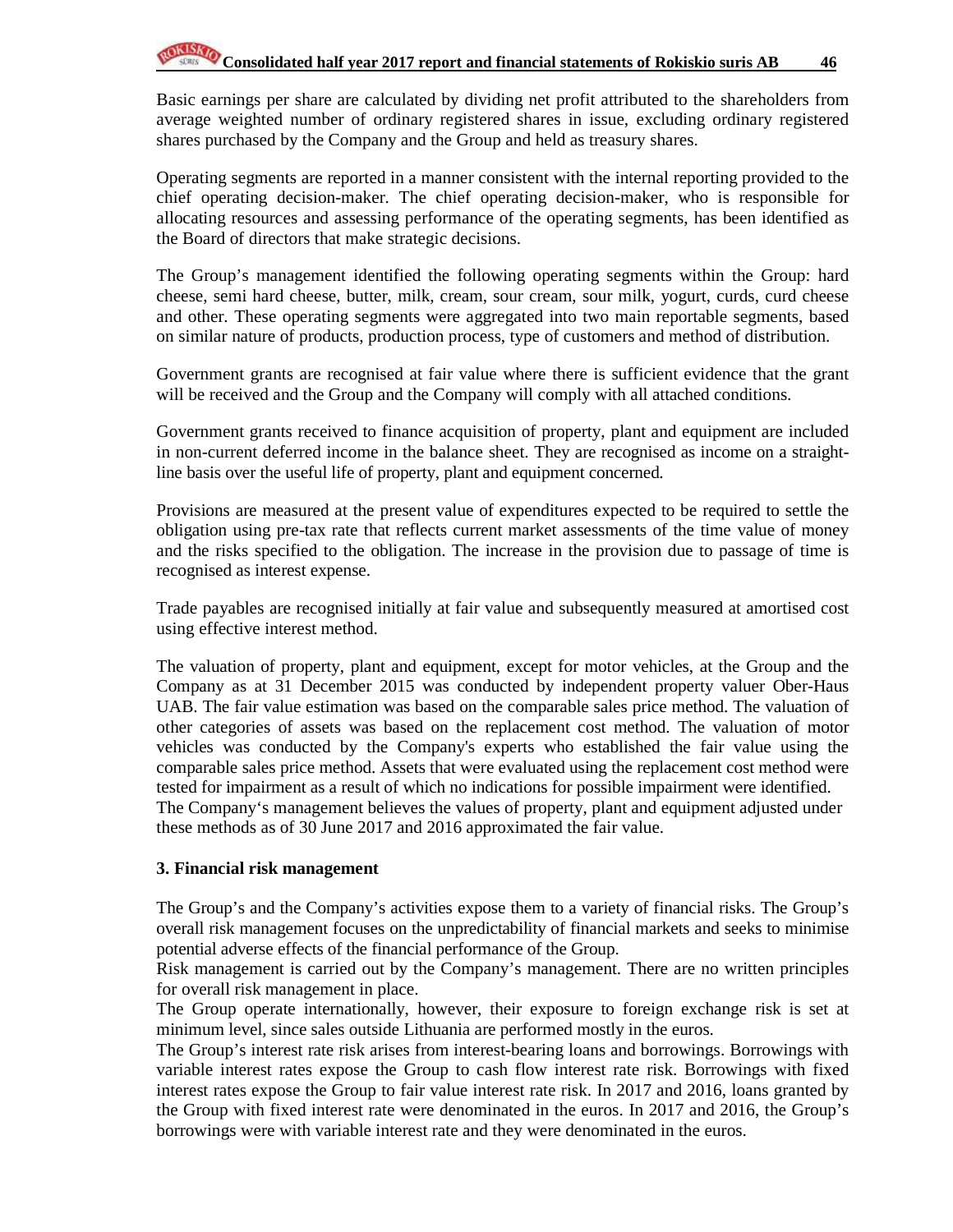Credit risk arises from cash at bank, loans granted, and trade receivables.

As at 30 June 2017, the Company's and the Group's all cash balances were held at banks that had external credit ratings from 'A+' to 'BBB', as set by the rating agency **Fitch Ratings** (30 June 2016: from 'A+' to 'BBB').

The table below summarises the Group's credit risk exposures relating to on-balance sheet items. Maximum exposure to credit risk before collateral held or other credit enhancements as at 30 June:

|                                    | 2017 06 30 | 2016 06 30 |
|------------------------------------|------------|------------|
| Cash and cash equivalents at banks | 2,087      | 1,382      |
| Trade receivables                  | 38,196     | 28,339     |
| Loans granted                      | 9.188      | 7,825      |
|                                    | 49,471     | 37,546     |

The Group does not classify amounts receivable and other financial assets exposed to credit risk according to credit quality. Credit risk is managed through established credit limits for a major customers and monitoring of overdue receivables and loans. Credit limits and overdue receivables are continuously monitored by the Company's and the Group's management.

|            | 2017 06 30   |            | 2016 06 30 |                                |
|------------|--------------|------------|------------|--------------------------------|
|            |              | Amount     |            |                                |
|            | Credit limit | receivable |            | Credit limit Amount receivable |
| Customer A | 4,345        | 3,850      | 4,345      | 3,411                          |
| Customer B | 2,028        | 1,455      | 2,028      | 1,605                          |
| Customer C | 600          | 433        | 600        | 468                            |
| Customer D | 435          | 322        | 435        | 264                            |
| Customer E | 500          | 311        | 500        | 377                            |

The Group's objectives when managing capital are to safeguard the Group's ability to continue as a going concern in order to provide returns for shareholders and benefits for other stakeholders and to maintain an optimal capital structure to reduce the cost of capital. In order to maintain or adjust the capital structure, the Group and Company may adjust the amount of dividends paid to shareholders, return capital to shareholders, issue new shares or sell assets to reduce debt.

The Group define their capital as equity and debt less cash and cash equivalents.

As at 30 June, the Group's capital structure was as follows:

|                                 | 2017 06 30 | 2016 06 30 |
|---------------------------------|------------|------------|
| <b>Borrowings</b>               | 2,502      | 10,328     |
| Less: cash and cash equivalents | (2,087)    | (1, 382)   |
| Net debt                        | 415        | 8,946      |
| Shareholders' equity            | 119,682    | 111,389    |
| Total capital                   | 120,097    | 120,335    |

Pursuant to the Lithuanian Law on Companies the authorised share capital of a public company must be not less than EUR 40 thousand (the authorised share capital of a private company must not be less than EUR 2.5 thousand) and the shareholders' equity should not be lower than 50 per cent of the company's registered share capital. As at 30 June 2017 and 30 June 2016, the Company and its subsidiaries registered in Lithuania complied with these requirements.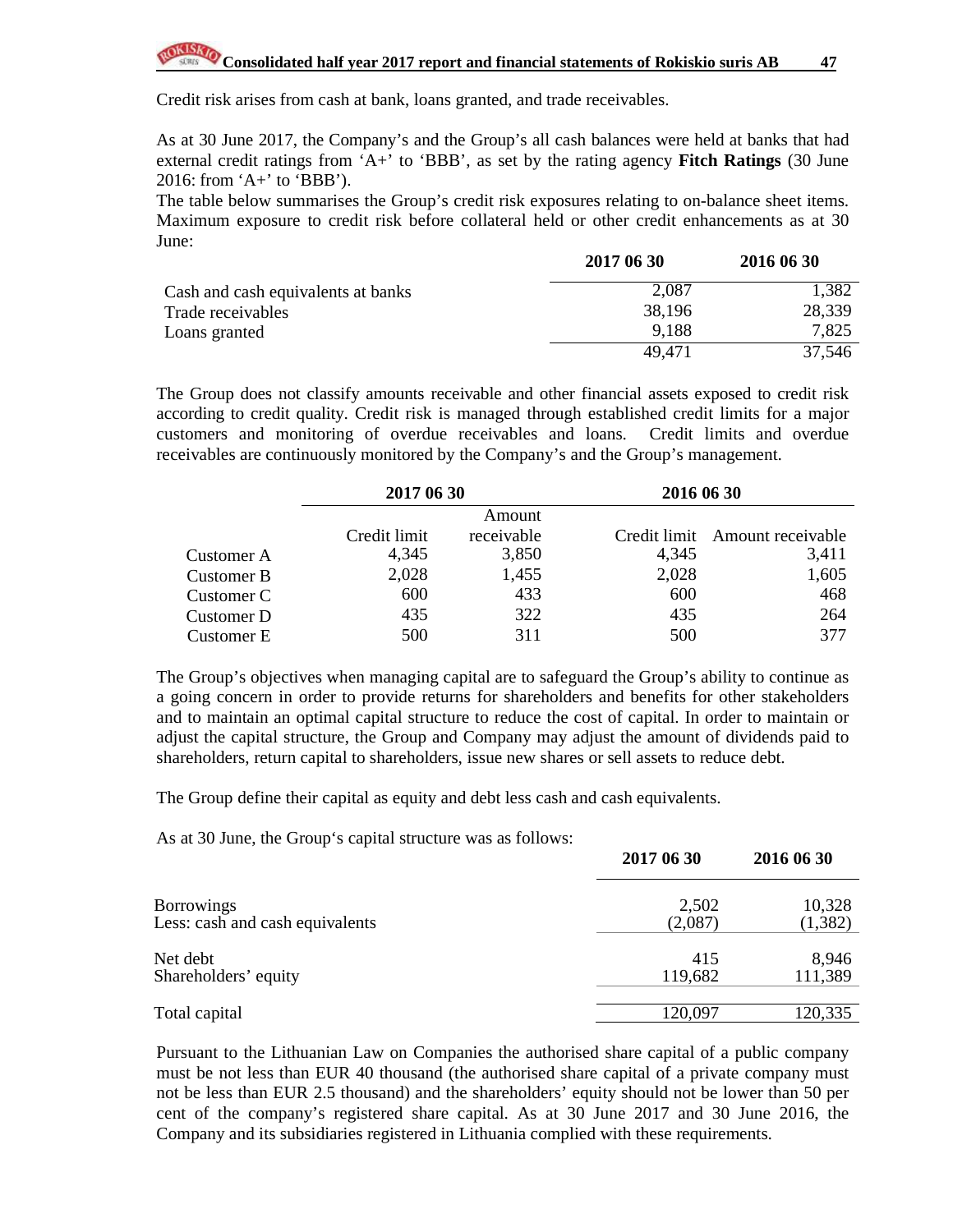#### **4. Information on segments**

#### *Operating segments and reportable segments*

The Group's management has distinguished the following operating segments of the Group: hard cheese, semi-hard cheese, butter milk, cream, sour cream, sour milk, yogurt, curd, curd cheese and other. These segments were combined into two main reportable segments based on the similar nature of products, production process, types of customers and the method of distribution. The main two reportable business segments of the Group are as follows:

- Fresh milk products
- Cheese and other dairy products.

Other operations of the Group comprise of raw milk collection. Transactions between the business segments are on normal commercial terms and conditions.

#### *Geographical information*

Analysis of the Group's income from sales according to markets is as follows:

|                                                   | 2017 06 30 | 2016 06 30 |
|---------------------------------------------------|------------|------------|
| Lithuania                                         | 41,582     | 39,015     |
| European Union member states                      | 65,075     | 40,809     |
| Near East                                         | 270        | 7,552      |
| North America                                     | 9,778      | 2,735      |
| Far East                                          | 3,481      | 6,995      |
| Other countries                                   | 2,512      |            |
| Total                                             | 122,698    | 97,106     |
| The breakdown of the Group's revenue by category: |            |            |
|                                                   | 2017 06 30 | 2016 06 30 |

| <b>Product Sales</b> | 122,093 | 96,348 |
|----------------------|---------|--------|
| Provided services    | 605     | 758    |
| Total                | 122,698 | 97,106 |

#### **5. Long-term tangible assets**

In the income statement the depreciation charge of long-term tangible assets is reported in the following entries: selling and marketing expenses, general and administrative expenses and cost of sales, as well as in production in progress and ready production entries.

Software and intangible asset depreciation charge are accounted in the entry of general and administrative expenses.

#### **6. Inventories**

As at  $30<sup>st</sup>$  June 2017, the Group's inventories were made of:

|                        | 2017 06 30 | 2016 06 30 |
|------------------------|------------|------------|
| Raw material           | 2.516      | 1,889      |
| Production in progress | 4,181      | 2,695      |
| Ready production       | 17.576     | 42,001     |
| Other inventories      | 682        | 838        |
| <b>Total</b>           | 24,955     | 47,423     |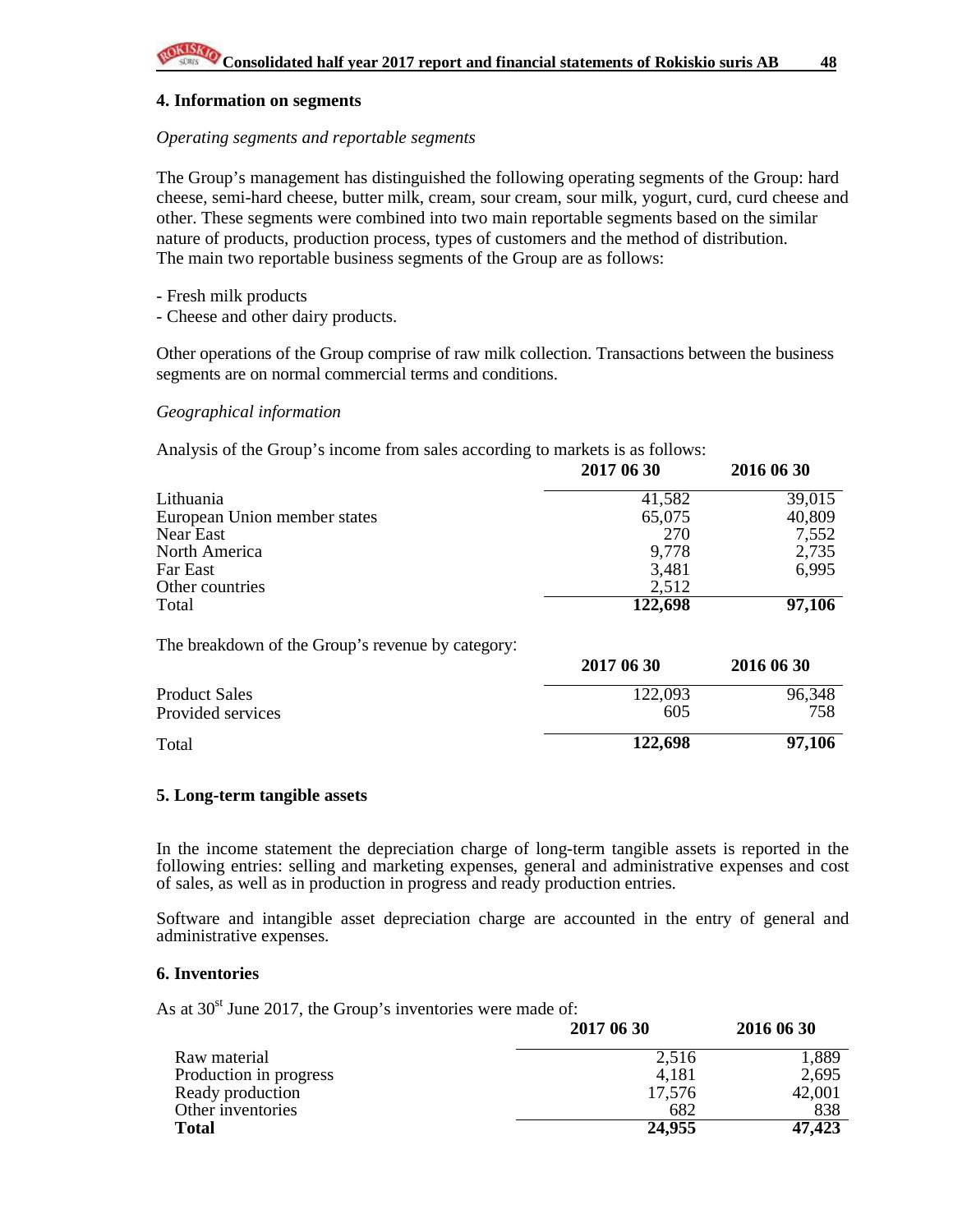#### **7. Related-party transactions**

Main shareholders of Company:

|                                                                           | 2017 06 30 | 2016 06 30 |
|---------------------------------------------------------------------------|------------|------------|
| Antanas Trumpa (Managing manager)                                         | 21.62%     | 19.46%     |
| "Pieno pramonės investicijų valdymas" UAB<br>(established in Lithuania) * | 30.09%     | 27.97%     |
| SIA "RSU Holding" (established in Latvia) *                               | 27.60%     | 24.84%     |
| Other shareholders (legal entities and natural<br>persons)                | 20.69%     | 21.00%     |
| Rokiškio sūris AB (treasury shares)                                       |            | 6.73%      |

*\* Pieno Pramon*ė*s Investicij*ų *Valdymas UAB is controlled by Mr Antanas Trumpa (as a principal shareholder holding 67.04% of the share capital and votes of Pieno Pramon*ė*s Investicij*ų *Valdymas UAB). RSU Holding SIA is controlled by Mr Antanas Trumpa (as a principal shareholder holding 77.37% of the share capital and votes of RSU Holding SIA).* 

Members of the Board of Directors of Pieno Pramonės Investicijų Valdymas UAB, RSU Holding SIA and Rokiškio Sūris AB and their family members are treated as related parties.

Jointly acting persons comprise of the following: UAB Pieno pramonės investicijų valdymas (30.09% of the Company's authorized capital and votes), SIA RSU Holding (27.60% of the Company's authorized capital and votes) and managers – Antanas Trumpa (21.62% of the Company's authorized capital and votes) and Dalius Trumpa (83,500 shares, 0.26% of the Company's authorized capital and votes).

As at 30/06/2017, the group of jointly acting persons owns 79.57% of the Company's authorized capital and votes  $(30/06/2016 - 72.50\%$  of the Company's authorized capital and 77.74% votes).

Certain cooperative societies engaged in the production of milk are treated as related parties of the Company because the Company can exercise a significant influence over daily activities of these cooperative societies through close family members of its directors and certain employees.

The following transactions were carried out with related parties:

|                                                 | 2017 06 30 | 2016 06 30 |
|-------------------------------------------------|------------|------------|
| Purchase of raw milk from other related parties | 1,601      | 1,009      |
| Purchase of non-current assets                  |            | 181        |
| Purchases of services                           | 26         | 437        |
| Sales of production and other inventories       | 18         | 94         |
| Interest charges on credit facility             |            |            |

Seeking to disclose more accurately the internal turnovers for Rokiškio Sūris AB and Rokiškio Pienas and for Rokiškio Pieno Gamyba UAB, the Group's management decided that all purchases of raw materials used for the manufacturing of products exported by Rokiškio Sūris AB should be made at zero price, and all sales of products produced by Rokiškio Pienas UAB and by Rokiškio Pieno Gamyba UAB should be treated as sales of services, i.e. excluding the value of raw material. Purchases and sales of milk, property plant & equipment and inventory is organised at arm's length conditions between related parties.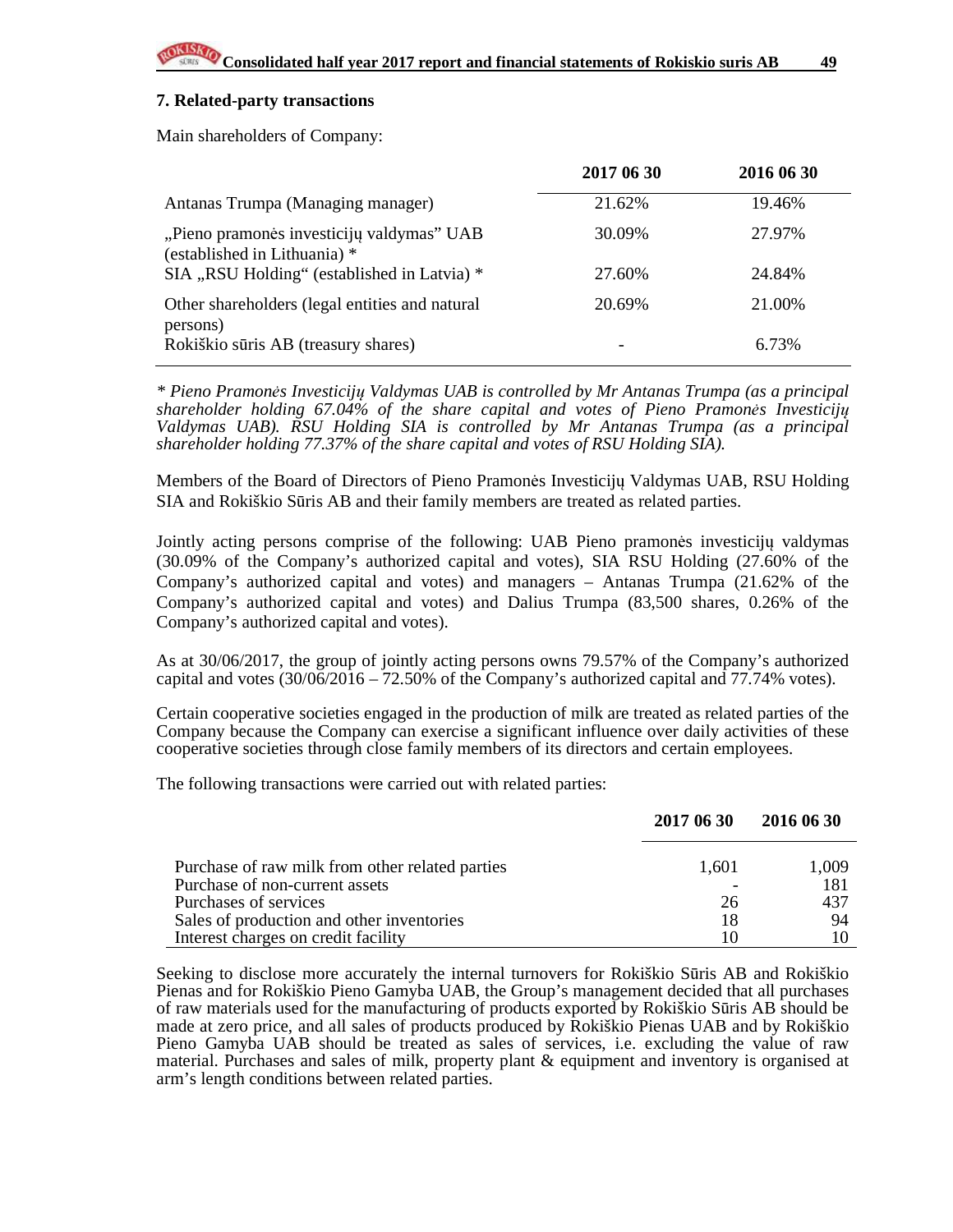Year-end balances arising from transactions with related parties:

|                                                            | 2017 06 30 | 2016 06 30 |
|------------------------------------------------------------|------------|------------|
| Non-interest bearing loans granted to directors (and their |            |            |
| family members)                                            |            | 39.        |
| Trade payables to other related parties                    | 535        | 694        |

Based on Resolution No 4 of the shareholder of Rokiškio Pieno Gamyba UAB made on 28 April 2017 (Item No 4 of the Agenda), it was decided to approve the proposed appropriation of profit (loss) for 2016 for Rokiškio Pieno Gamyba UAB and allocate EUR 2,971,049 for the payment of dividends. Dividends were paid out to Rokiškio Sūris AB in May 2017.

Based on Resolution No 24 of the shareholder of Rokiškio Pienas UAB made on 28 April 2017 (Item No 4 of the Agenda), it was decided to approve the proposed appropriation of profit (loss) for 2016 for Rokiškio Pienas UAB and allocate EUR 1,065,430 for the payment of dividends. Dividends were paid out to Rokiškio Sūris AB in May 2017.

#### **8. Financial ratios**

The Group's financial ratios:

|                                    | 2017 06 30 | 2016 06 30 |
|------------------------------------|------------|------------|
| Revenue (EUR thousand)             | 122,699    | 97,106     |
| <b>EBITDA</b> (EUR thousand)       | 5,427      | 2,397      |
| EBITDA margin (%)                  | 4.42       | 2.47       |
| Operations profit (EUR thousand)   | 1,187      | (2,111)    |
| Margin of operations profit $(\%)$ | 0.97       | (2.17)     |
| Profit per share (EUR)             | 0.41       | (0.05)     |
| Number of shares (units)           | 32,281,173 | 35,867,970 |

#### **9. Information on the audit**

The audit according to the International Accounting Standards will be made for the full year 2017 by audit company UAB PricewaterhouseCoopers.

#### **10. Up-to-date information on material events and transactions**

On 15 February 2017, amendments were signed to the credit agreement with SEB Bankas AB, under which the final repayment date for the credit limit of EUR 18,000,000 (eighteen million euros) granted to the borrower (Rokiškio Sūris AB) was extended until 15 February 2018, and the overdraft facility of EUR 1,000,000 (one million euros) was renewed and the final repayment date for the overdraft facility was extended until 28 February 2018. The interest rate set in the credit agreement was not subject to repricing, nor were any assets of the Company pledged as a collateral.

Following a resolution of the Board of Directors of Rokiškio Sūris AB, on 28 June 2017, the Company acquired Government bonds for the amount of m EUR 7.76. The pay off date of the bonds is 29/03/2020.

The Government bonds were acquired using free resources which were accumulated after product stock reduction. Due to the shortage in shelf life of the products in stock, the Company was forced to sell the products even though it was loss-making at times. The Government bonds were acquired in order to make a reserve for current assets which might be necessary if a similar crisis hits dairy industry again as it was in 2014-2016.